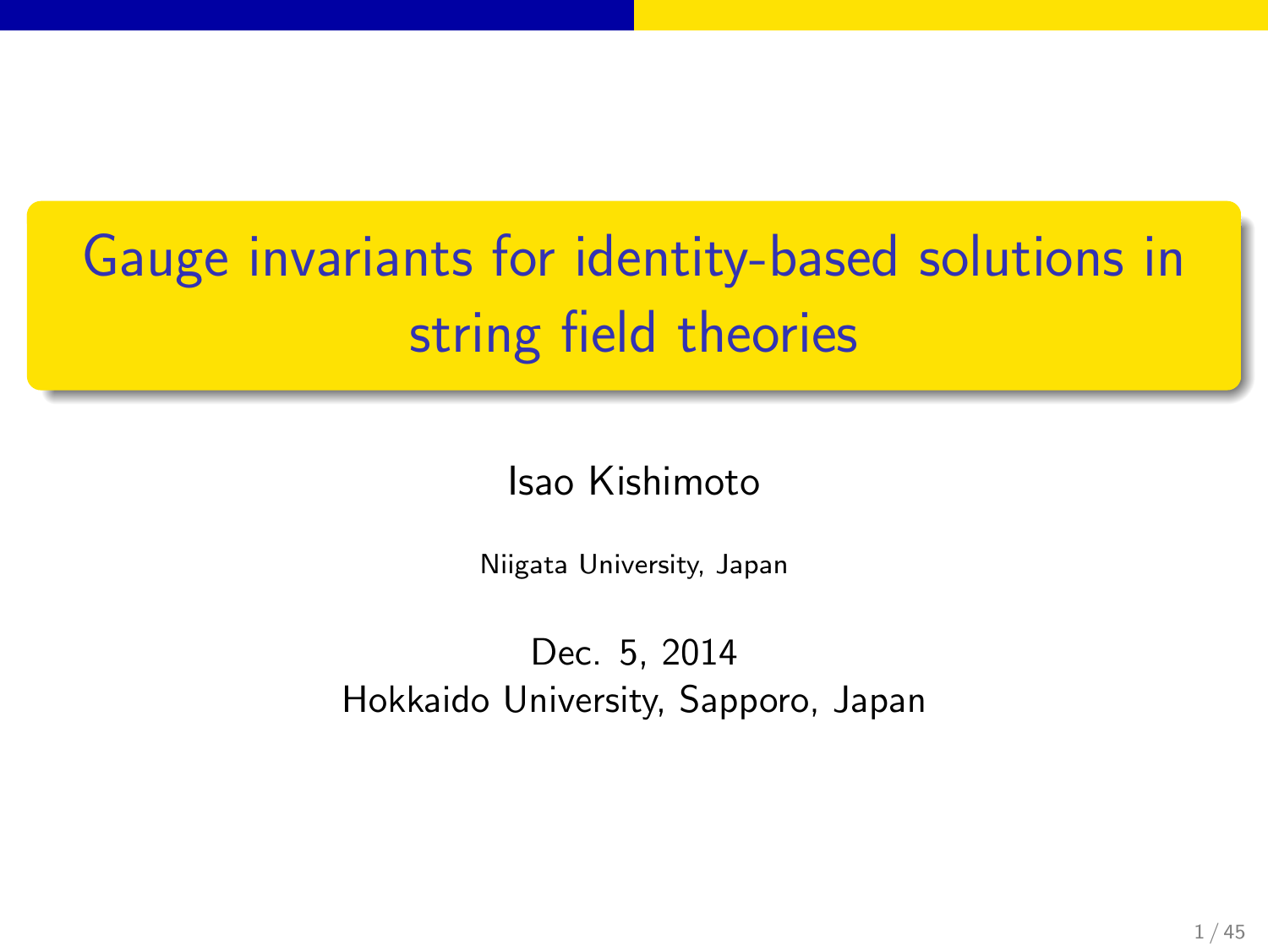#### References

This presentation is based on

I. K., Toru Masuda and Tomohiko Takahashi,

[KMT]"Observables for identity-based tachyon vacuum solutions," PTEP **2014**, 103B02 (2014) [arXiv:1408.631**8**].

I. .K., Tomohiko Takahashi,

[KT2014]"Comments on observables for identity-based marginal solutions in Berkovits' superstring field theory,"

JHEP **1407**, 031 (2014) [arXiv:1404.4427 [hep-th]];

[KT2013]"Gauge invariant overlaps for identity-based marginal solutions," PTEP **2013**, 093B07 (2013) [arXiv:1307.1203 [hep-th]].

(Related paper: N. Ishibashi, arXiv:1408.631**9**)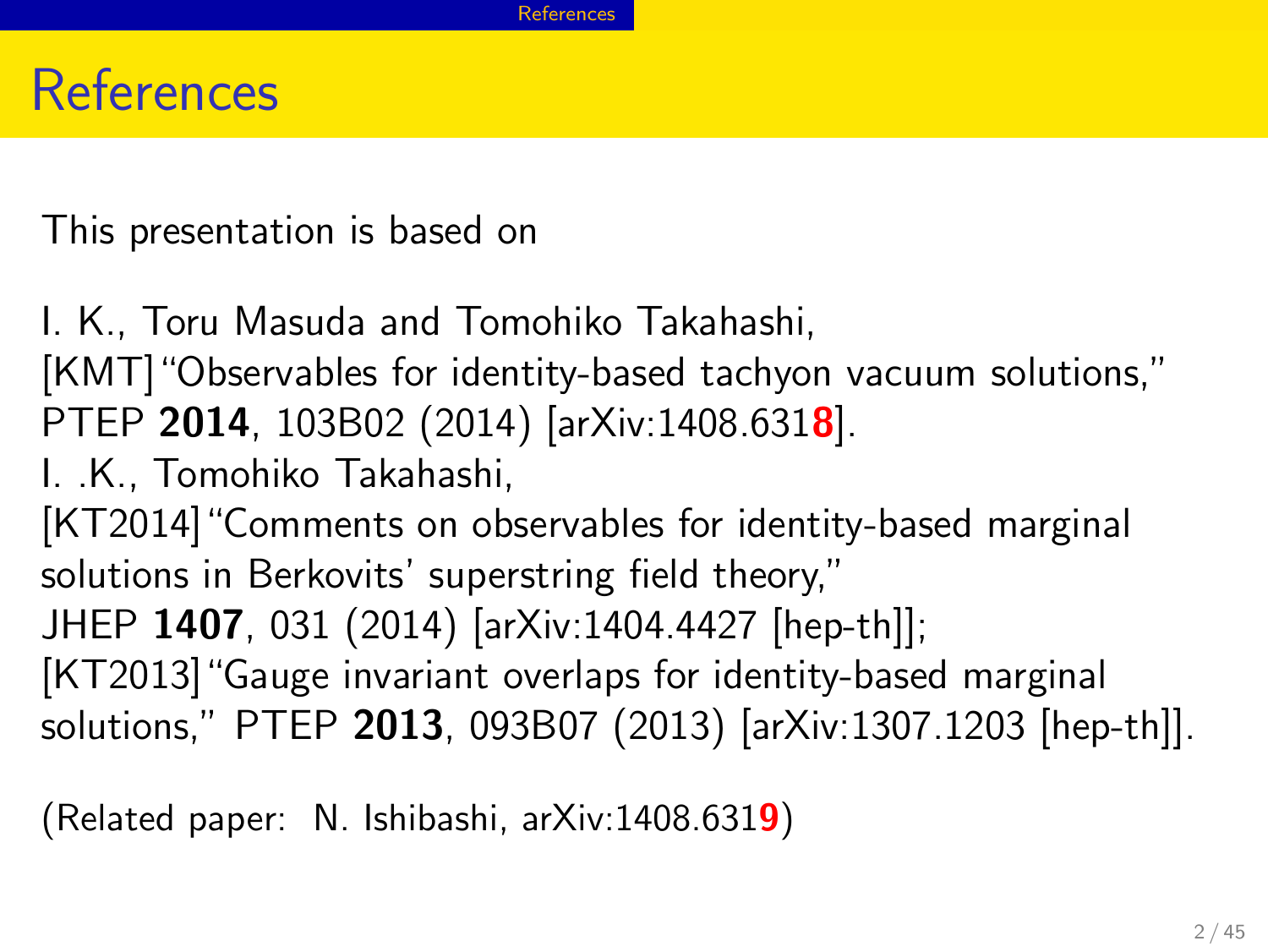#### **Contents**

- 1 Introduction and summary
- 2 Tachyon vacuum around the identity-based marginal solution

**Contents** 

- Identity-based marginal solutions
- Deformed algebra
- **•** Tachyon vacuum solution
- **•** Energy and gauge invariant overlaps
- . . .<sup>3</sup> Evaluation of observables for identity-based marginal solutions
	- **·** Interpolation
	- On gauge equivalence relations
	- **•** Energy and gauge invariant overlaps
- 4 Conclusion
- . . .<sup>5</sup> Tachyon vacuum solutions in bosonic SFT
- . . .<sup>6</sup> Classical solutions around the identity-based solution
- . . .<sup>7</sup> Gauge invariants for identity-based solutions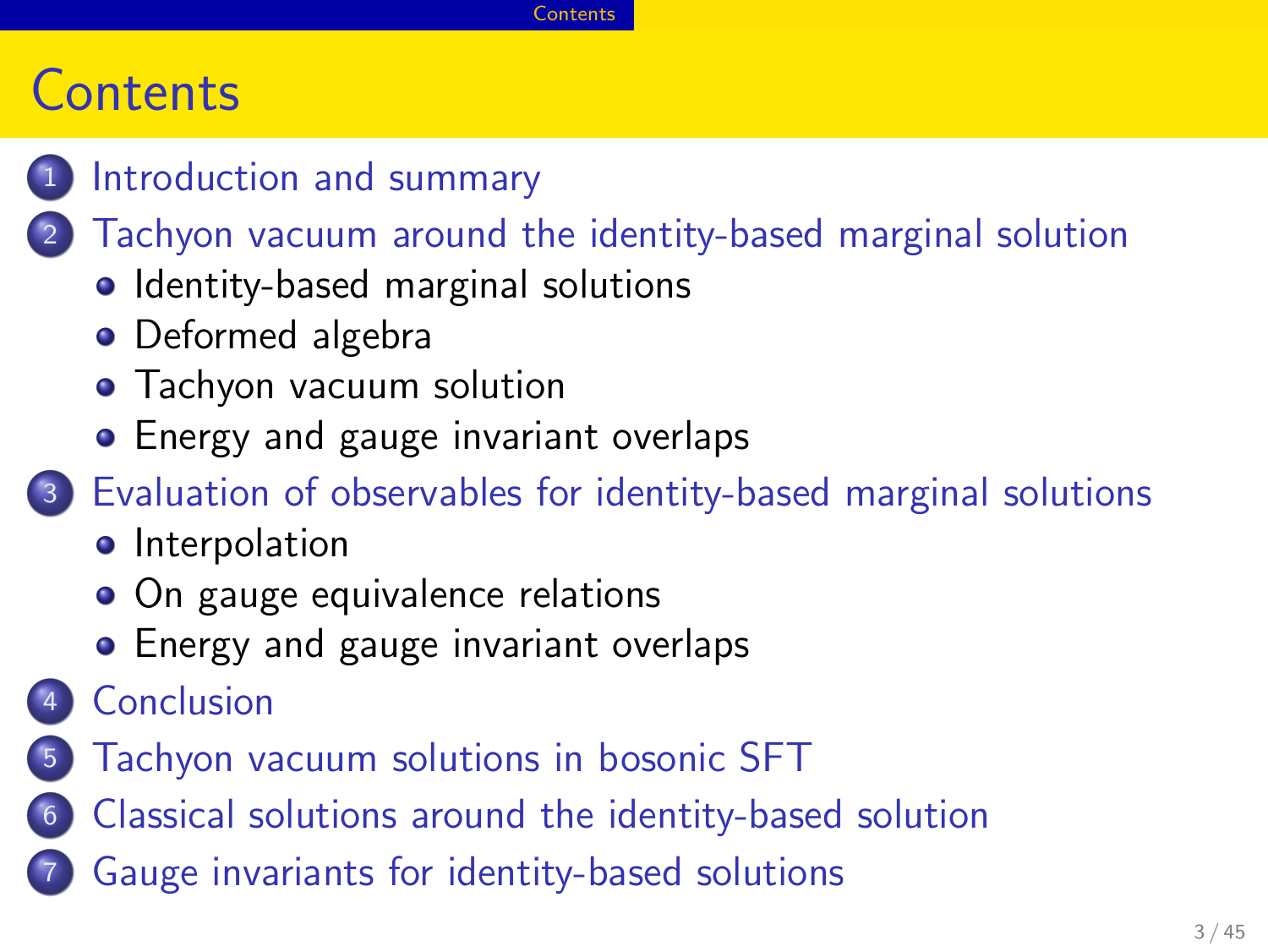

We have computed gauge invariant overlaps for identity-based *marginal* solution [KT2013] using "*K′Bc* algebra" in cubic bosonic open string field theory (SFT). It can be applied to Berkovits' WZW-like open superstring field theory (SSFT) [KT2014].

✓ ✏

*⇓* Extension to the Takahashi-Tanimoto (TT) identity-based scalar solution

 $\qquad \qquad$ 

In [KMT], we have computed gauge invariants, vacuum energy and gauge invariant overlap (GIO), for the TT identity-based *scalar* solution, using a deformed *K′Bc* algebra. The result is consistent with the previous one obtained with other methods.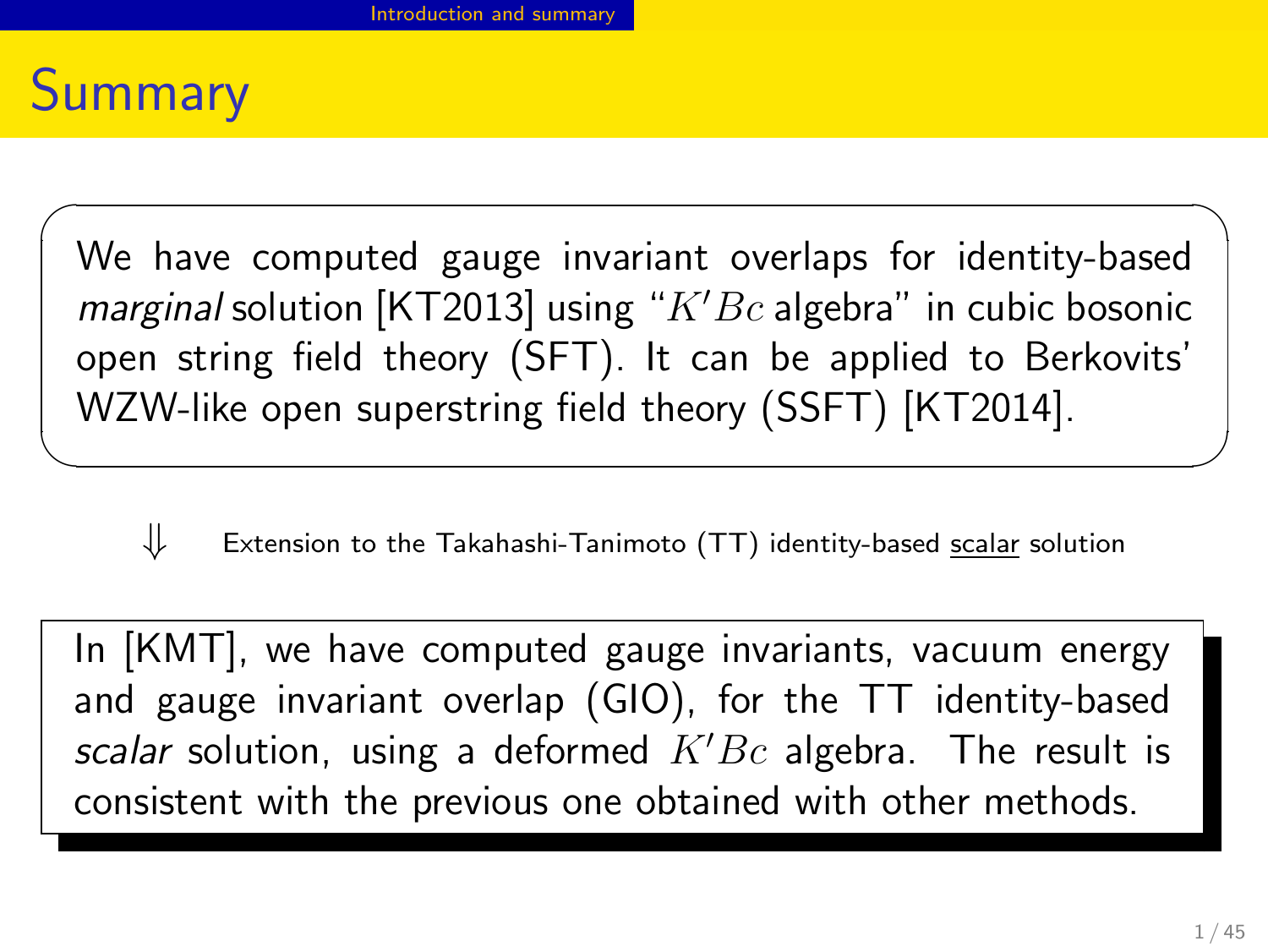#### **Introduction**

It is *difficult* to evaluate vacuum energy and gauge invariant overlaps for "identity-based" solutions because of singular property of the identity state. They are of the form:  $\langle I|(\cdots)|I\rangle$ , corresponding to *zero width* in terms of the sliver frame, which gives indefinite quantity at least naively.

Instead of straightforward calculations, there have been various studies about the gauge invariants indirectly for identity-based solutions in bosonic SFT. (2001*∼*, T. Takahashi and collaborators)

*↕*

On the other hand, gauge invariants for "wedge-based" solutions using *KBc* algebra and its extention have been evaluated exactly. (2005*∼*, Schnabl, Okawa, Erler, Ellwood, *· · ·*)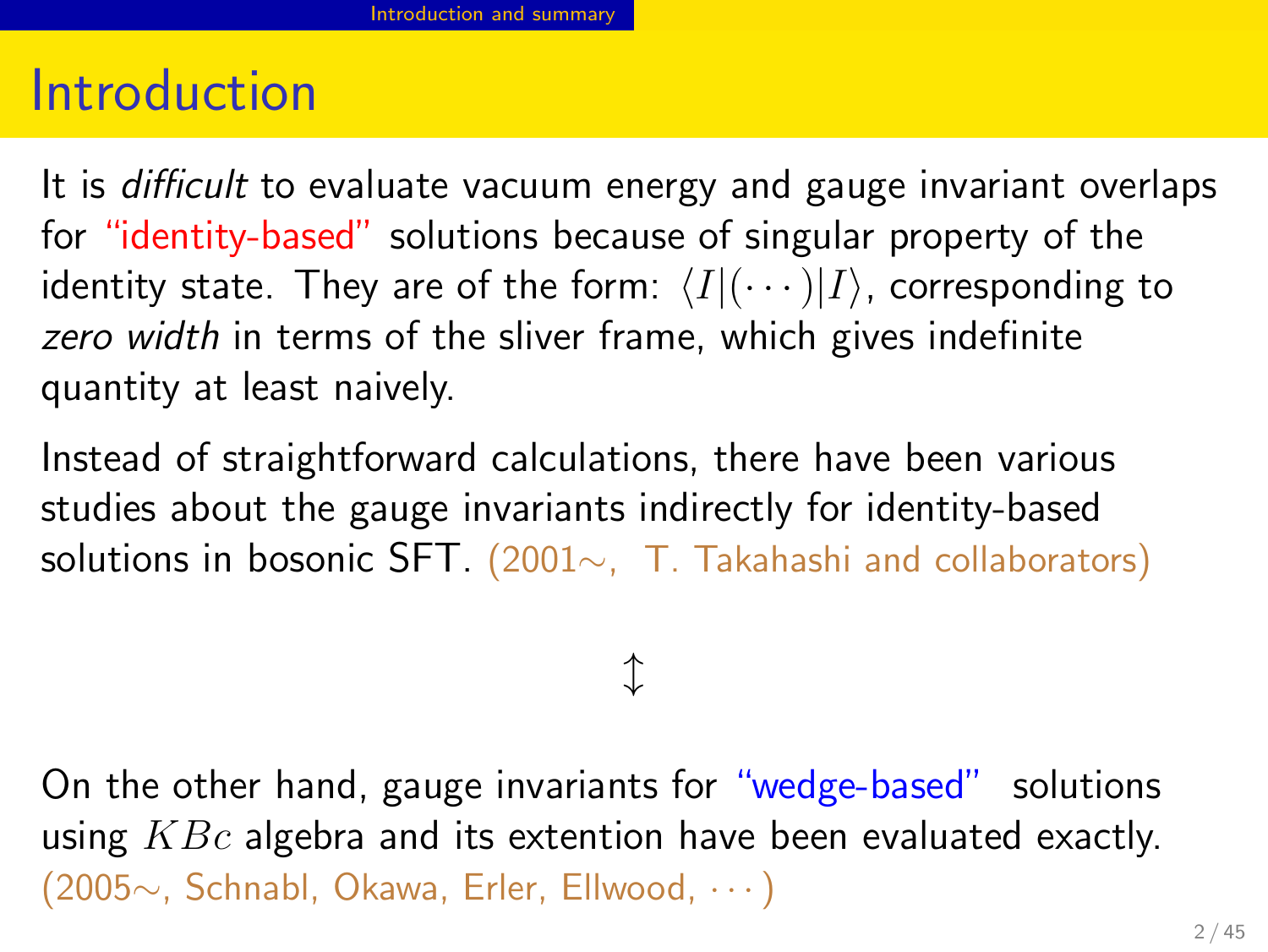$\sqrt{2}$ 

In our paper [KT2013], we have evaluated the gauge invariant overlaps (GIO),  $\langle \Psi \rangle_{\mathcal{V}}$ , for *identity-based* marginal solution  $\Psi_J$  in *bosonic* SFT· *bosonic* SFT:  $\langle \Psi_J \rangle_{\mathcal{V}} = \langle \Psi_T^\mathrm{ES} \rangle_{\mathcal{V}} - \langle \Psi_T \rangle_{\mathcal{V}}$ 

using the relationship to (wedge-based) tachyon vacuum solutions:

$$
\Psi_J = \Psi_T^{\text{ES}} - \Psi_T + \int_0^1 Q_{\Psi_T^t} \Lambda_t dt.
$$

 $\overline{\phantom{a}}$ In fact, we can show that  $\Psi_T^{\text{ES}}$  [Erler-Schnabl(2009)] and the sum of  $\Psi_J$ [TT(2001)] and  $\Psi_T$  [Inatomi-KT(2012)] are gauge equivalent:

$$
\Psi_J + \Psi_T = g^{-1} \Psi_T^{\text{ES}} g + g^{-1} Q_{\text{B}} g, \qquad g = \text{P} \exp\left(\int_0^1 \Lambda_t dt\right)
$$

$$
\to \qquad S[\Psi_J; Q_{\text{B}}] = S[\Psi_T^{\text{ES}}; Q_{\text{B}}] - S[\Psi_T; Q_{\Psi_J}] = 0
$$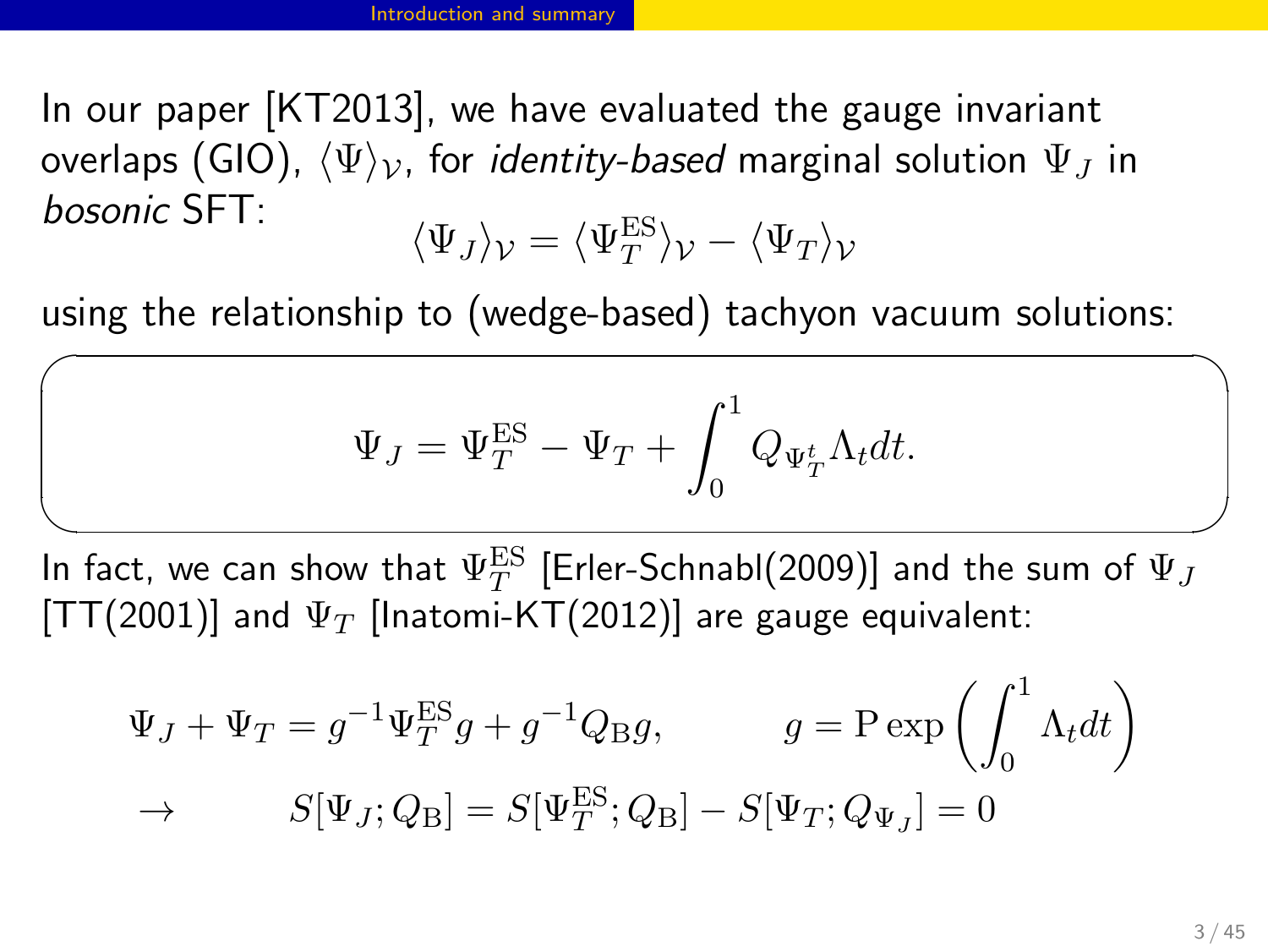

Figure: Identity/wedge-based solutions in bosonic SFT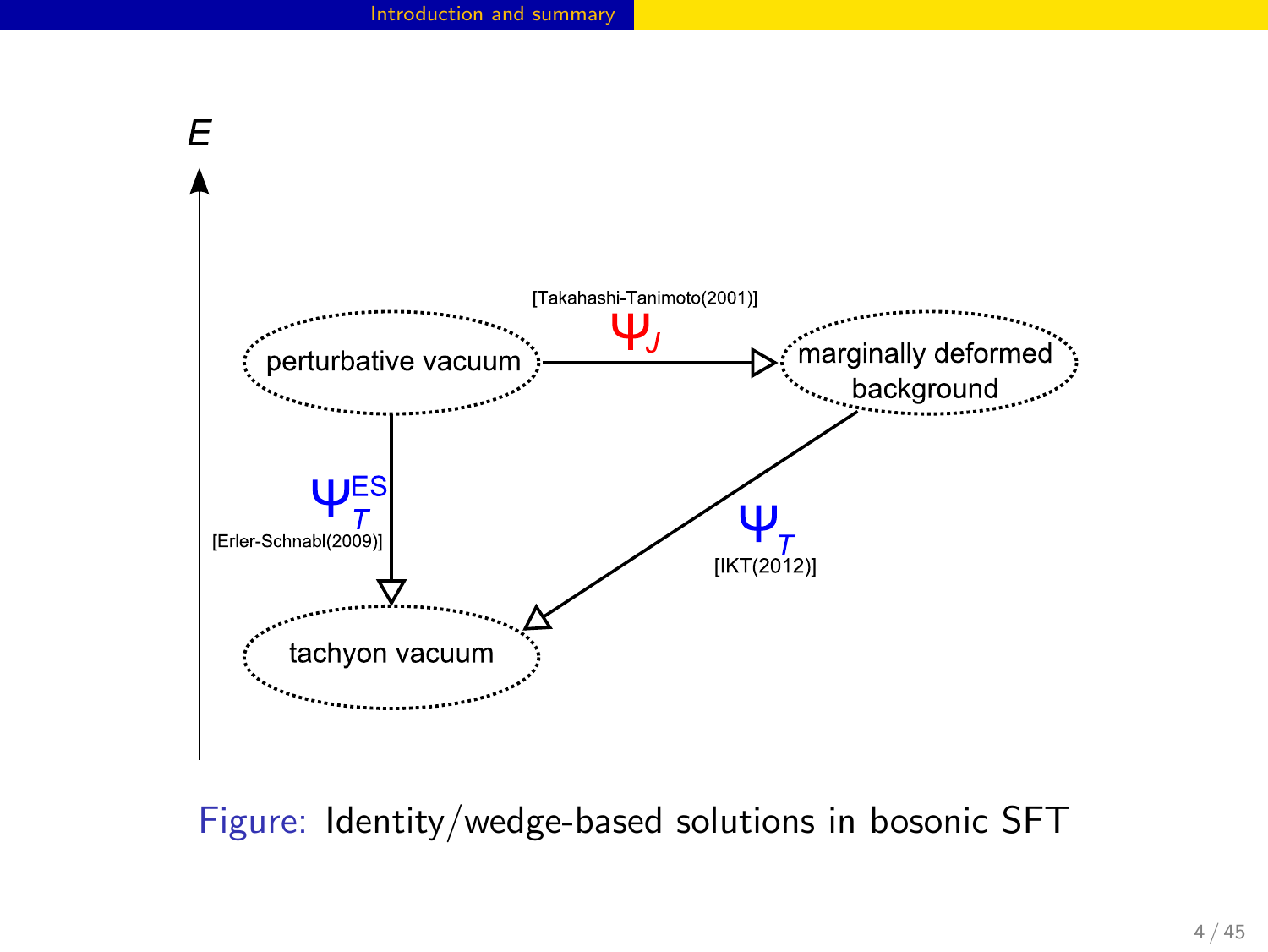#### *⇓* extention to SSFT

 $\sqrt{2\pi}$ 

$$
e^{-\Phi_J}\hat{Q}e^{\Phi_J} = e^{-\Phi_T^E}\hat{Q}e^{\Phi_T^E} - e^{-\Phi_T}\hat{Q}_{\Phi_J}e^{\Phi_T} + \int_0^1 \hat{Q}_{\tilde{\Phi}_T(t)}\Lambda_t dt
$$

 $\qquad \qquad$ Using this relation among identity-based marginal solution Φ*<sup>J</sup>* and wedge-based tachyon vacuum solutions,  $\Phi_T^\mathrm{E}$  and  $\Phi_T$ , the GIO for identity-based marginal solution can be evaluated:

$$
\langle \Phi_J \rangle_{\mathcal{V}} = \langle \Phi_T^{\mathcal{E}} \rangle_{\mathcal{V}} - \langle \Phi_T \rangle_{\mathcal{V}}.
$$

 $\mathsf{Actually,}\ \Phi_T^\mathrm{E}$  and  $\log(e^{\Phi_J}e^{\Phi_T})$  are *gauge equivalent* and we have

$$
S[\Phi_J; \hat{Q}] = S[\Phi_T^{\mathcal{E}}; \hat{Q}] - S[\Phi_T; \hat{Q}_{\Phi_J}] = 1/(2\pi^2) - 1/(2\pi^2) = 0.
$$

Namely, the energy for the identity-based marginal solution Φ*<sup>J</sup>* is zero, which agrees with the previous result as a consequence of *ξ* zeromode counting [KT(2005)].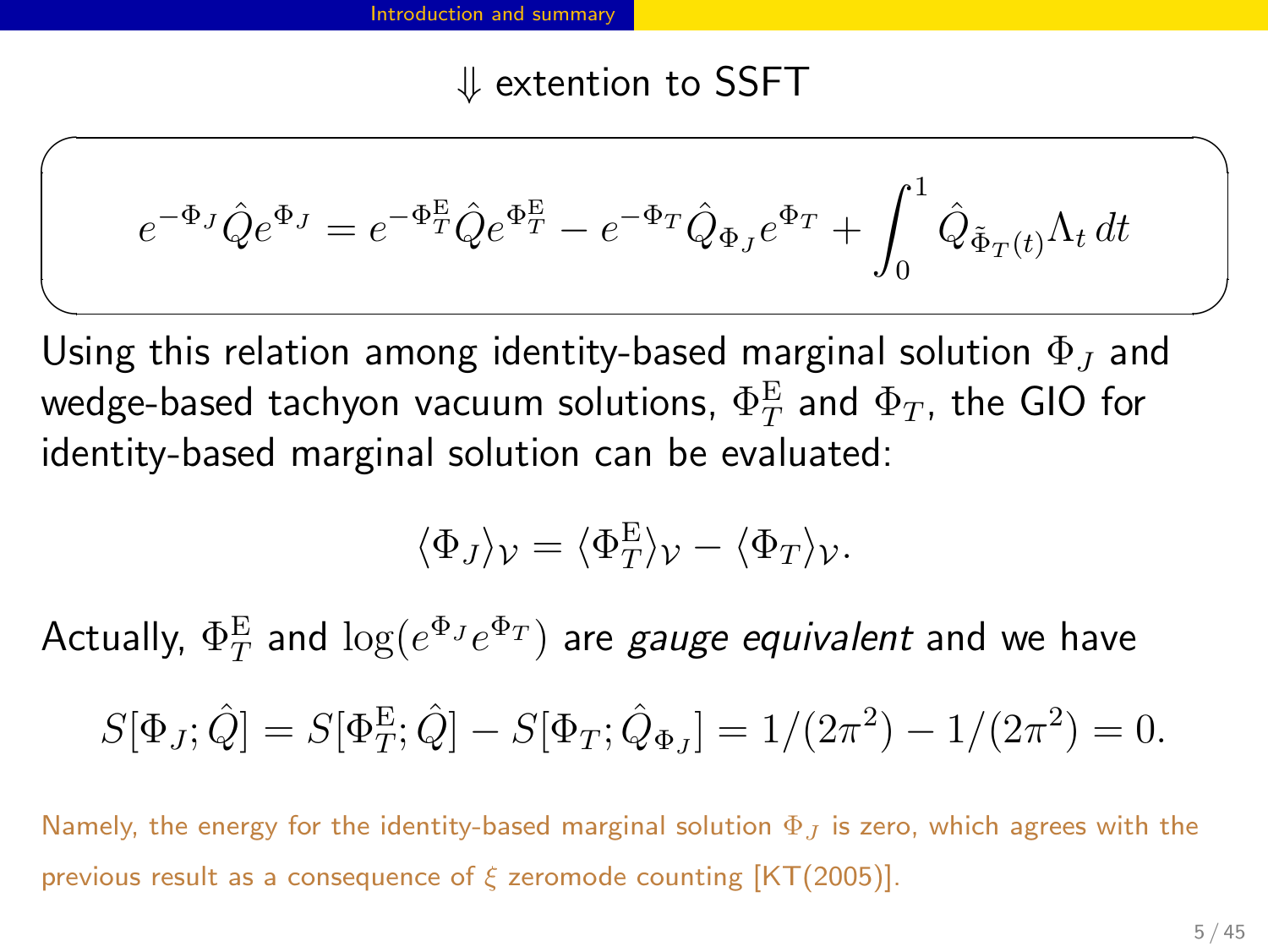

Figure: Identity/wedge-based solutions in Berkovits' WZW-like SSFT including GSO(*−*) sector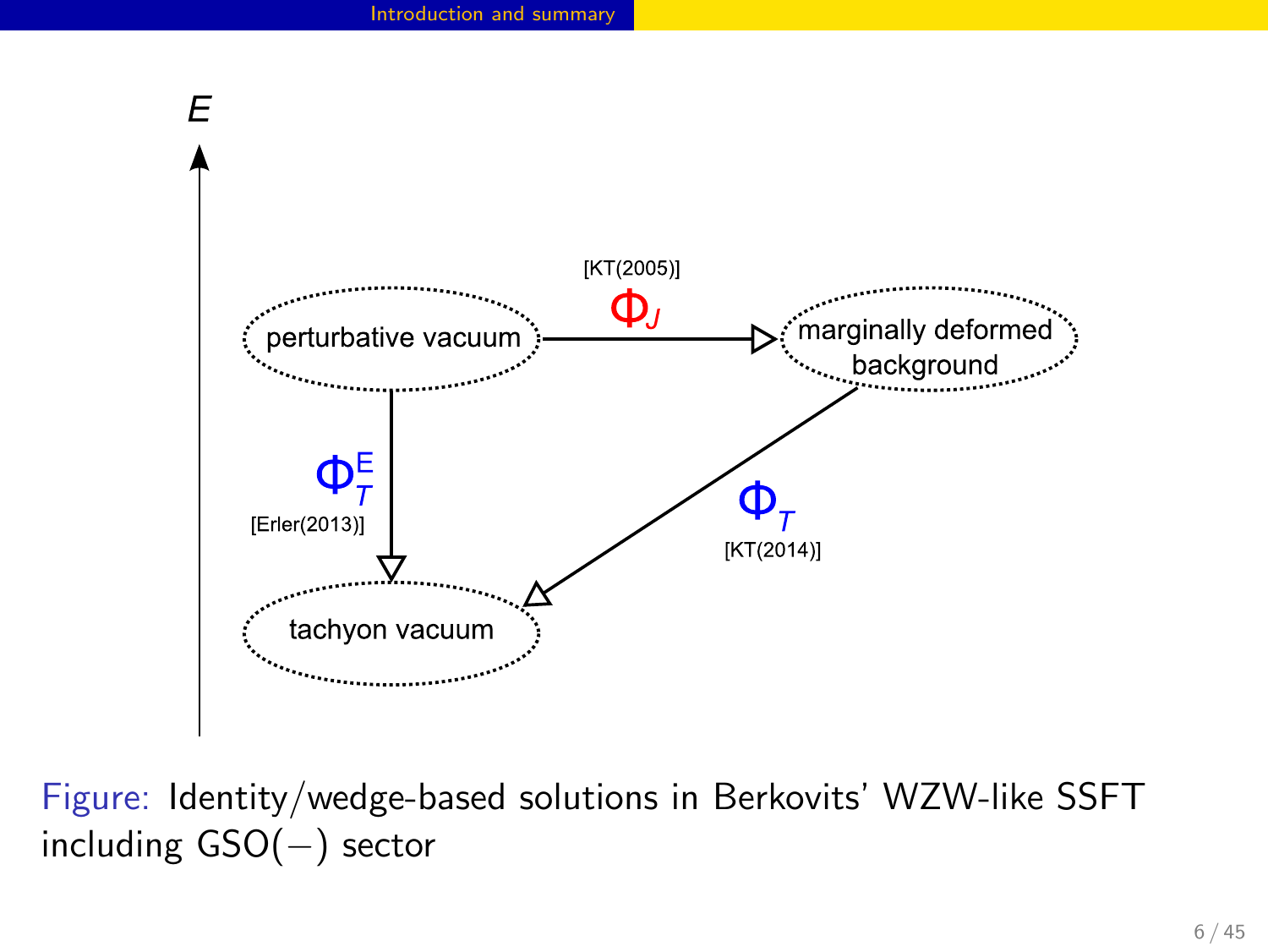## Tachyon vacuum around the identity-based marginal solution

- 1 Introduction and summary
- 2 Tachyon vacuum around the identity-based marginal solution
	- Identity-based marginal solutions

yon vacuum around the identity-based marginal solution

- Deformed algebra
- Tachyon vacuum solution
- **•** Energy and gauge invariant overlaps
- . . .<sup>3</sup> Evaluation of observables for identity-based marginal solutions
	- **·** Interpolation
	- On gauge equivalence relations
	- Energy and gauge invariant overlaps
- 4 Conclusion
- . . .<sup>5</sup> Tachyon vacuum solutions in bosonic SFT
- . . .<sup>6</sup> Classical solutions around the identity-based solution
- . . .<sup>7</sup> Gauge invariants for identity-based solutions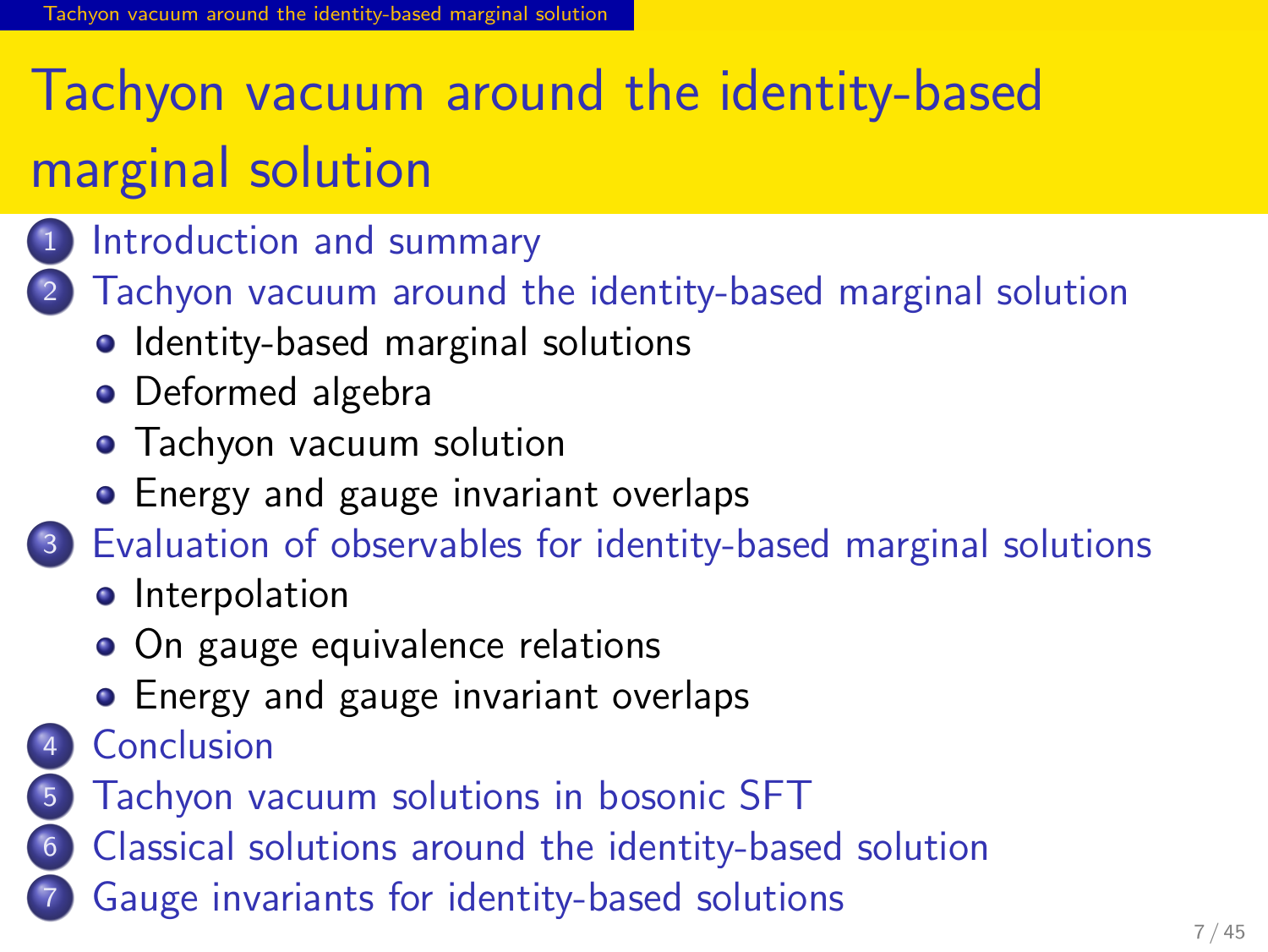## Identity-based marginal solutions

Identity-based marginal solution in Berkovits' WZW-like SSFT:

$$
\Phi_J = \tilde{V}_L^a(F_a)I,
$$

$$
\tilde{V}_L^a(f) \equiv \int_{C_{\rm L}} \frac{dz}{2\pi i} f(z) \frac{1}{\sqrt{2}} c \gamma^{-1} \psi^a(z), \quad \gamma^{-1}(z) = e^{-\phi} \xi(z).
$$

*F*<sub>a</sub>(−1/*z*) = *z*<sup>2</sup>*F*<sub>a</sub>(*z*), *C*<sub>L</sub>: a half unit circle:  $|z|=1$ , Re  $z≥0$ *I*: the identity state,  $\psi^a$ : matter worldsheet fermion.

$$
\psi^{a}(y)\psi^{b}(z) \sim \frac{1}{y-z} \frac{1}{2} \Omega^{ab}, J^{a}(y)\psi^{b}(z) \sim \frac{1}{y-z} f^{ab}_{c} \psi^{c}(z),
$$
  
\n
$$
J^{a}(y)J^{b}(z) \sim \frac{1}{(y-z)^{2}} \frac{1}{2} \Omega^{ab} + \frac{1}{y-z} f^{ab}_{c} J^{c}(z),
$$
  
\n
$$
\Omega^{ab} = \Omega^{ba}, f^{ab}_{c} \Omega^{cd} + f^{ad}_{c} \Omega^{cb} = 0, f^{ab}_{c} = -f^{ba}_{c}, f^{ab}_{d} f^{cd}_{e} + f^{bc}_{d} f^{ad}_{e} + f^{ca}_{d} f^{bd}_{e} = 0.
$$

EOM in the NS sector is satisfied:

$$
\eta_0(e^{-\Phi_J}Q_{\text{B}}e^{\Phi_J})=0
$$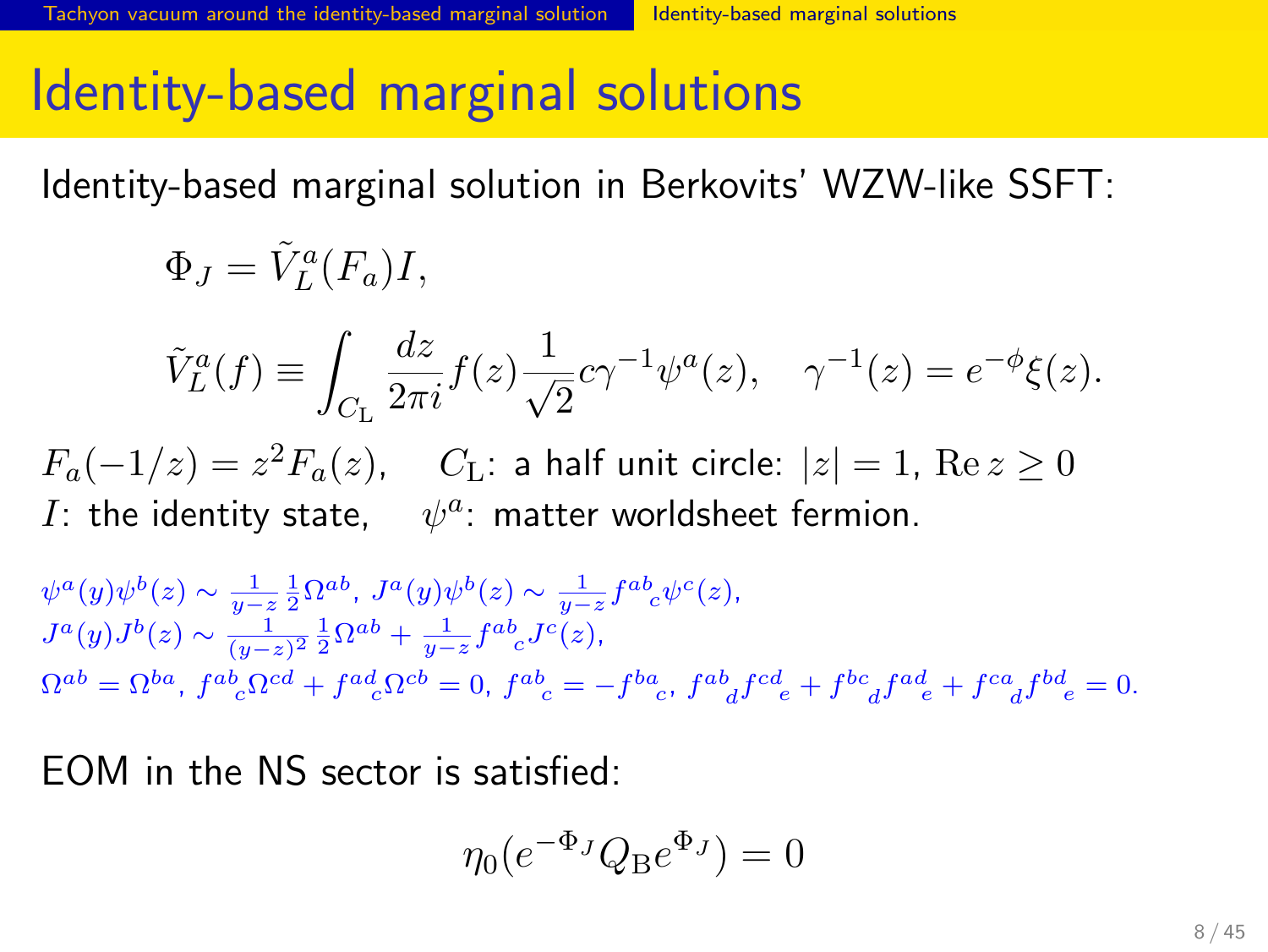By expanding the NS action *S*[Φ; *Q*B] of Berkovits' WZW-like SSFT around Φ*<sup>J</sup>* as

$$
e^{\Phi} = e^{\Phi_J} e^{\Phi'},
$$

we have

$$
S[\Phi;Q_{\rm B}]=S[\Phi_J;Q_{\rm B}]+S[\Phi';Q_{\Phi_J}],
$$

where  $S[\Phi';Q_{\Phi_J}]$  is given by a deformed BRST operator:

$$
Q_{\Phi_J} = Q_{\rm B} - V^a(F_a) + \frac{1}{8} \Omega^{ab} C(F_a F_b).
$$

 $V^a(F_a)$  and  $C(F_aF_b)$  are given by integrations along the whole unit circle:

$$
V^{a}(f) \equiv \oint \frac{dz}{2\pi i} \frac{1}{\sqrt{2}} f(z) (cJ^{a}(z) + \gamma \psi^{a}(z)), \quad C(f) \equiv \oint \frac{dz}{2\pi i} f(z) c(z).
$$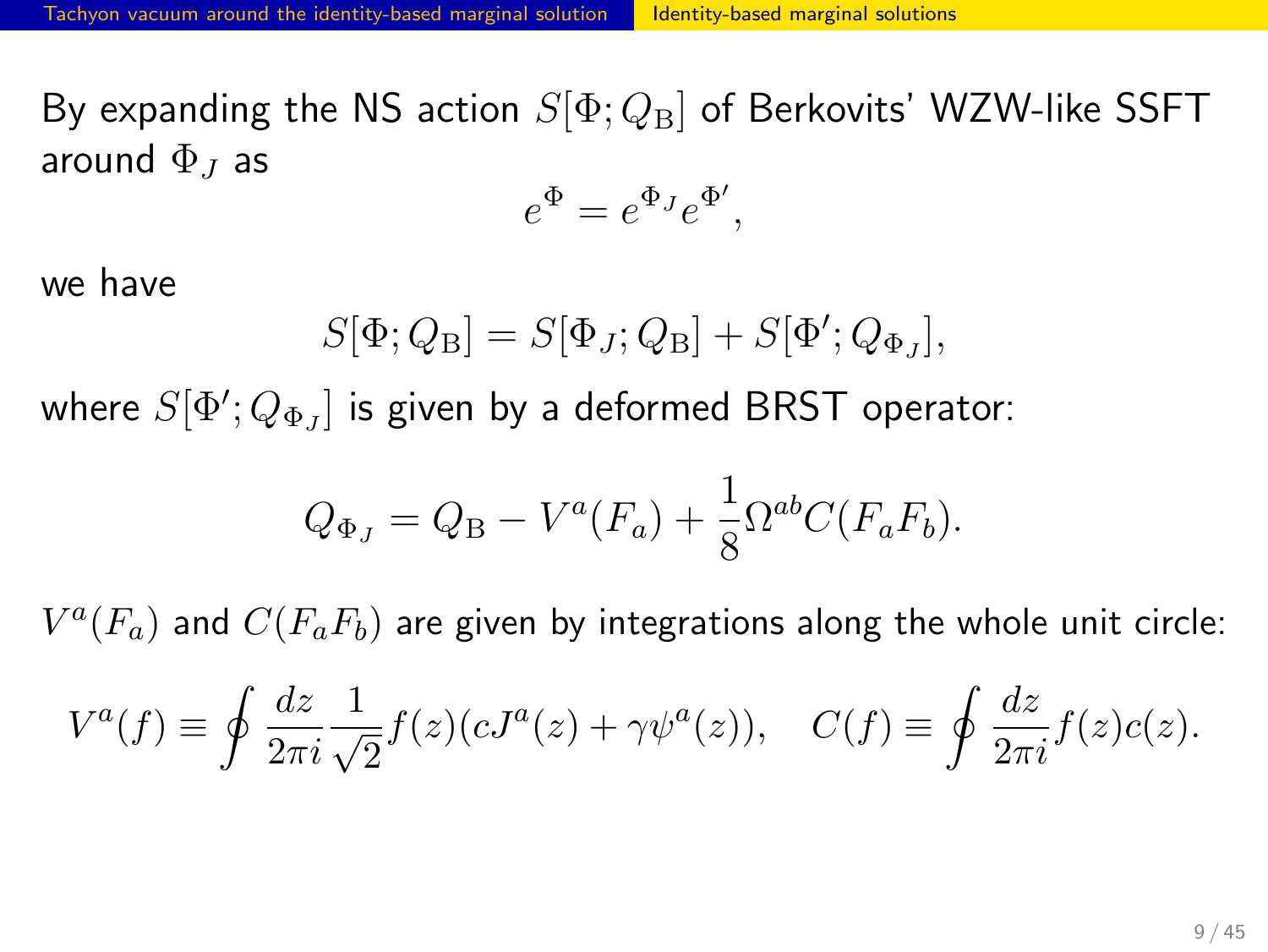#### Deformed algebra

A version of the extended *KBc* algebra with  $Q_{\rm B} \rightarrow Q' \equiv Q_{\Phi}$  $L_n \to L'_n = \{Q', b_n\} = L_n - \frac{1}{\sqrt{n}}$  $\frac{1}{2}$   $\sum_{k \in \mathbb{Z}} F_{a,k} J_{n-k}^a + \frac{1}{8} \Omega^{ab} \sum_{k \in \mathbb{Z}} F_{a,n-k} F_{b,k}$  $F_{a,n} \equiv \oint \frac{d\sigma}{2\pi} e^{i(n+1)\sigma} F_a(e^{i\sigma}), \quad F_{a,n} = -(-1)^n F_{a,-n}$ 

Relationships among string fields 
$$
K', B, c, \gamma
$$
:

\n
$$
B^2 = 0, \ c^2 = 0, \ Bc + cB = 1, BK' = K'B,
$$
\n
$$
K'c - cK' = Kc - cK \equiv \partial c, \ \gamma B + B\gamma = 0, \ c\gamma + \gamma c = 0,
$$
\n
$$
K'\gamma - \gamma K' = K\gamma - \gamma K \equiv \partial \gamma, \ \hat{Q}'B = K', \ \hat{Q}'K' = 0,
$$
\n
$$
\hat{Q}'c = cK'c - \gamma^2 = cKc - \gamma^2 = c\partial c - \gamma^2, \ \hat{Q}'\gamma = \hat{Q}\gamma = c\partial \gamma - \frac{1}{2}(\partial c)\gamma
$$
\nwhere  $\hat{Q}' \equiv Q'\sigma_3$ ,  $\hat{Q} \equiv Q_{\text{B}}\sigma_3$  and  $\sigma_i$  are Pauli matrices (CP factor) for the GSO(-) sector  $B = \frac{\pi}{2}B_1^L I \sigma_3$ ,  $c = \frac{2}{\pi}\hat{U}_1\tilde{c}(0)|0\rangle\sigma_3$ ,  $\gamma = \sqrt{\frac{2}{\pi}}\hat{U}_1\tilde{\gamma}(0)|0\rangle\sigma_2$ 

\n
$$
K' = \frac{\pi}{2}K_1^L I, \ K = \frac{\pi}{2}K_1^L I
$$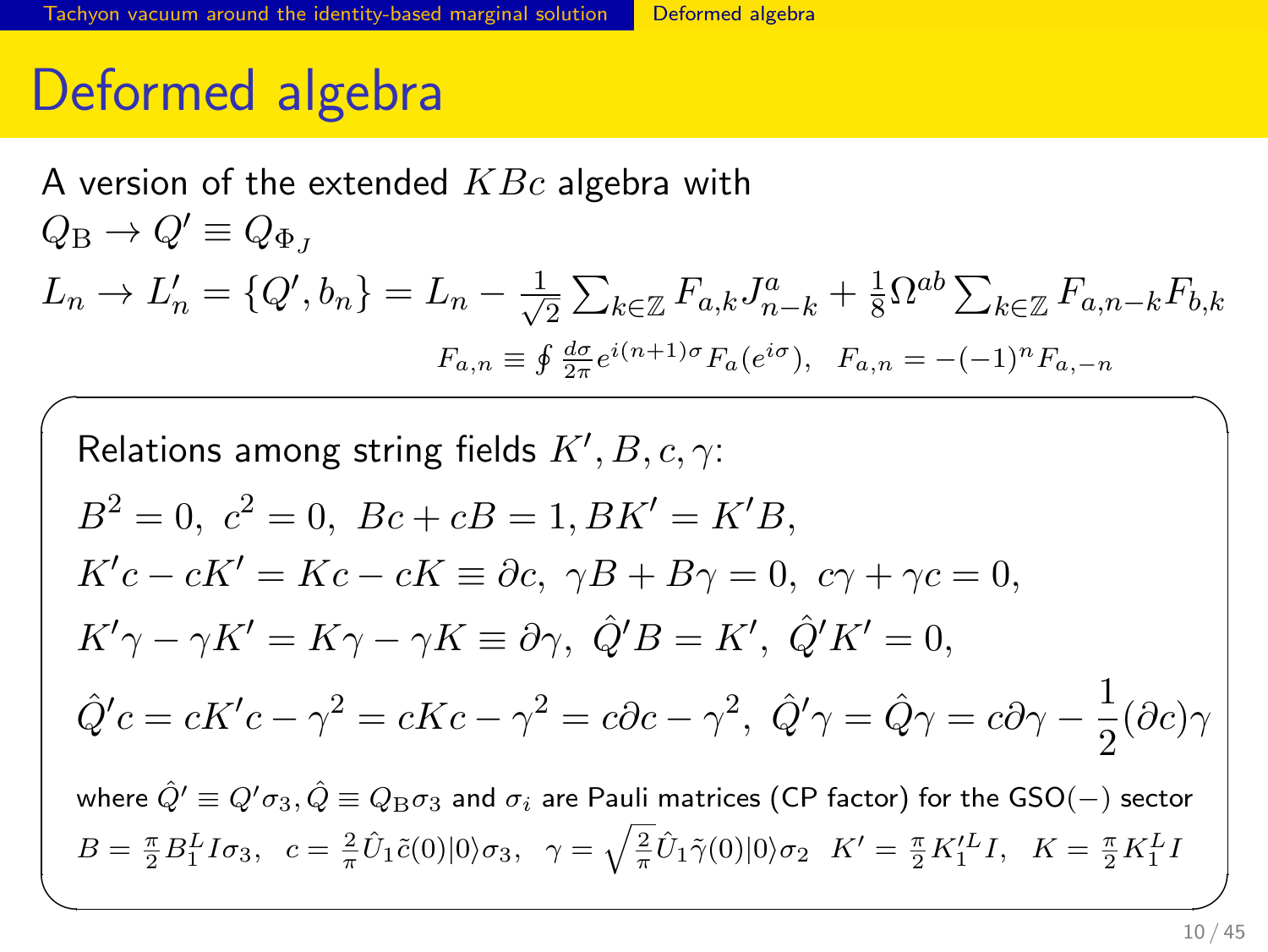For the string fields 
$$
\gamma^{-1}
$$
,  $\zeta$ ,  $V$ , we have  
\n
$$
\gamma^{-1}\gamma = \gamma\gamma^{-1} = 1, \quad \gamma^{-1}B + B\gamma^{-1} = 0, \quad \gamma^{-1}c + c\gamma^{-1} = 0,
$$
\n
$$
K'\gamma^{-1} - \gamma^{-1}K' = K\gamma^{-1} - \gamma^{-1}K \equiv \partial \gamma^{-1},
$$
\n
$$
\hat{Q}'\gamma^{-1} = \hat{Q}\gamma^{-1} = c\partial \gamma^{-1} + \frac{1}{2}(\partial c)\gamma^{-1}, \quad \hat{Q}'\zeta = \hat{Q}\zeta = cV + \gamma
$$
\nwhere  
\n
$$
\gamma^{-1} = \sqrt{\frac{\pi}{2}}\hat{U}_1\tilde{\gamma}^{-1}(0)|0\rangle\sigma_2, \quad \zeta = \gamma^{-1}c = \sqrt{\frac{2}{\pi}}\hat{U}_1\tilde{\gamma}^{-1}\tilde{c}(0)|0\rangle i\sigma_1,
$$
\n
$$
V = \frac{1}{2}\gamma^{-1}\partial c = \sqrt{\frac{\pi}{2}}\hat{U}_1\frac{1}{2}\tilde{\gamma}^{-1}\tilde{\partial}\tilde{c}(0)|0\rangle i\sigma_1.
$$

 $K'$ , *B*, *c*, *γ*,  $\gamma^{-1}$ , *ζ*,  $V$  and  $\hat{Q}'$  have the same algebraic structure as that of the extended  $KBc$  algebra with  $\hat{Q}$  [Erler(2013)].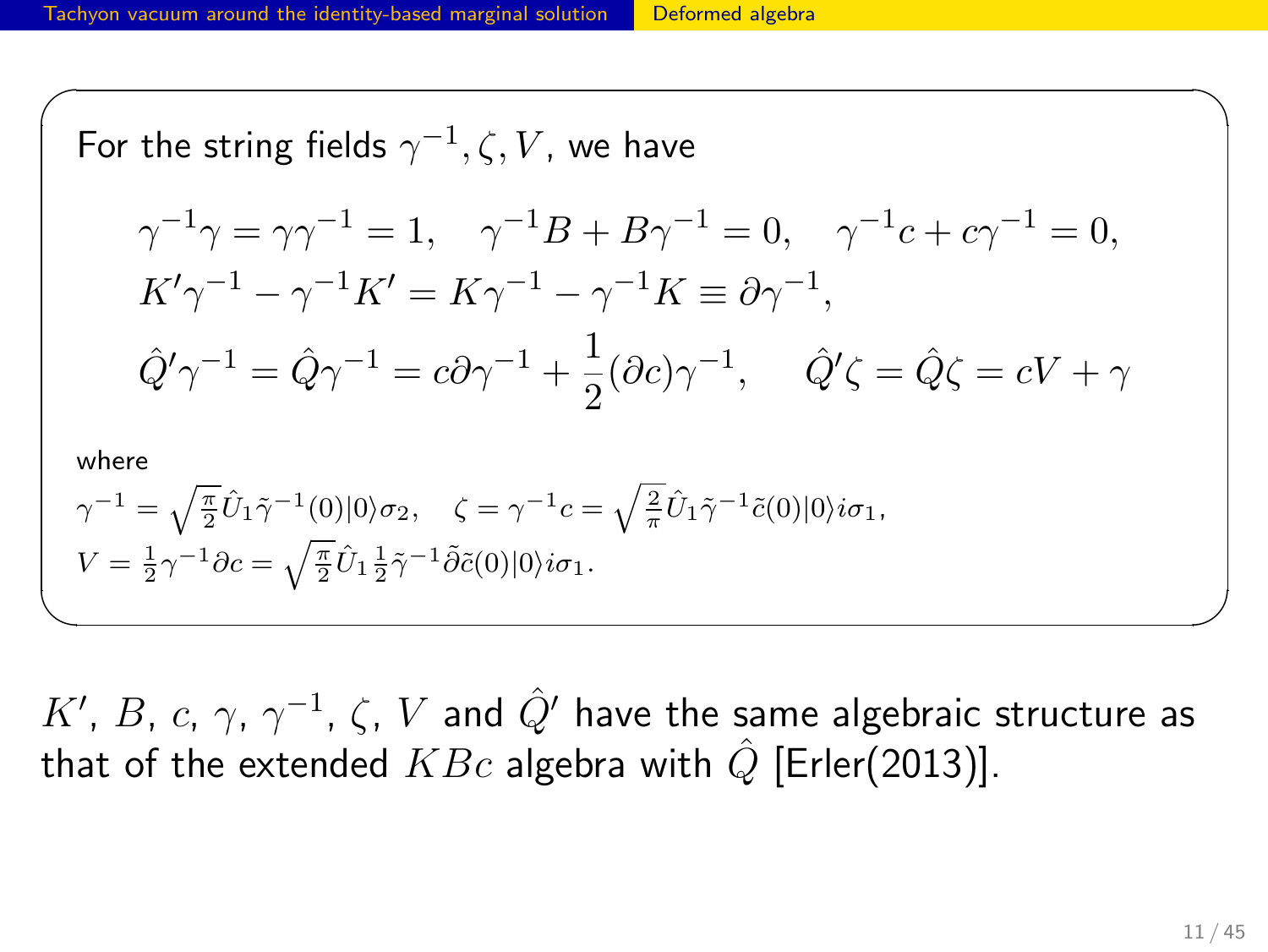From the result in [Erler(2013)] and the above algebra, we can immediately construct a solution  $\Phi_T$  in the theory with  $\hat{Q}'$ :

$$
e^{\Phi_T} = 1 - c\frac{B}{1+K'} + q\left(\zeta + (\hat Q'\zeta)\frac{B}{1+K'}\right)
$$

 $(q$  is a nonzero constant.) Actually,  $\Phi_T$  satisfies

$$
e^{-\Phi_T} \hat{Q}' e^{\Phi_T} = c - (\hat{Q}'c) \frac{B}{1 + K'} = (c + \hat{Q}'(Bc)) \frac{1}{1 + K'}
$$

which is in the *small* Hilbert space, and therefore the EOM in the NS sector holds:

$$
\hat{\eta}(e^{-\Phi_T}\hat{Q}'e^{\Phi_T})=0
$$

 $(\hat{\eta} \equiv \eta_0 \sigma_3)$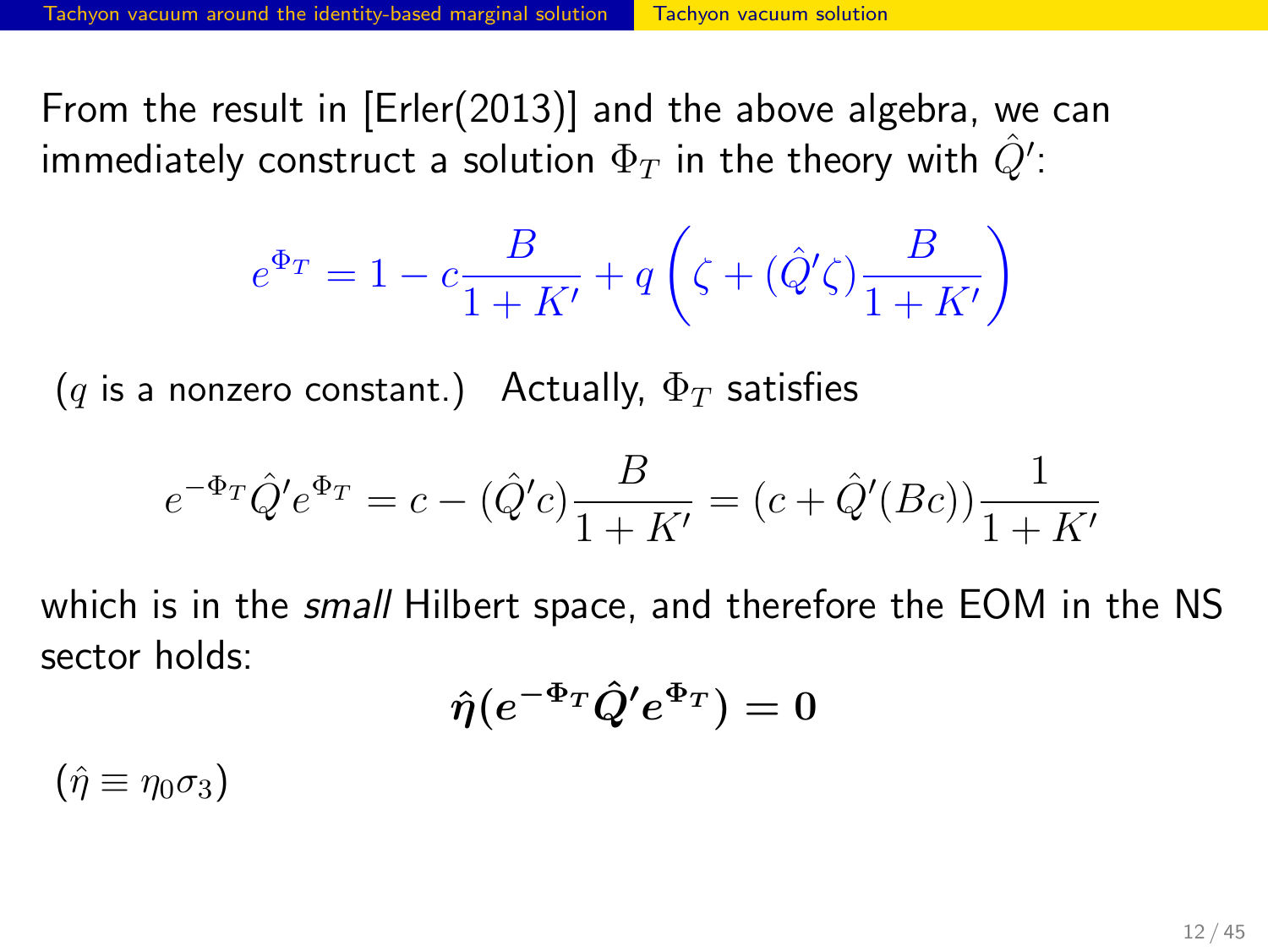Expanding the action  $S[\Phi'; \hat{Q}']$  around the solution  $\Phi_T$  as  $e^{\Phi'}=e^{\Phi_T}e^{\Phi''}$ , we have a new BRST operator  $\hat{Q'}_{\Phi_T}$ :

$$
\hat{Q}'_{\Phi_T} \Xi = \hat{Q}' \Xi + (e^{-\Phi_T} \hat{Q}' e^{\Phi_T}) \Xi - (-1)^{|\Xi|} \Xi (e^{-\Phi_T} \hat{Q}' e^{\Phi_T}).
$$

Note that *e <sup>−</sup>*Φ*<sup>T</sup> Q*ˆ*′ e* <sup>Φ</sup>*<sup>T</sup>* is the tachyon vacuum solution on the marginally deformed background in the modified cubic SSFT.

- $\rightarrow$  We can find a homotopy operator  $\hat{A}'$  for  $\hat{Q}'_{\Phi_T}$ :  $\hat{A}'\,\Xi=\frac{1}{2}(A'\,\Xi+(-1)^{|\Xi|}\Xi\,A'),$  such as  $\{\hat{Q}'_{\Phi_T},\hat{A}'\}=1,\,\,(\hat{A}')^2=0,$  where  $A' \equiv \frac{B}{1}$  $\frac{2}{1 + K'}$  is a homotopy state in the *small* Hilbert space.
- $\rightarrow$  No physical open string state around the solution  $\Phi_T$
- *∼* the tachyon vacuum solution in the marginally deformed background.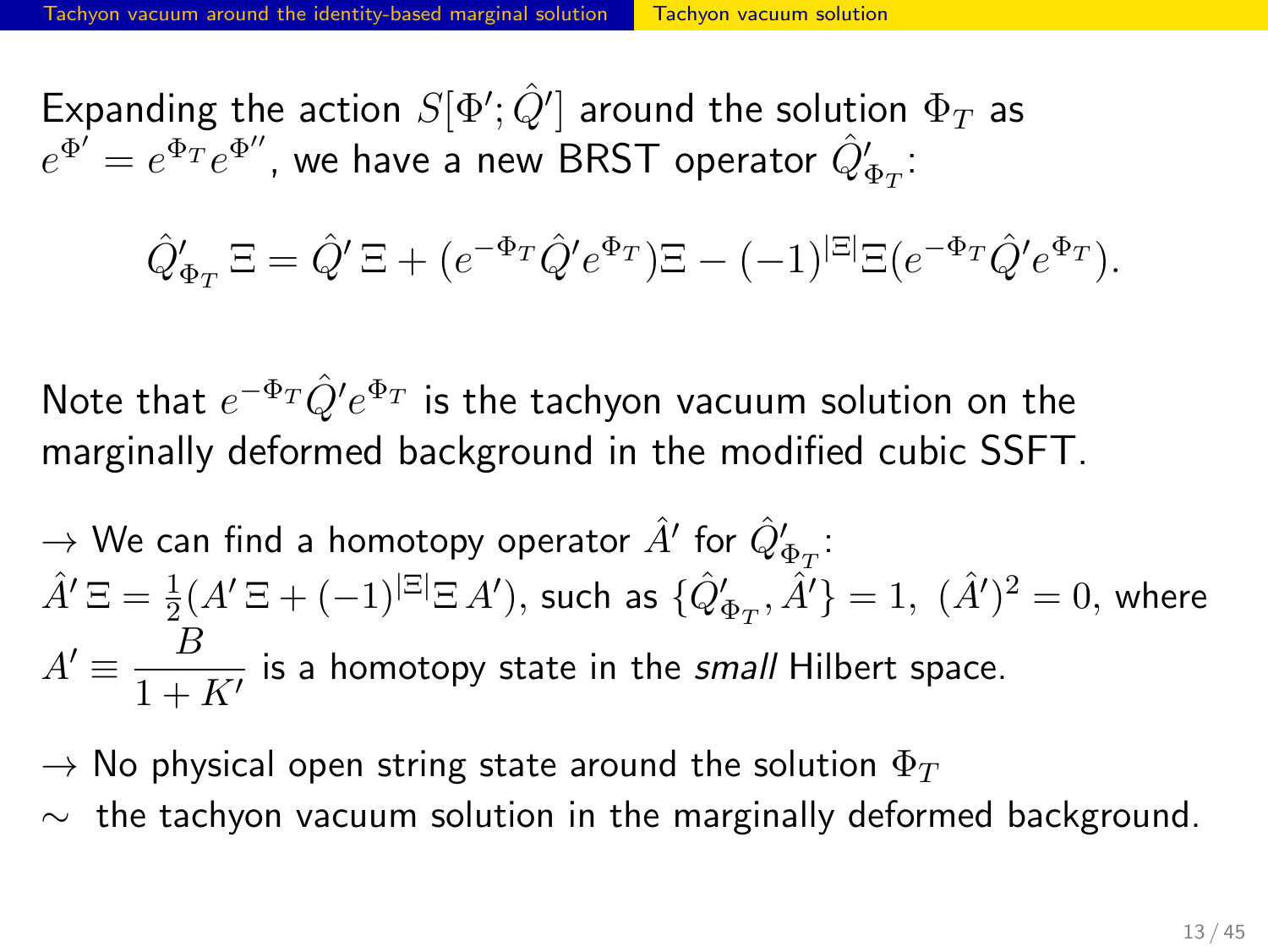

Figure: Identity/wedge-based solutions and BRST operators around them.  $\hat{Q}'_{\Phi_T}$  has no cohomology in the small Hilbert space.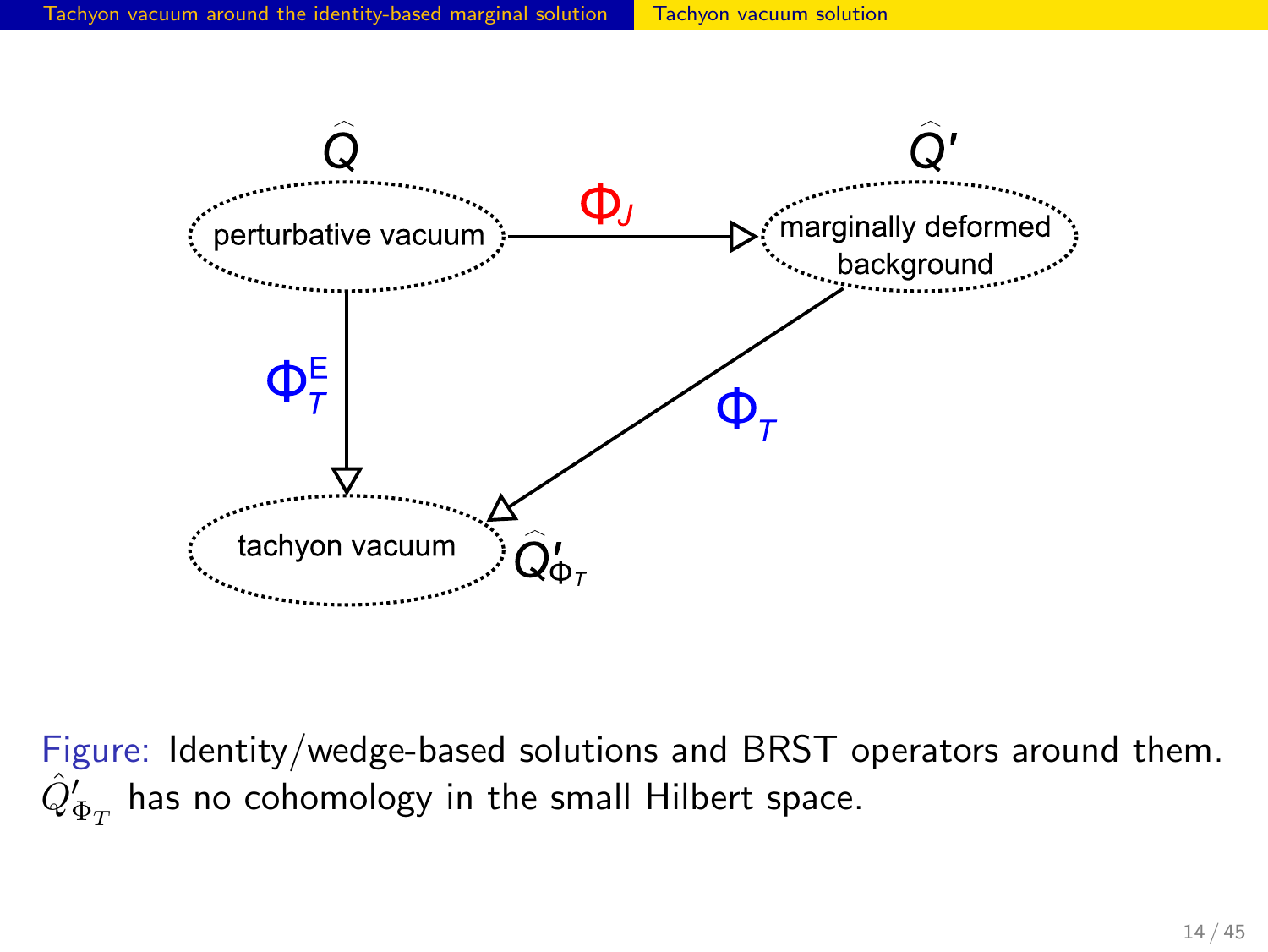#### Energy and gauge invariant overlaps

 $\mathsf{NS}\xspace$  action  $S[\Phi'; \hat{Q}_{\Phi_J}]$  around  $\Phi_J$ :

$$
S[\Phi'; \hat{Q}_{\Phi_J}] = -\int_0^1 dt \,\text{Tr}\left[\left(\hat{\eta}(g(t)^{-1}\partial_t g(t))\right)(g(t)^{-1}\hat{Q}_{\Phi_J}g(t))\right]
$$

 $g(t)$ : an interpolating string field s.t.  $g(0)=1$  and  $g(1)=e^{\Phi'}$ .  $\text{Tr } A \equiv \frac{1}{2}$ 2 tr*⟨I|A⟩*; tr : trace for the Chan-Paton factor for GSO(*±*) sector

We take an interpolating string field as  $g_T(t) = 1 + t(e^{\Phi_T} - 1)$  and the integrand in the action for the solution:  $S[\Phi_{T}; \hat{Q}_{\Phi_{J}}]$ , can be manipulated in the same way as the Erler solution, with  $Q_{\text{B}} \to Q' \equiv Q_{\Phi_J}, \ L_n \to L'_n.$ As a result, we have

$$
\operatorname{Tr}\left[\left(\hat{\eta}(g_T(t)^{-1}\partial_t g_T(t))\right)(g_T(t)^{-1}\hat{Q}_{\Phi_J}g_T(t))\right]
$$
\n
$$
=\frac{-2q^2t^2(1-t)(2q^2t-1)}{(1-t+q^2t^2)^3}\int_0^1 d\theta(1-\theta)\mathcal{X}(\theta) + \frac{q^2t(1-t)}{(1-t+q^2t^2)^2}\int_0^1 d\theta\mathcal{X}(\theta)
$$
\nwhere\n
$$
\mathcal{X}(\theta) = \operatorname{Tr}\left[B(\hat{\eta}(cV))e^{-\theta K'}cVe^{-(1-\theta)K'}\right].
$$

*.*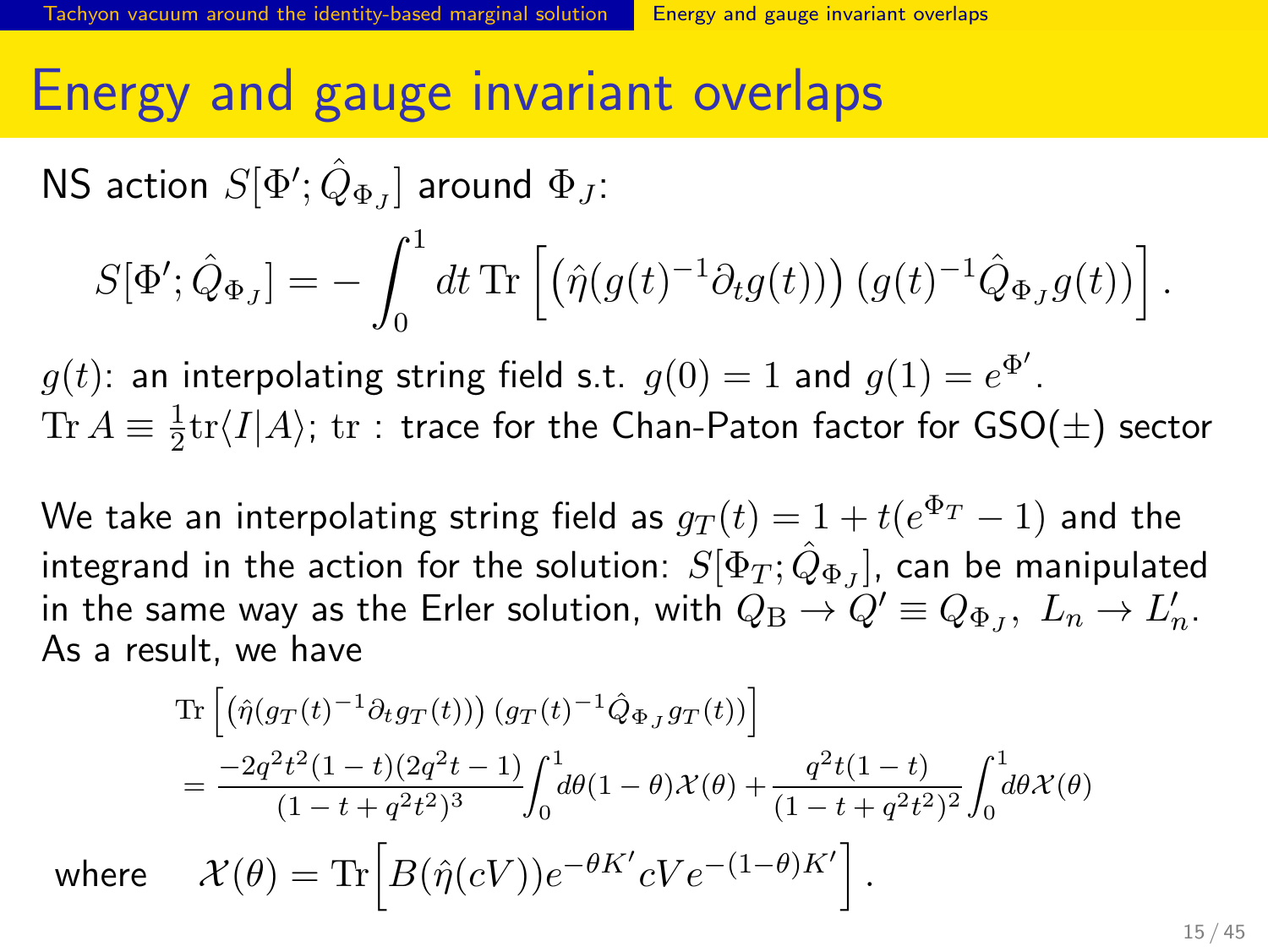We use the result for the modified cubic SSFT in the marginally deformed background [IKT(2012)]:

$$
e^{-\alpha K'} = e^{-\alpha \frac{\pi}{2}C} \hat{U}_{\alpha+1} \mathbf{T} \exp\left(\frac{\pi}{4} \int_{-\alpha}^{\alpha} du \int_{-\infty}^{\infty} dv f_a(v) \tilde{J}^a(iv + \frac{\pi}{4}u)\right)|0\rangle,
$$
  

$$
f_a(v) \equiv \frac{F_a(\tan(iv + \frac{\pi}{4}))}{2\pi\sqrt{2}\cos^2(it + \frac{\pi}{4})}, \qquad C \equiv \frac{\pi}{2} \int_{-\infty}^{\infty} dv \, \Omega^{ab} f_a(v) f_b(v),
$$

where **T** is an ordering symbol with respect to the real part of the argument of  $\tilde{J}^a$ .

Finally, the trace can be evaluated as

$$
\begin{split} \operatorname{Tr}\Big[& B(\hat{\eta}(cV))e^{-\theta K'}cVe^{-(1-\theta)K'}\Big] \\ & = -\frac{1}{4}\left\langle (\eta_0\gamma^{-1}(\frac{\pi}{2}))\gamma^{-1}(\frac{\pi}{2}(1-2\theta))\right\rangle_{\xi\eta\phi}\left\langle B_1^Lc\partial c(\frac{\pi}{2})c\partial c(\frac{\pi}{2}(1-2\theta))\right\rangle_{bc} \\ & \times e^{-\frac{\pi}{2}C}\left\langle \exp\left(\int_{-\frac{\pi}{2}}^{\frac{\pi}{2}}\!\! du \int_{-\infty}^{\infty}\!\! dv f_a(v)J^a(2iv+u)\right)\right\rangle_{\text{mat}} \end{split}
$$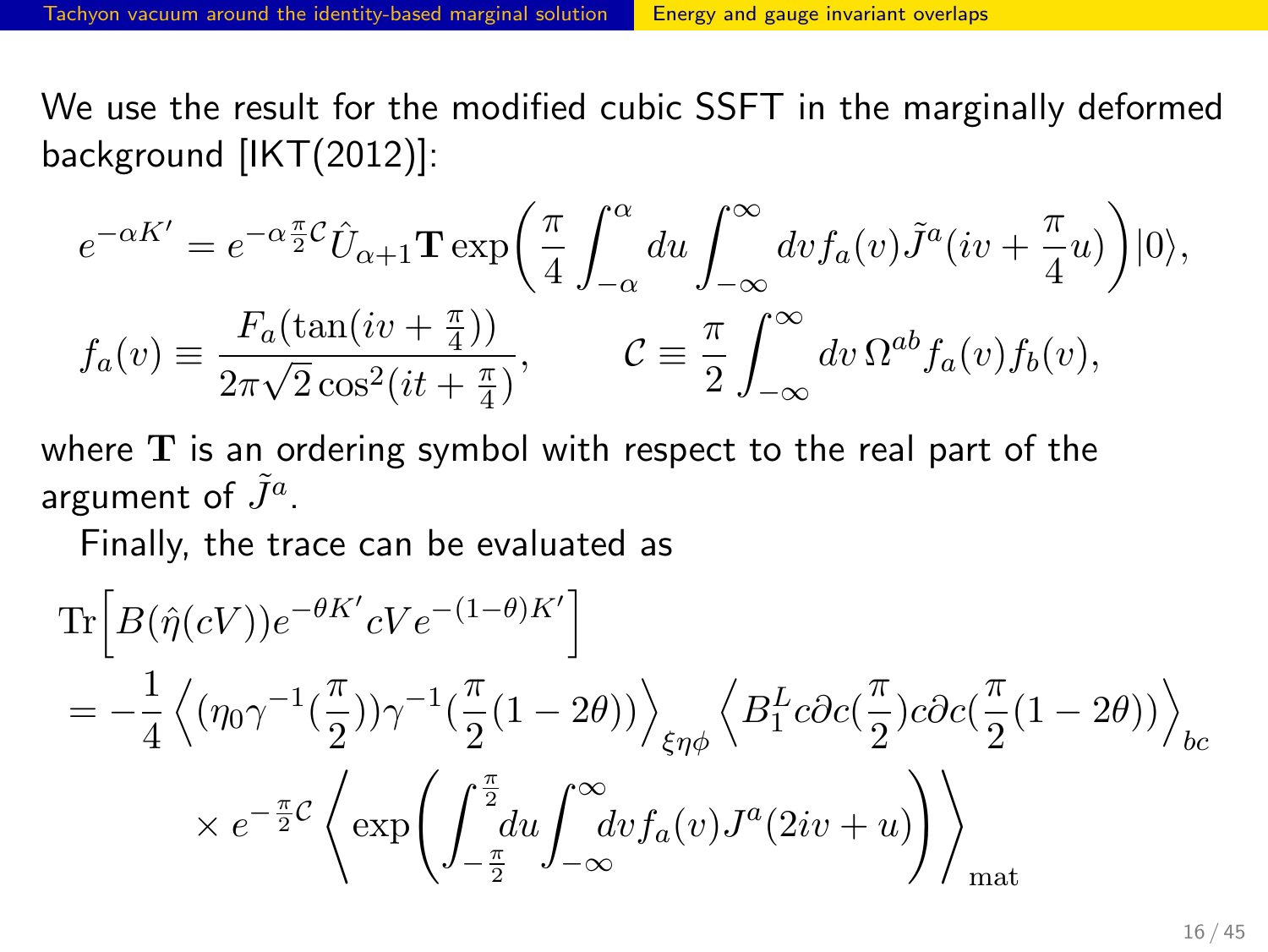The last factor in the trace, which comes from the matter sector, is 1:

$$
e^{-\frac{\pi}{2}C}\left\langle \exp\left(\int_{-\frac{\pi}{2}}^{\frac{\pi}{2}}\!\! du \int_{-\infty}^{\infty}\!\! dv f_a(v)J^a(2iv+u)\right)\right\rangle_{\text{mat}}=1
$$

as proved in [IKT(2012)], and so the trace becomes the **same** result as the case of the Erler solution.

Consequently, the vacuum energy is unchanged from the case in the original background without marginal deformations, namely,

$$
E = -S[\Phi_T; \hat{Q}_{\Phi_J}] = -\frac{1}{2\pi^2}
$$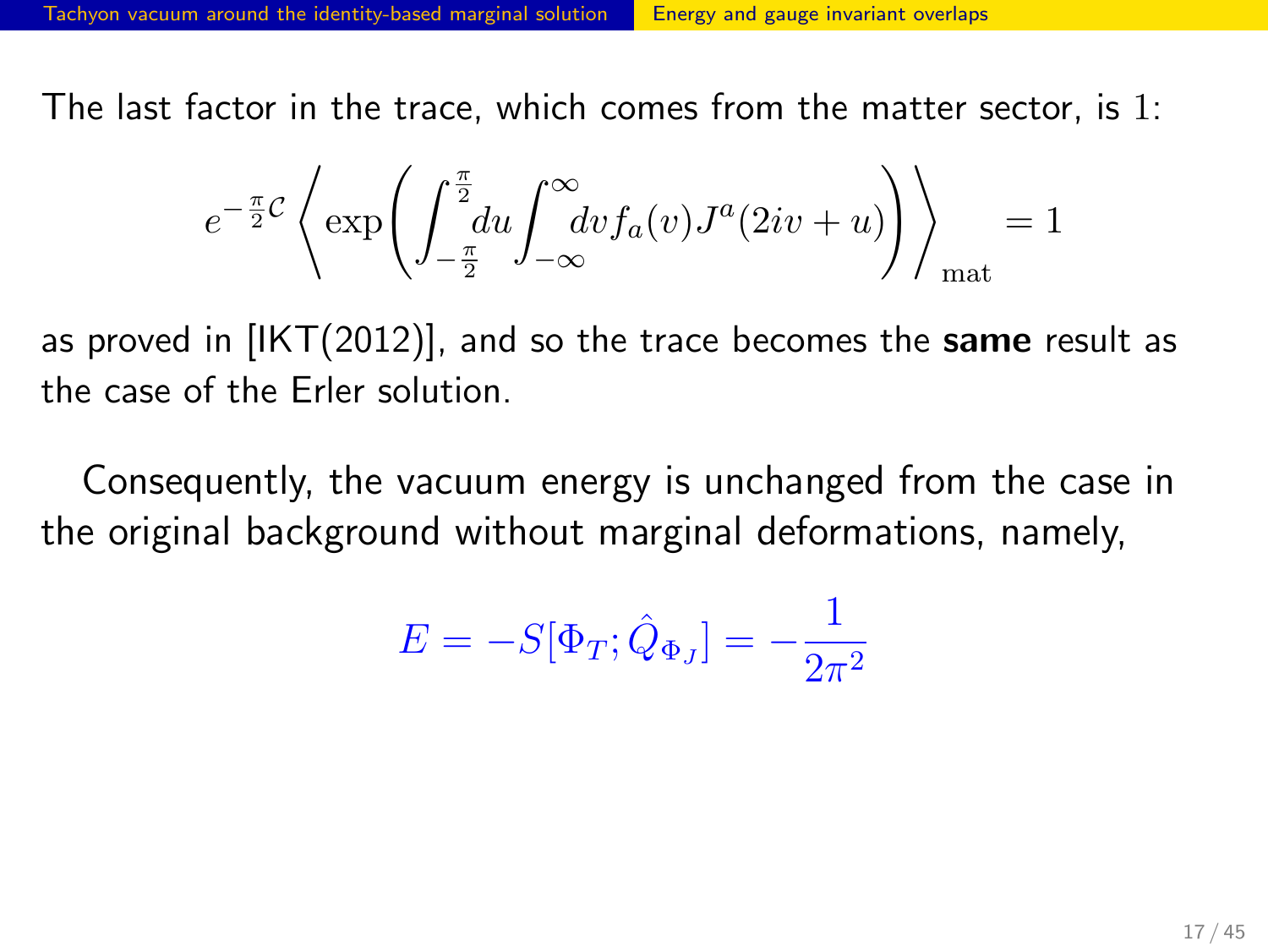Next, we will evaluate the gauge invariant overlap (GIO) in Berkovits' WZW-like SSFT. We define the GIO *⟨*Φ*⟩<sup>V</sup>* as

$$
\langle \Phi \rangle_{\mathcal{V}} \equiv \text{Tr}[\mathcal{V}(i)\Phi].
$$

 $V(i)$ : a midpoint insertion of a primary closed string vertex operator with picture #: *−*1, ghost #: 2, conformal dim.: (0*,* 0). *V* is BRST invariant in the small Hilbert space:  $[Q_B, V(i)] = 0$ ,  $[\eta_0, V(i)] = 0$  and  $\forall \Lambda, \Xi$ 

$$
\langle \hat{Q} \Lambda \rangle_{\mathcal{V}} = 0, \qquad \langle \hat{\eta} \Lambda \rangle_{\mathcal{V}} = 0, \qquad \langle \Lambda \Xi \rangle_{\mathcal{V}} = (-)^{|\Lambda||\Xi|} \langle \Xi \Lambda \rangle_{\mathcal{V}}.
$$

 ${\mathsf{Infinitesimal}}$  gauge transformation:  $\delta_\Lambda e^\Phi = (\hat{Q}\Lambda_0) e^\Phi + e^\Phi \hat{\eta} \Lambda_1$  $(\Lambda_0, \Lambda_1)$ : gauge parameter string field with the picture  $\#$  0, 1.) Namely,

$$
\delta_{\Lambda}\Phi = \frac{\mathrm{ad}_{\Phi}}{e^{\mathrm{ad}_{\Phi}}-1}\hat{Q}\Lambda_0 + \frac{-\mathrm{ad}_{\Phi}}{e^{-\mathrm{ad}_{\Phi}}-1}\hat{\eta}\Lambda_1 = \sum_{n=0}^{\infty} \frac{B_n}{n!}(\mathrm{ad}_{\Phi})^n(\hat{Q}\Lambda_0 + (-1)^n\hat{\eta}\Lambda_1)
$$

 $(\text{ad}_B(A) \equiv [B, A] = BA - AB)$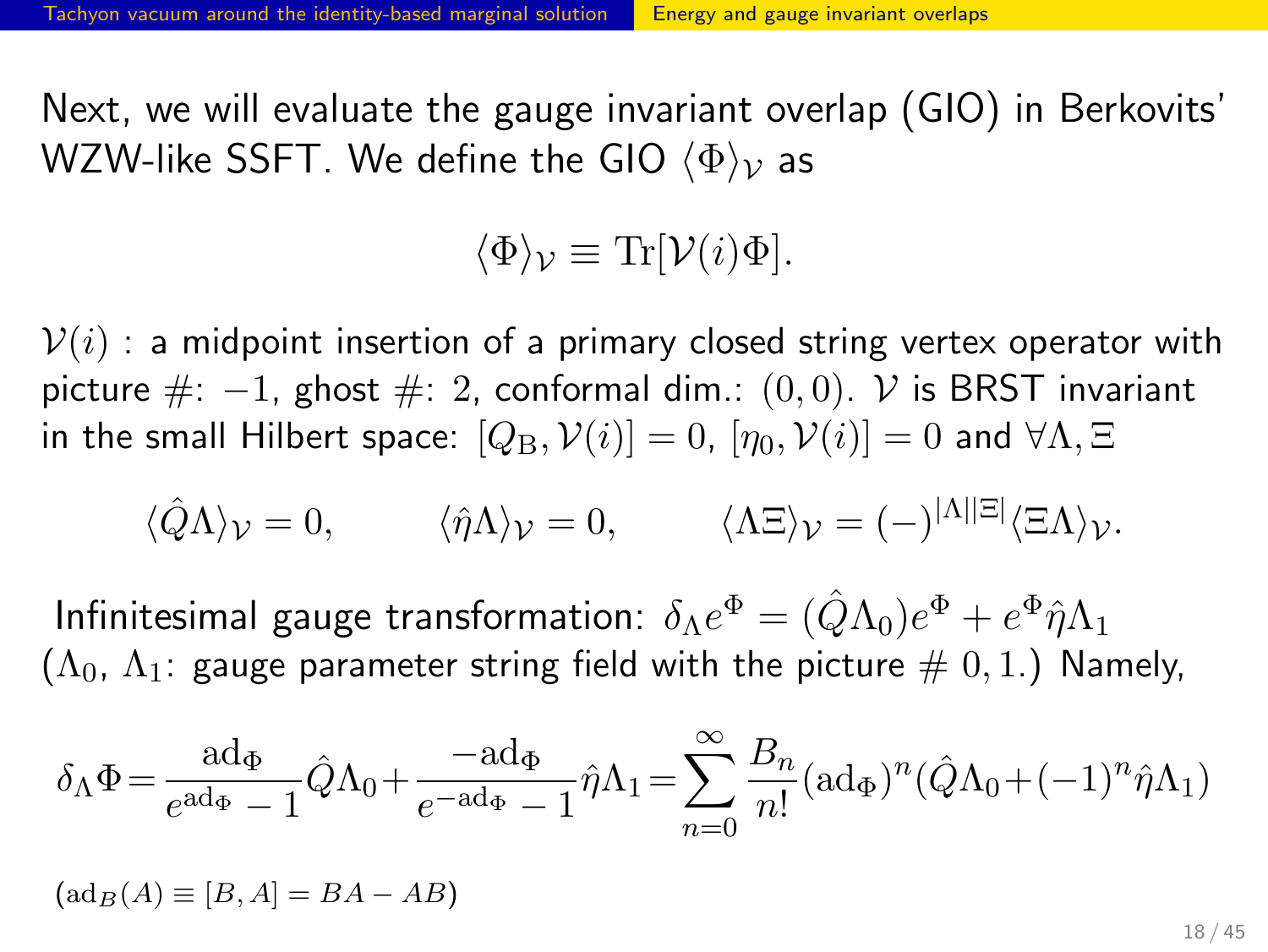$\textsf{Inserting 1}=\{Q_{\text{B}},\xi Y(i)\},\ (Y(z)=c\partial \xi e^{-2\phi}(z) \ \textsf{the inverse picture}$ changing operator) the GIO can be rewritten as

 $\langle \Phi \rangle_{\mathcal{V}} = \text{Tr}[\mathcal{V}(i)\{Q_{\text{B}}, \xi Y(i)\} \Phi] = \text{Tr}[\xi Y \mathcal{V}(i) \sigma_3 \hat{Q} \Phi] = \text{Tr}[\xi Y \mathcal{V}(i) \sigma_3 \hat{Q}' \Phi]$  $=$ Tr[ $\xi Y \mathcal{V}(i) \sigma_3 e^{-\Phi} \hat{Q}' e^{\Phi}$ ].

GIO for the tachyon vacuum  $\Phi_T$ :  $\langle \Phi_T \rangle_{\mathcal{V}} = \text{Tr} \left[ \xi Y \mathcal{V}(i) \sigma_3 \, c \frac{1}{1+\epsilon} \right]$  $1 + K'$ ]

In a similar way to the calculation of the vacuum energy, we obtain an expression of the GIO in the marginally deformed background:

$$
\langle \Phi_T \rangle_{\mathcal{V}} = \frac{e^{-\pi C}}{\pi} \left\langle \xi Y \mathcal{V}(i\infty) c(\frac{\pi}{2}) \exp\left(\int_{-\frac{\pi}{2}}^{\frac{\pi}{2}} du \mathcal{J}(u)\right) \right\rangle_{C_{\pi}}
$$

$$
\mathcal{J}(u) = \int_{-\infty}^{\infty} dv \, f_a(v) J^a(iv+u)
$$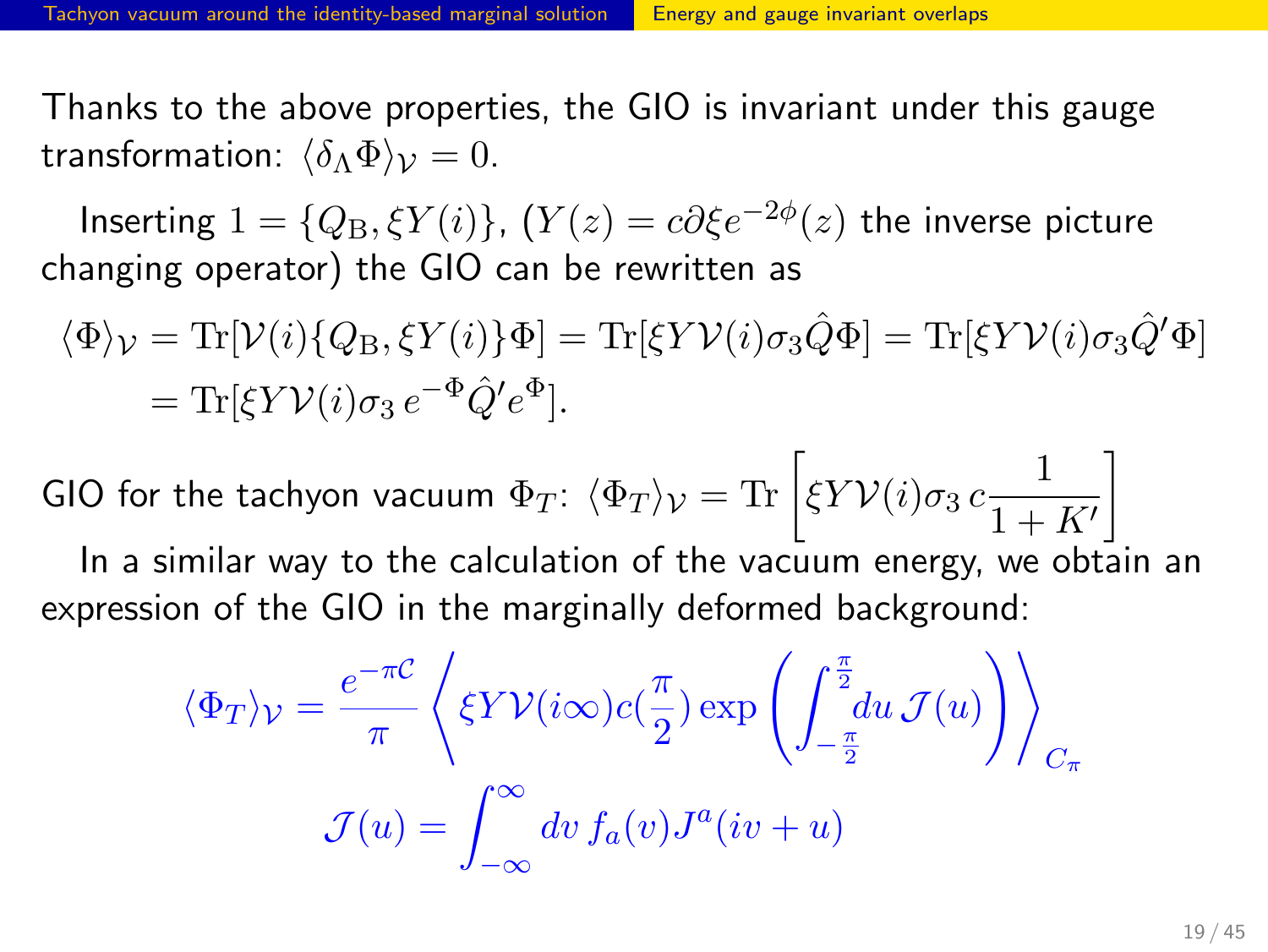# Evaluation of observables for identity-based marginal solutions

## 1 Introduction and summary

Evaluation of observables for identity-based marginal solutions

- 2 Tachyon vacuum around the identity-based marginal solution
	- Identity-based marginal solutions
	- **·** Deformed algebra
	- Tachyon vacuum solution
	- Energy and gauge invariant overlaps
- . . .<sup>3</sup> Evaluation of observables for identity-based marginal solutions
	- **·** Interpolation
	- On gauge equivalence relations
	- **•** Energy and gauge invariant overlaps
- 4 Conclusion
- . . .<sup>5</sup> Tachyon vacuum solutions in bosonic SFT
- . . .<sup>6</sup> Classical solutions around the identity-based solution
- . . .<sup>7</sup> Gauge invariants for identity-based solutions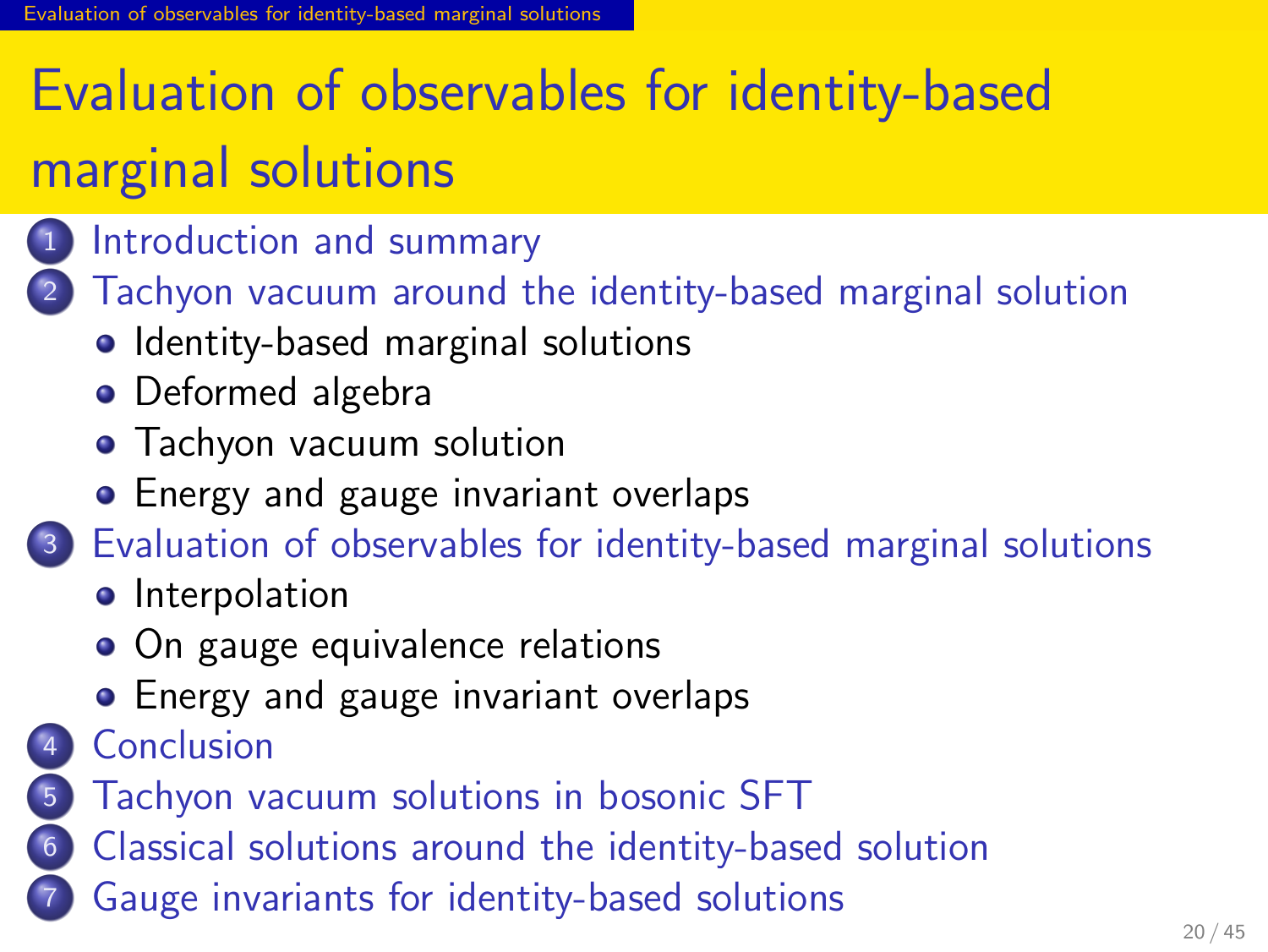## Interpolation

Let us calculate two observables, the vacuum energy and the GIO, for the *identity-based* marginal solutions.

An interpolation:  $\Phi_J(t) = t \Phi_J$  s.t.  $\Phi_J(0) = 0$ ,  $\Phi_J(1) = \Phi_J$ .  $\Phi_J(t)$ : a replacement of weighting function:  $F_a(z) \to tF_a(z)$  in  $\Phi_J$ .  $\Rightarrow$   $\quad$  EOM is satisfied:  $\hat{\eta}(e^{-\Phi_J(t)}\hat{Q}e^{\Phi_J(t)})=0$ 

A new BRST operator  $Q_{\Phi_J(t)}$  for the theory around  $\Phi_J(t)$ :

$$
Q_{\Phi_J(t)} = Q_{\rm B} - tV^a(F_a) + \frac{t^2}{8} \Omega^{ab} C(F_a F_b)
$$

Following the same procedure as before, we define a string field  $K'(t)\equiv \hat{Q}_{\Phi_J(t)}B\,\,(\hat{Q}_{\Phi_J(t)}\equiv Q_{\Phi_J(t)}\sigma_3).$  Then, we can construct a tachyon vacuum solution  $\Phi_T(t)$  as

$$
e^{\Phi_T(t)} = 1 - c \frac{B}{1 + K'(t)} + q \left( \zeta + (\hat{Q}_{\Phi_J(t)} \zeta) \frac{B}{1 + K'(t)} \right)
$$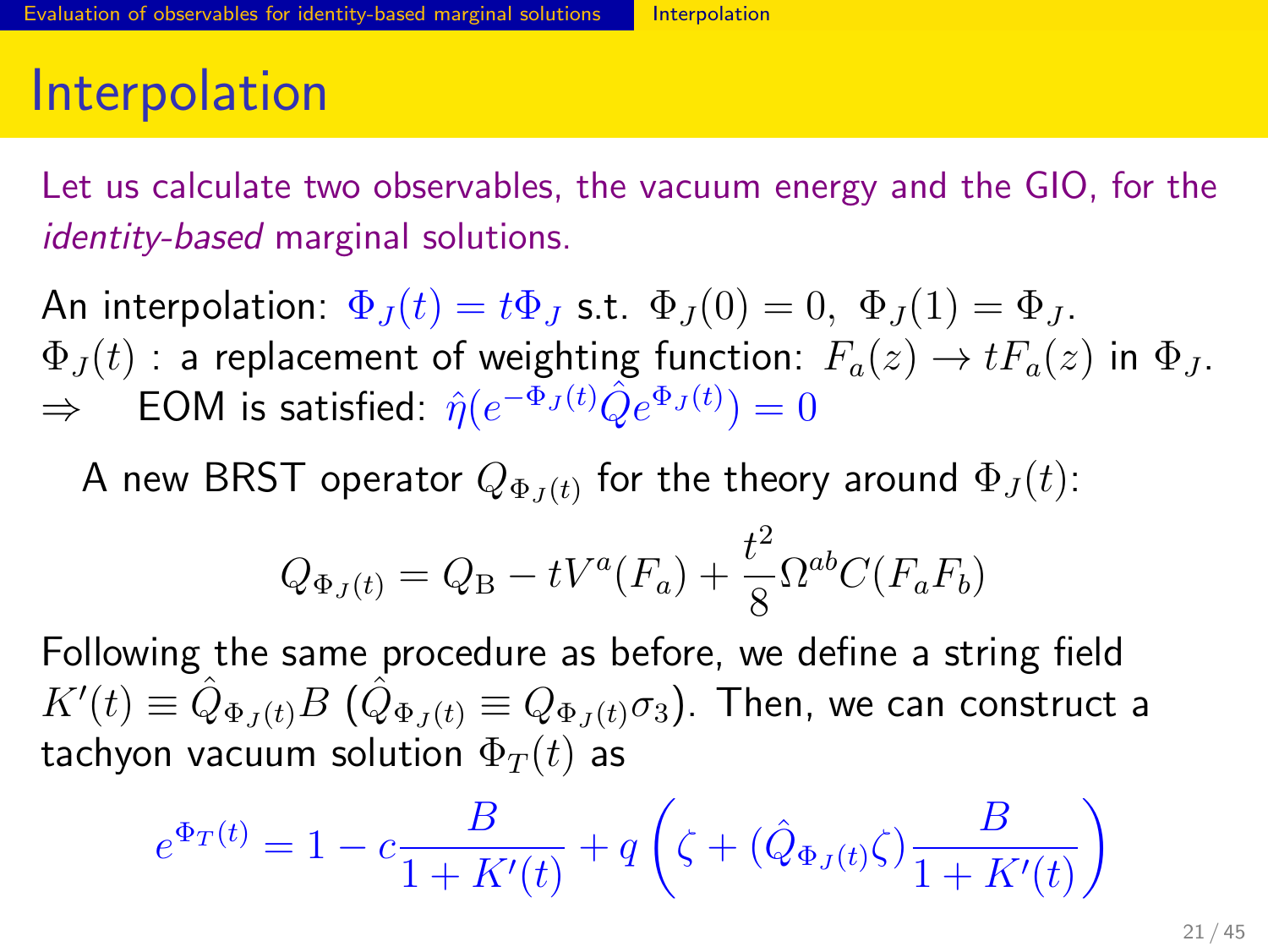It satisfies the EOM around the identity-based solution  $\Phi_J(t)$ :

$$
\hat{\eta}(e^{-\Phi_T(t)}\hat{Q}_{\Phi_J(t)}e^{\Phi_T(t)}) = 0.
$$

In particular,  $\Phi_T(t)$  satisfies  $\Phi_T(1)=\Phi_T$  and  $\Phi_T(0)=\Phi_T^\mathrm{E}$  (the Erler solution  $(2013))$  because  $Q_{\Phi_J(1)} = Q_{\Phi_J}$  and  $Q_{\Phi_J(0)} = Q_{\rm B}.$ 

Using the above string fields, we  $\operatorname{\mathsf{define}}$  a string field  $\tilde{\Phi}_T(t)$  with the parameter  $t$  as  $e^{\tilde{\Phi}_T(t)} \equiv e^{\Phi_J(t)} e^{\Phi_T(t)}$  and then we find a relation:

$$
e^{-\tilde{\Phi}_T(t)}\hat{Q}e^{\tilde{\Phi}_T(t)} = e^{-\Phi_J(t)}\hat{Q}e^{\Phi_J(t)} + e^{-\Phi_T(t)}\hat{Q}_{\Phi_J(t)}e^{\Phi_T(t)}.
$$

Hence,  $\tilde{\Phi}_T(t)$  satisfies the EOM of the *original* theory:

$$
\hat{\eta}(e^{-\tilde{\Phi}_T(t)}\hat{Q}e^{\tilde{\Phi}_T(t)}) = 0.
$$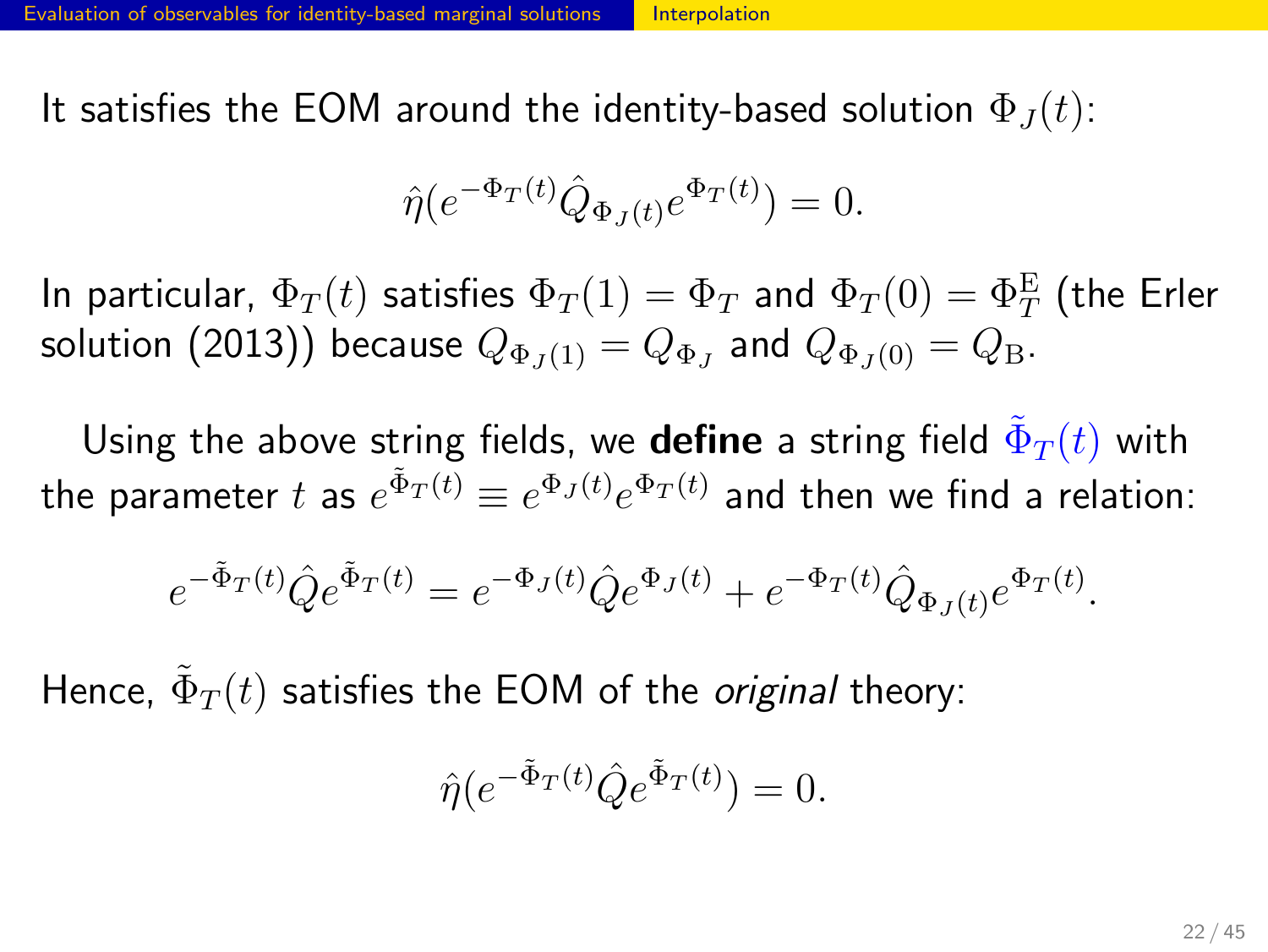Expanding around the solution  $\tilde{\Phi}_T(t)$  in the theory with  $\hat{Q}$ , we have the theory with the deformed BRST operator  $\hat{Q}_{\tilde{\Phi}_T(t)}$ :

$$
\begin{split} &\hat{Q}_{\tilde{\Phi}_{T}(t)}\Xi = \hat{Q}\Xi + (e^{-\tilde{\Phi}_{T}(t)}\hat{Q}e^{\tilde{\Phi}_{T}(t)})\Xi - (-1)^{|\Xi|}\Xi(e^{-\tilde{\Phi}_{T}(t)}\hat{Q}e^{\tilde{\Phi}_{T}(t)}) \\ &= \hat{Q}_{\Phi_{J}(t)}\Xi + (e^{-\Phi_{T}(t)}\hat{Q}_{\Phi_{J}(t)}e^{\Phi_{T}(t)})\Xi - (-1)^{|\Xi|}\Xi(e^{-\Phi_{T}(t)}\hat{Q}_{\Phi_{J}(t)}e^{\Phi_{T}(t)}). \end{split}
$$

The last expression implies that  $\hat{Q}_{\tilde{\Phi}_T(t)}$  is the same as the BRST operator  $\hat{Q'}_{\Phi_T(t)}'$  in the theory around  $\Phi_T(t)$ , which is a tachyon vacuum solution in the theory around  $\Phi_J(t)$ .

Following the previous results with appropriate replacement, we find that there exists a homotopy state:  $A'(t) \equiv \frac{B}{1+K}$  $\frac{B}{1+K'(t)}$  such as  $\hat{Q}_{\tilde{\Phi}_T(t)} A'(t) = 1$ , which implies that there is no cohomology for  $\hat{Q}_{\tilde{\Phi}_T(t)}$  in the small Hilbert space.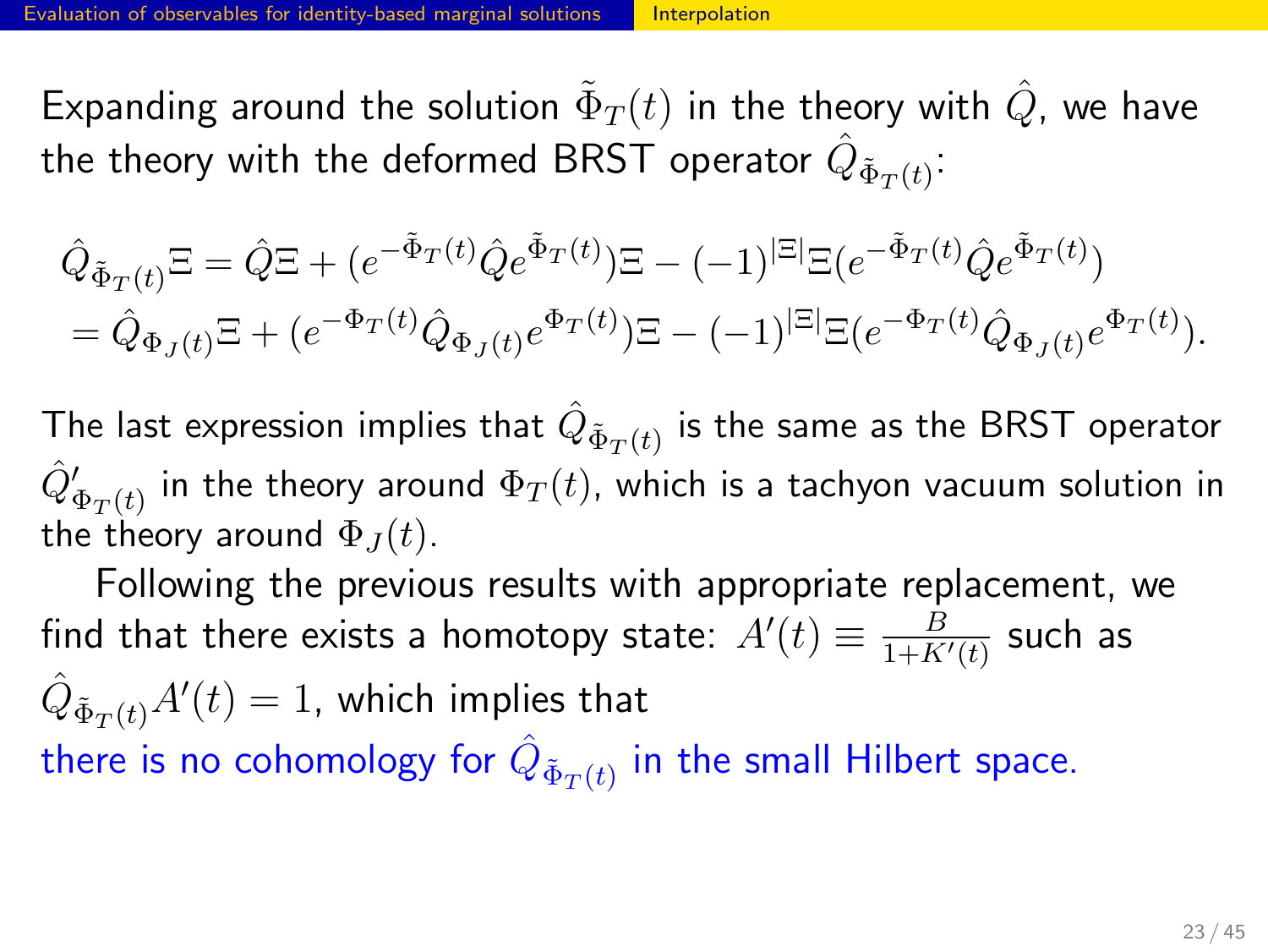

Figure: Interporating identity/wedge-based solutions and BRST operators around them. With  $e^{\tilde{\Phi}_T(t)} \equiv e^{\Phi_J(t)} e^{\Phi_T(t)}$ , a BRST operator around  $\tilde{\Phi}_T(t)$  $\hat{Q'}_{\Phi_T(t)}' = \hat{Q}_{\tilde{\Phi}_T(t)}$  has no cohomology in the small Hilbert space.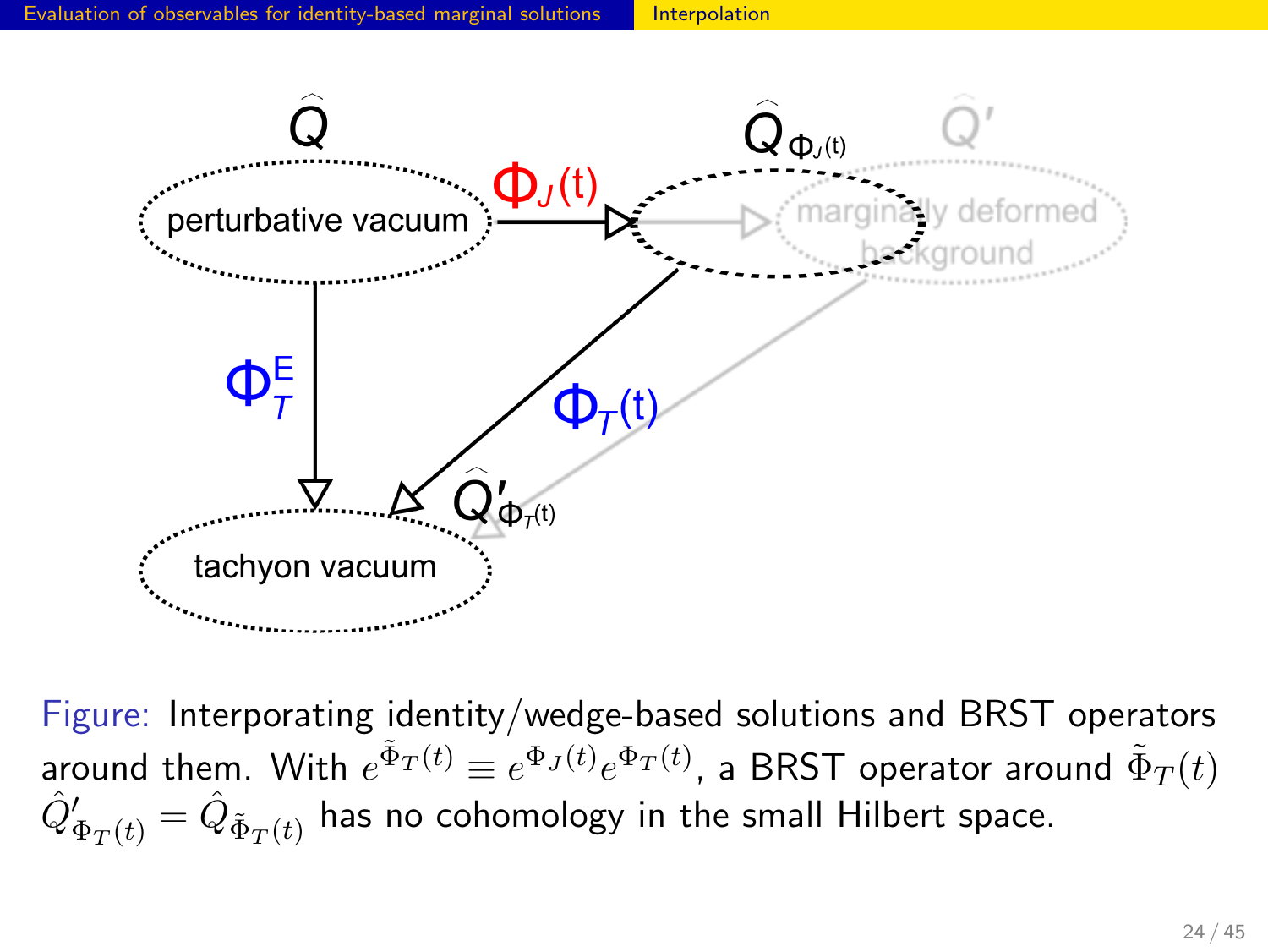${\rm Differentiating}$  an identity:  $\hat{Q}(e^{-\tilde{\Phi}_T(t)}\hat{Q}e^{\tilde{\Phi}_T(t)})+(e^{-\tilde{\Phi}_T(t)}\hat{Q}e^{\tilde{\Phi}_T(t)})^2=0$ with respect to *t*, we have

$$
\hat{Q}_{\tilde{\Phi}_T(t)} \frac{d}{dt} (e^{-\tilde{\Phi}_T(t)} \hat{Q} e^{\tilde{\Phi}_T(t)}) = 0.
$$

Therefore, there exists a state  $\Lambda_t$  in the small Hilbert space such as

$$
\frac{d}{dt}\left(e^{-\tilde{\Phi}_T(t)}\hat{Q}e^{\tilde{\Phi}_T(t)}\right) = \hat{Q}_{\tilde{\Phi}_T(t)}\Lambda_t.
$$

Integrating the above, we have

$$
e^{-\tilde{\Phi}_T(1)}\hat{Q}e^{\tilde{\Phi}_T(1)} = e^{-\Phi_T^{\mathcal{E}}} \hat{Q}e^{\Phi_T^{\mathcal{E}}} + \int_0^1 \hat{Q}_{\tilde{\Phi}_T(t)}\Lambda_t dt.
$$

This relation implies that  $\tilde{\Phi}_T(1) = \log(e^{\Phi_J} e^{\Phi_T})$  is *gauge equivalent* to the Erler solution  $\Phi^{\rm E}_{T}$ .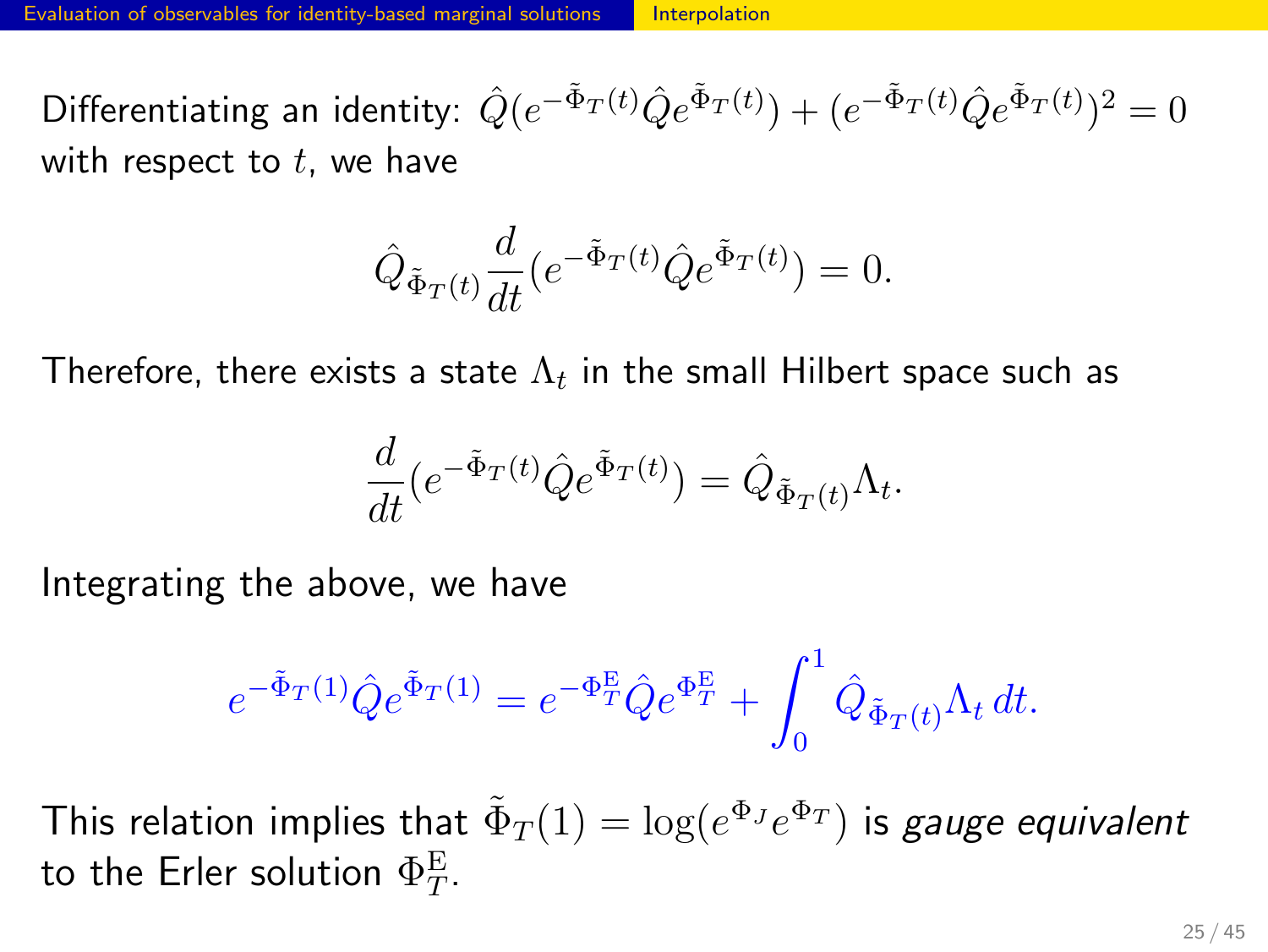#### On gauge equivalence relations

Here, we discuss some gauge equivalence relations in terms of the NS sector of Berkovits' WZW-like SSFT.

bservables for identity-based marginal solutions **O**n gauge equivalence relations

A gauge transformation of the superstring field  $\Phi$  by group elements  $h(t)$  and  $g(t)$  with one parameter *t* s.t.  $g(0) = h(0) = 1$  is

$$
e^{\Phi(t)} = h(t) e^{\Phi} g(t), \qquad Q_{\rm B}h(t) = \eta_0 g(t) = 0. \tag{1}
$$

For the string fields,  $\Phi$  and  $\Phi(t)$ , "one-form" string fields are defined by  $\Psi \equiv e^{-\Phi}\,Q_\text{B}e^{\Phi}$  and  $\Psi(t) \equiv e^{-\Phi(t)}\,Q_\text{B}e^{\Phi(t)}.$  From (1), these turn out to be related by a transformation:

> $\Psi(t) = g(t)^{-1} Q_B g(t) + g(t)$  $\eta_0 g(t) = 0.$  (2)

It is the same form as gauge transformations in the modified cubic SSFT.

Conversely, given the relation (2), we find that the relation (1) holds for  $h(t)=e^{\Phi(t)}g(t)^{-1}e^{-\Phi}.$  In fact, from (2), we have  $Q_\text{B}(e^{\Phi(t)}g(t)e^{-\Phi})=0.$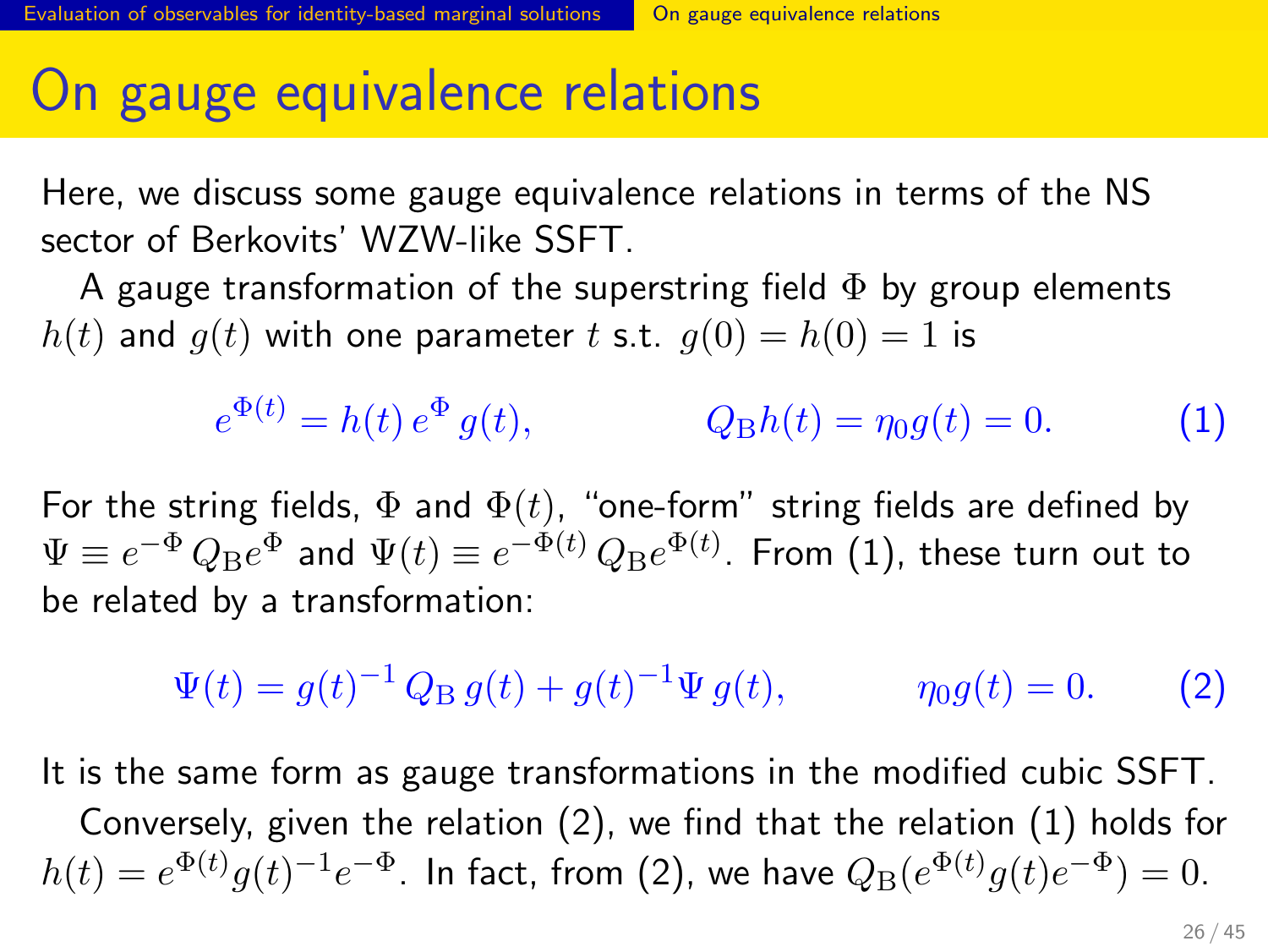#### Evaluation of observables for identity-based marginal solutions **On gauge equivalence relations**

Differentiating (2) with respect to *t* and integrating it again, we find another relation between  $\Psi$  and  $\Psi(t)$ :

$$
\Psi(t) = \Psi + \int_0^t Q_{\Phi(t')} \Lambda(t') dt', \qquad \eta_0 \Lambda(t) = 0,
$$
\n(3)

where  $\Lambda(t)=g(t)^{-1}\,\frac{d}{dt}g(t)$  and  $Q_\phi$  is a modified BRST operator associated with  $\psi \equiv e^{-\phi}\,Q_\text{B}e^{\phi}\!:\,Q_\phi\lambda = Q_\text{B}\lambda + \psi\lambda - (-1)^{|\lambda|}\psi\lambda.$ 

Conversely, supposing that the equations (3) for a given  $\Lambda(t)$  hold, we find the relations (2) hold for the group element  $g(t)$  such as  $g(0) = 1$ :

$$
g(t) = P \exp\left(\int_0^t \Lambda(t')dt'\right),\,
$$

where P exp means a *t*-ordered exponent.

Consequently, the above relations (1), (2) and (3) are all equivalent. (We can include internal Chan-Paton factors in these relations.)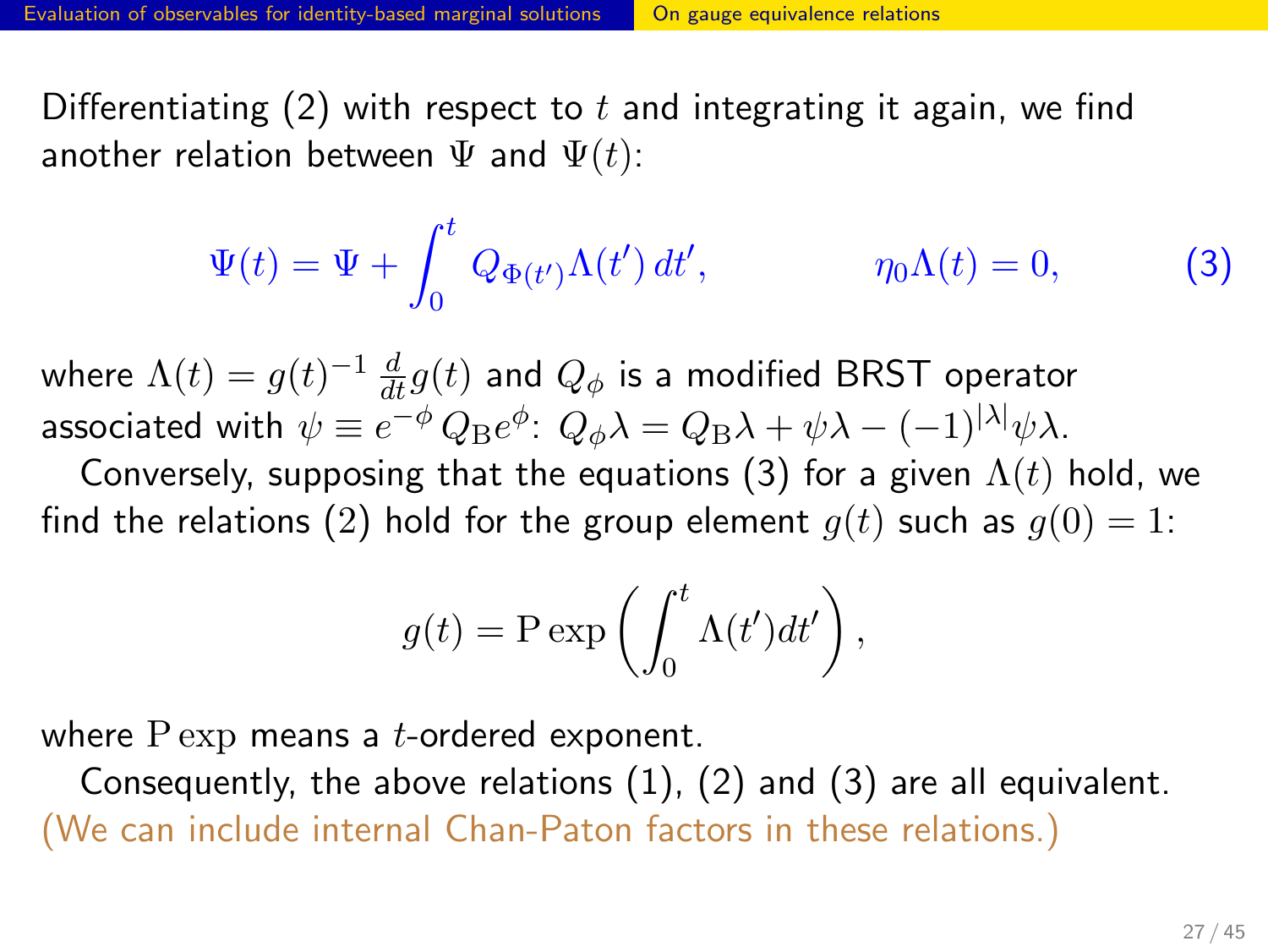#### Energy and gauge invariant overlaps

From the gauge equivalence:

$$
\log(e^{\Phi_J}e^{\Phi_T}) \sim \Phi_T^{\text{E}}
$$

we can analytically evaluate gauge invariants for the *identity-based* marginal solutions.

The value of the action: 
$$
S[\Phi_J; \hat{Q}] + S[\Phi_T; \hat{Q}_{\Phi_J}] = S[\Phi_T^E; \hat{Q}]
$$
  
\n
$$
\therefore E = -S[\Phi_J; \hat{Q}] = S[\Phi_T; \hat{Q}_{\Phi_J}] - S[\Phi_T^E; \hat{Q}] = 0
$$

The result agrees with the previous one derived from *ξ* zeromode counting:

$$
S[\Phi_J, Q_B] = -\int_0^1 dt \, \text{Tr}[(\eta_0 \Phi_J) (e^{-t\Phi_J} Q_B e^{t\Phi_J})] = 0
$$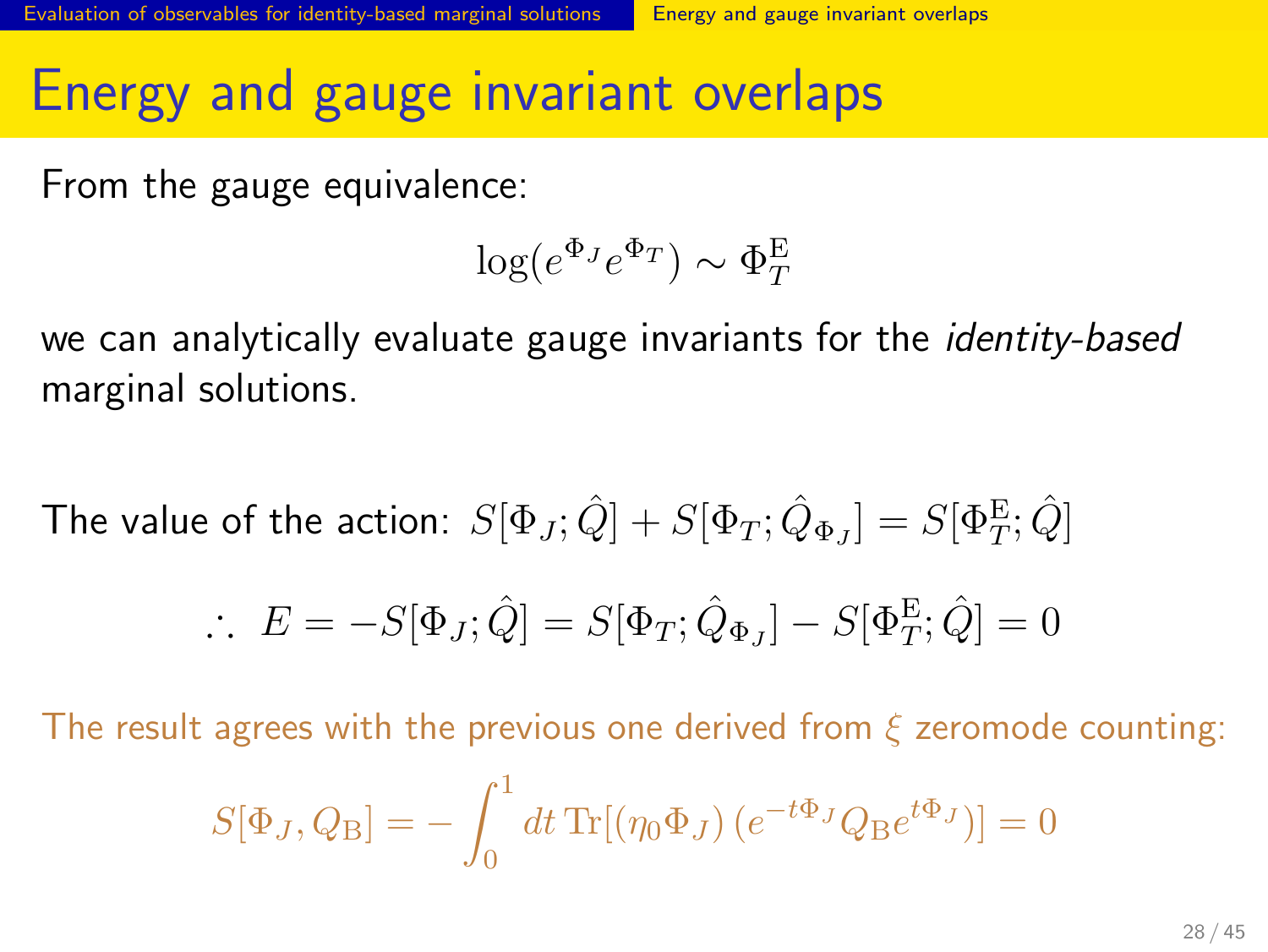Evaluation of the GIO for the identity-based marginal solution  $\langle \Phi_J \rangle_{\mathcal{V}}$ :

Using an identity,

$$
e^{-\tilde{\Phi}_T(1)}\hat{Q}e^{\tilde{\Phi}_T(1)} = e^{-\Phi_J}\hat{Q}e^{\Phi_J} + e^{-\Phi_T}\hat{Q}_{\Phi_J}e^{\Phi_T},
$$

we have obtained

$$
e^{-\Phi_J}\hat{Q}e^{\Phi_J} = e^{-\Phi_T^{\mathcal{E}}} \hat{Q}e^{\Phi_T^{\mathcal{E}}} - e^{-\Phi_T}\hat{Q}_{\Phi_J}e^{\Phi_T} + \int_0^1 \hat{Q}_{\tilde{\Phi}_T(t)}\Lambda_t dt.
$$

It leads to a relation for the GIOs:

$$
\langle \Phi_J \rangle_{\mathcal{V}} = \langle \Phi_T^{\mathcal{E}} \rangle_{\mathcal{V}} - \langle \Phi_T \rangle_{\mathcal{V}}
$$
  
=  $\frac{1}{\pi} \left\langle \xi Y \mathcal{V}(i\infty) c(\frac{\pi}{2}) \left\{ 1 - e^{-\pi C} \exp\left(\int_{-\frac{\pi}{2}}^{\frac{\pi}{2}} du \, \mathcal{J}(u)\right) \right\} \right\rangle_{C_{\pi}}.$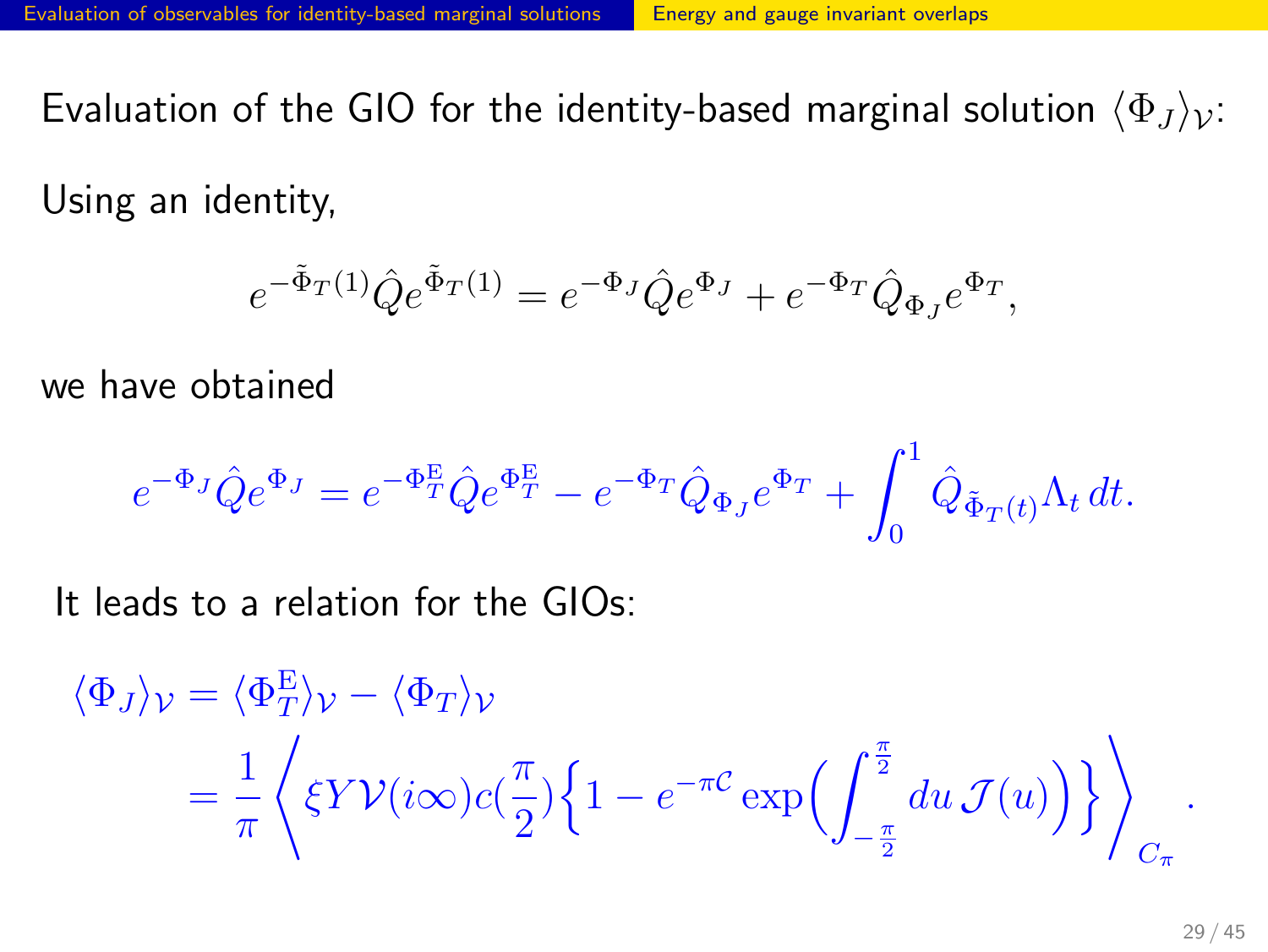In the same way as the case of bosonic SFT [KT(2013)], it can be rewritten as a difference between two disk amplitudes with the boundary deformation by taking

$$
F_a(z; s) = \frac{2\lambda_a s (1 - s^2)}{\arctan\frac{2s}{1 - s^2}} \frac{1 + z^{-2}}{1 - s^2 (z^2 + z^{-2}) + s^4}
$$

for the function  $F_a(z)$  in  $\Phi_J$ , which satisfies

$$
\int_{C_{\rm L}} \frac{dz}{2\pi i} F_a(z; s) = \frac{2\lambda_a}{\pi},
$$
  

$$
F_a(z; s) \to 4\lambda_a \{ \delta(\theta) + \delta(\pi - \theta) \}, \qquad (s \to 1, \ z = e^{i\theta}).
$$

Because the form of weighting function *F<sup>a</sup>* except the half-integration mode can be changed by a kind of gauge transformation [KT(2005)], we have the same value of the GIO for a fixed value of *λa*, which corresponds to a marginal deformation parameter).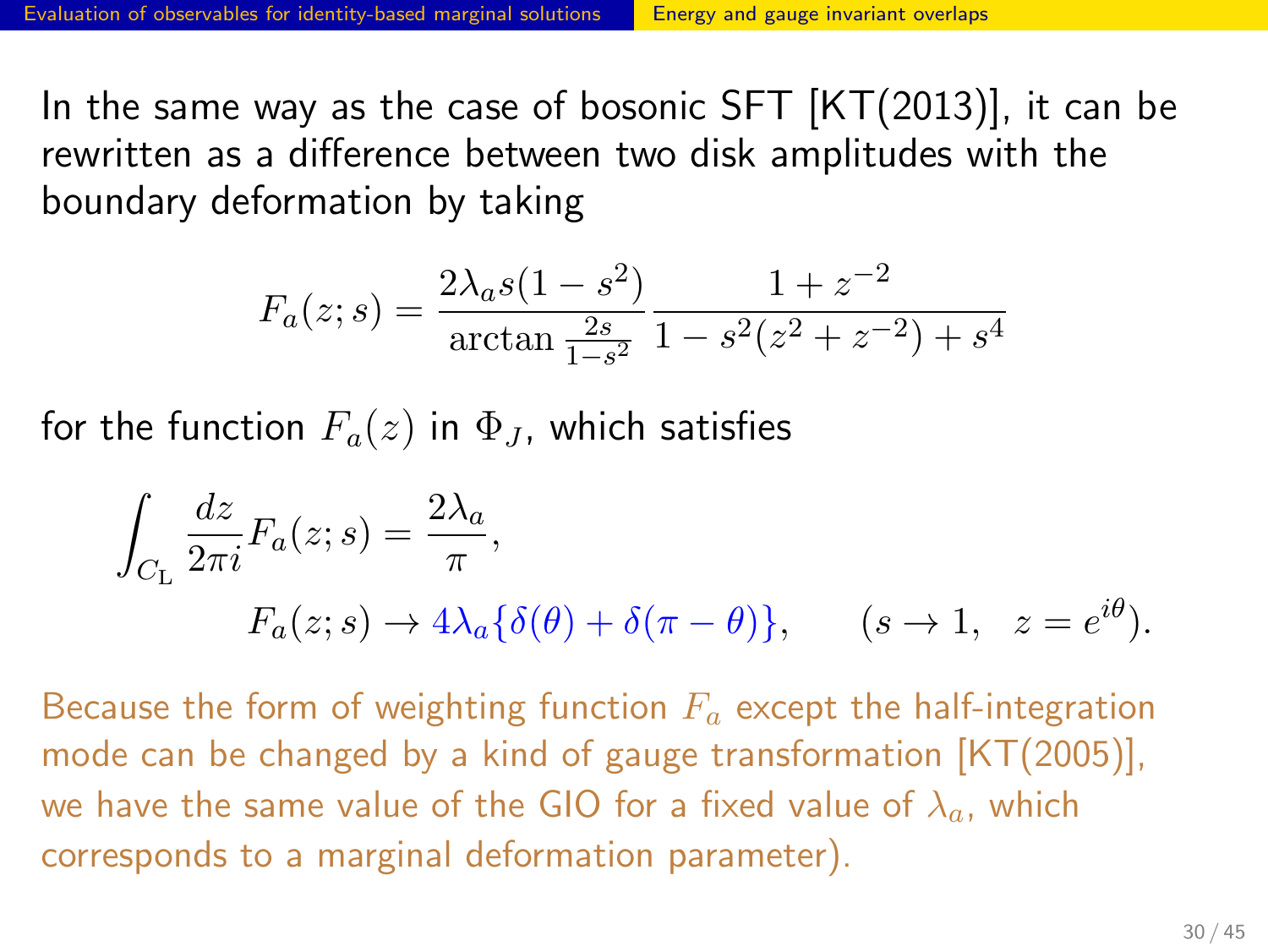Namely, for the limit  $s \to 1$ , the GIO is expressed as

$$
\langle \Phi_J \rangle_{\mathcal{V}} = \frac{1}{\pi} \left\langle \xi Y \mathcal{V}(i\infty) c(\frac{\pi}{2}) \left\{ 1 - e^{-\pi C} \exp\left(\frac{\sqrt{2}}{\pi} \lambda_a \int_{-\frac{\pi}{2}}^{\frac{\pi}{2}} du J^a(u) \right) \right\} \right\rangle_{C_{\pi}}
$$

In this expression,  $\mathcal C$  becomes divergent for the function  $\lim\limits_{\longrightarrow}F_a(z; s)$  and then it cancels the contact term divergence due to singular OPE among the currents.

This expression of the GIO corresponds to the result in [Ellwood(2008)] for a *wedge-based* marginal solution.

*.*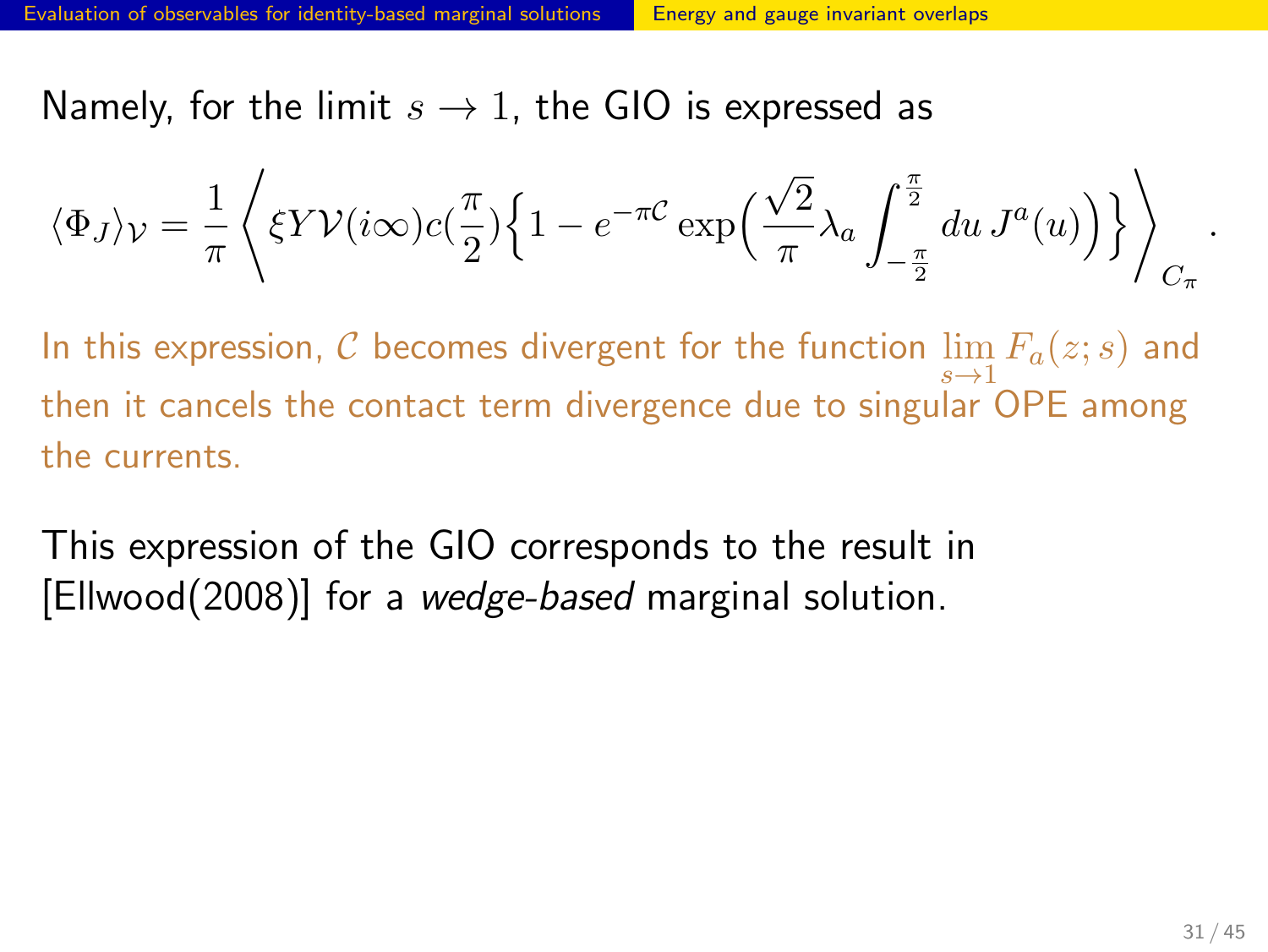## Conclusion

We have applied the method in [IKT(2012)] for cubic (S)SFT to the Erler solution  $\Phi_T^\mathrm{E}$  for Berkovits' WZW-like SSFT.

- We have constructed a tachyon vacuum solution Φ*<sup>T</sup>* around the identity-based marginal solution Φ*<sup>J</sup>* [KT(2005)] in SSFT with an extended *KBc* algebra in the marginally deformed background.
- $\bullet$  Around  $\Phi_T$ , we have obtained a homotopy operator and evaluated vacuum energy and gauge invariant overlap (GIO) for it. The energy is the same value as that on the original background, but the GIO is deformed by the marginal operators.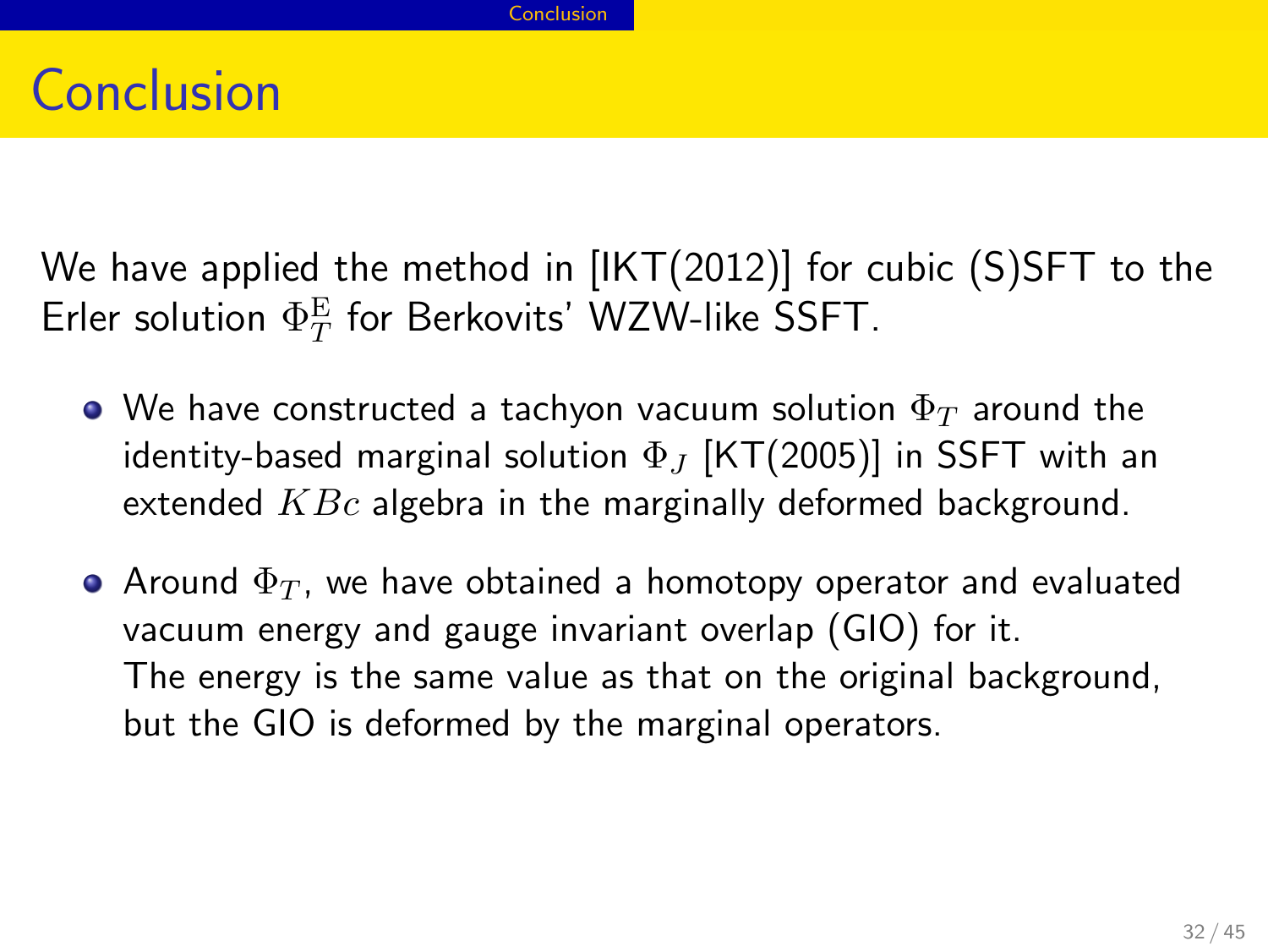Using the above, we have extended our computation for bosonic SFT [KT2013] to superstring: We have evaluated the energy and the GIO for the identity-based marginal solution  $\Phi_J$  in the framework of Berkovits' WZW-like SSFT.

- The gauge equivalence relation between  $\Phi_T^{\rm E}$  and  $\log(e^{\Phi_J}e^{\Phi_T})$  is essential. It is derived from the vanishing cohomology in the small Hilbert space around the interpolating tachyon vacuum solutions.
- The energy for Φ*<sup>J</sup>* vanishes and it is consistent with our previous result using *ξ* zeromode counting.
- The GIO for Φ*<sup>J</sup>* is expressed by a difference of those of the tachyon vacuum solutions on the undeformed and deformed backgrounds.

We hope that this approach to identity-based solutions will be useful to deeply understand bosonic and super SFT.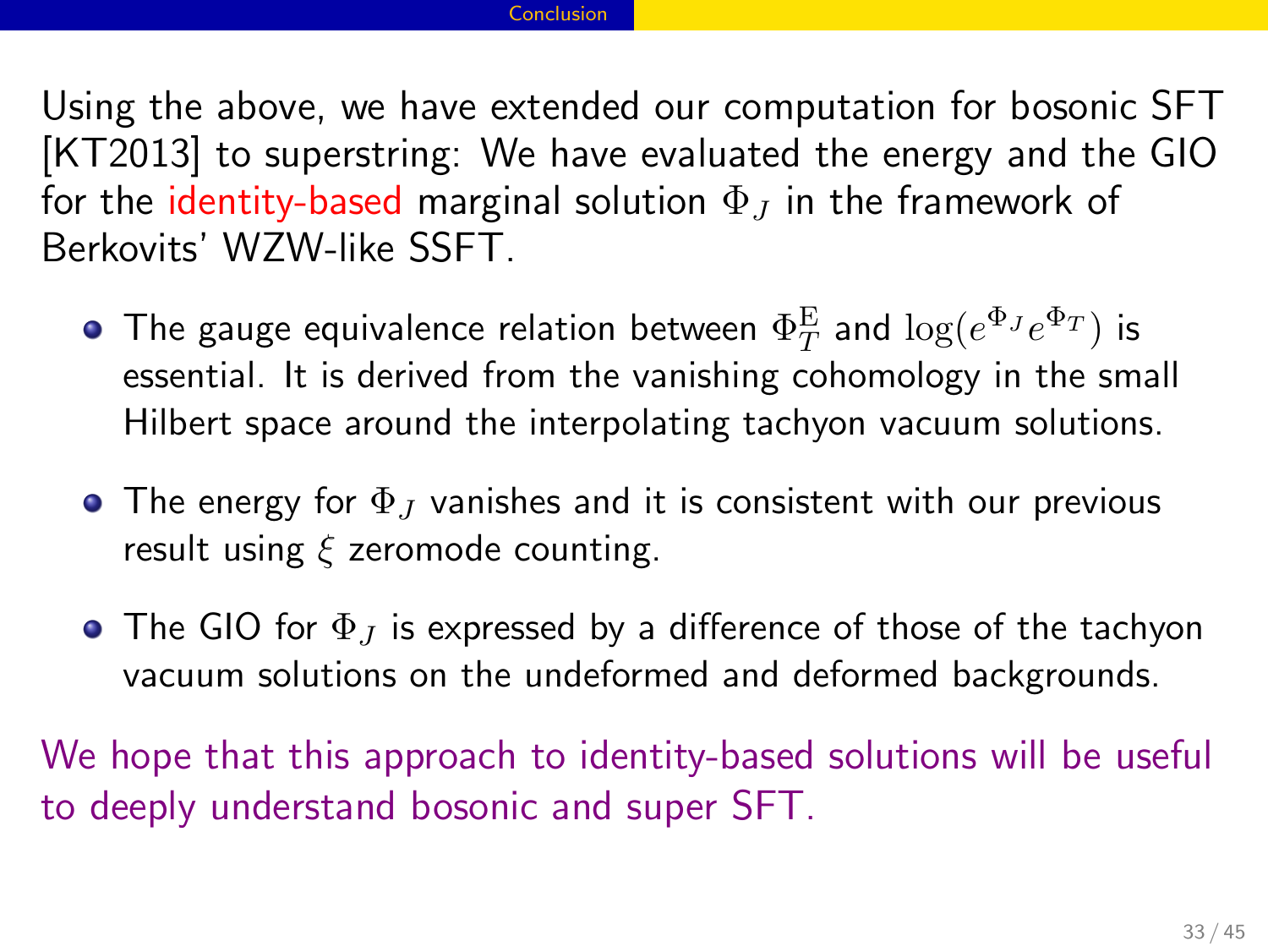## Bosonic string field theory

. The gauge invariant action for cubic bosonic open SFT

$$
S[\Psi; Q_{\rm B}] = -\int \left(\frac{1}{2}\Psi * Q_{\rm B}\Psi + \frac{1}{3}\Psi * \Psi * \Psi\right)
$$

 $\textsf{string field: } |\Psi\rangle = t(x)c_{1}|0\rangle + A_{\mu}(x)\alpha_{-}^{\mu}$  $\frac{\mu}{-1}c_1|0\rangle + iB(x)c_0|0\rangle + \cdots$ *Q*B: Kato-Ogawa's BRST operator  $\pi/2$ 

- *∗* : interaction of open strings (star product)
- ∫ : contraction with the identity state *⟨I|*

. The equation of motion

$$
Q_{\rm B}\Psi + \Psi*\Psi = 0
$$

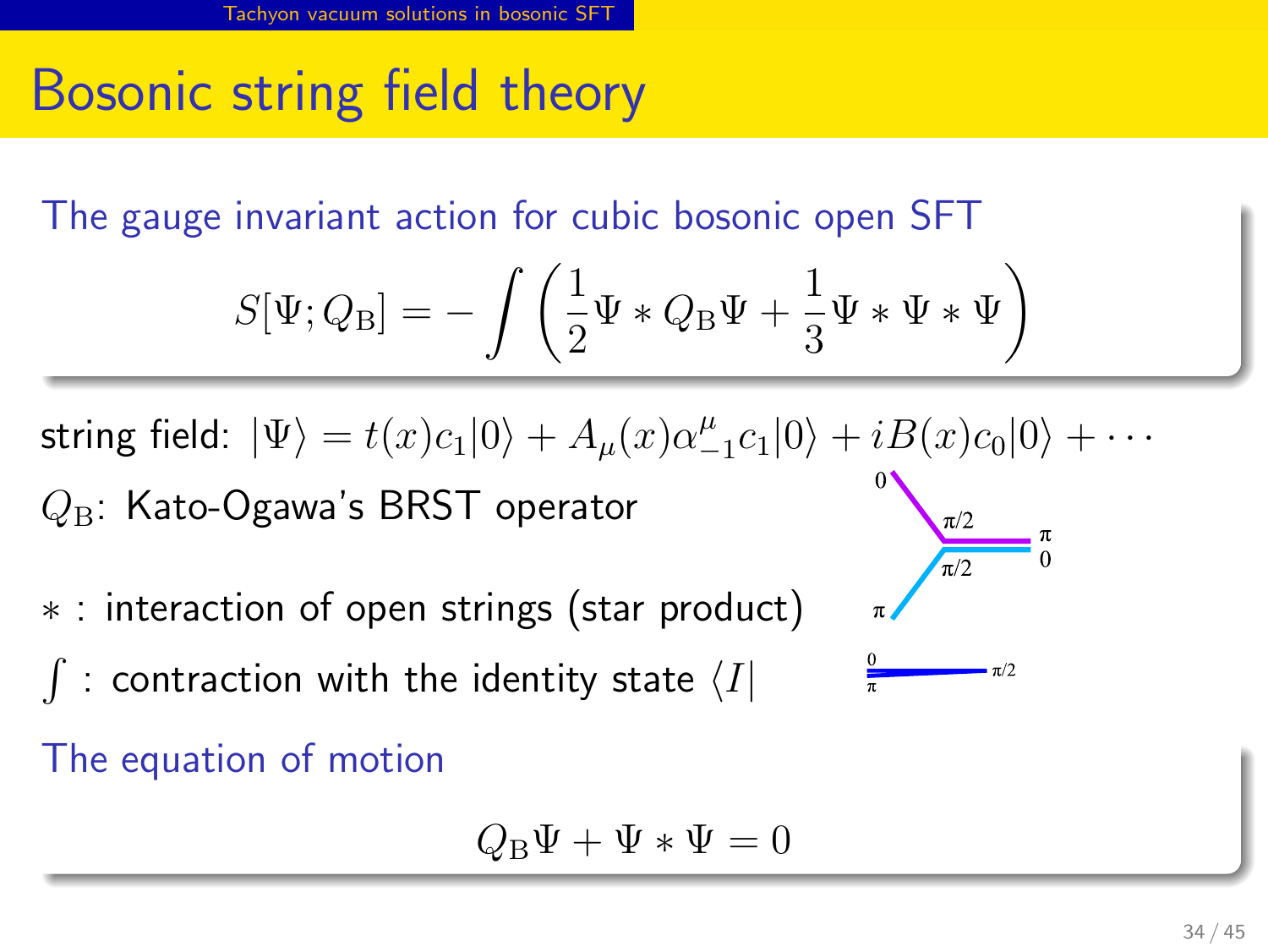#### Gauge transformation and gauge invariant overlap

The action is invariant under the following transformation:

. Gauge transformation ..

$$
\Psi' = e^{-\Lambda} Q_{\rm B} e^{\Lambda} + e^{-\Lambda} \Psi e^{\Lambda}
$$

Λ: gauge parameter string field, the symbol "*∗*" is omitted.

Gauge invariants defined by an onshell closed string vertex *V* at the string midpoint:

. GIO ..

$$
\langle \Psi \rangle_V \equiv \langle I | V(i) | \Psi \rangle
$$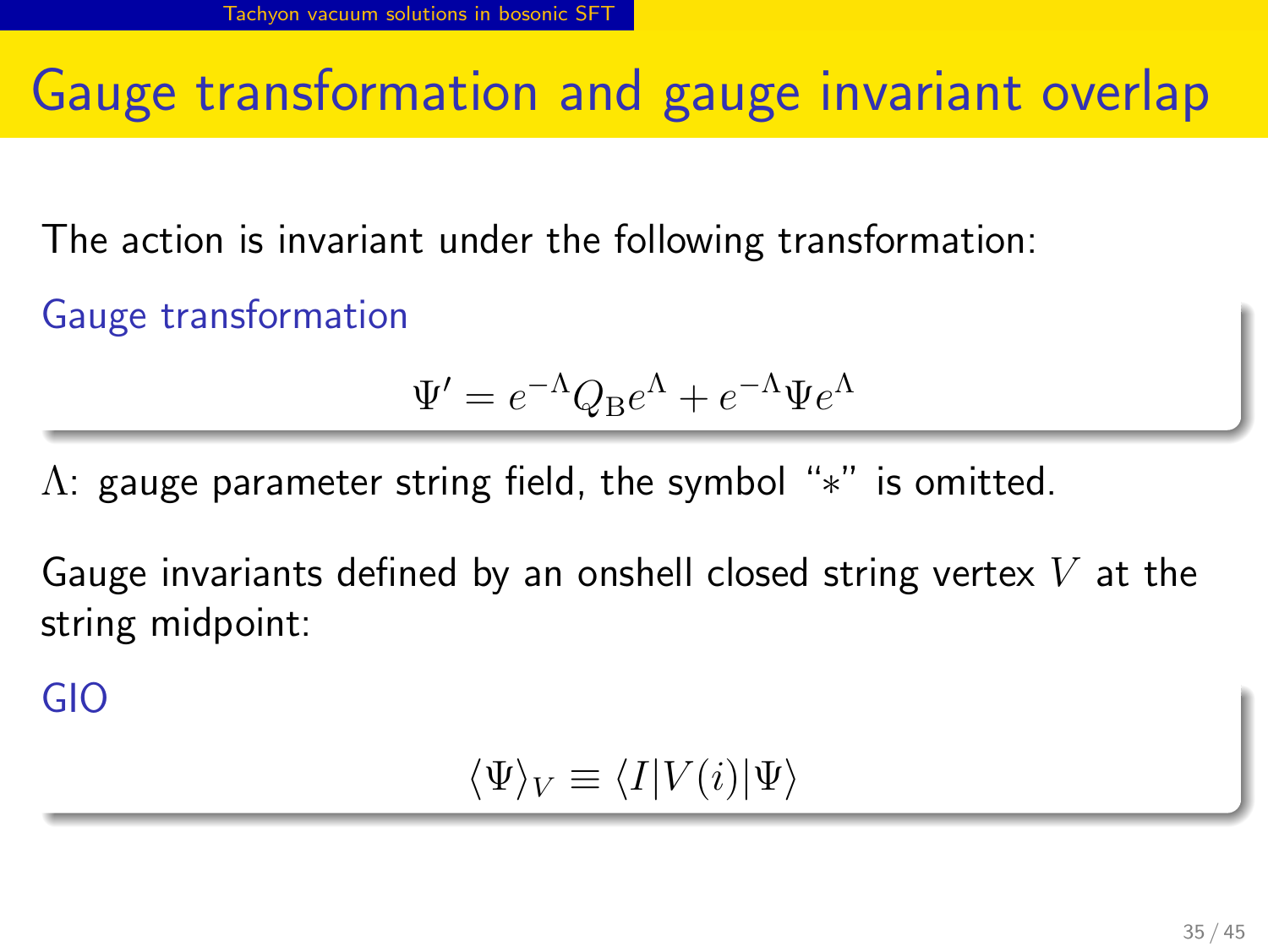### The TT identity-based scalar solution

. Takahashi-Tanimoto (2002) ..

$$
\Psi_0 = Q_L(e^h - 1)I - C_L((\partial h)^2 e^h)I
$$

$$
Q_L(f) = \int_{C_{\text{left}}} \frac{dz}{2\pi i} f(z) j_B(z), \ C_L(f) = \int_{C_{\text{left}}}\frac{dz}{2\pi i} f(z) c(z) \text{ : half integration}
$$
\nA simple choice of a function with one parameter *a*:

A simple choice of a function with one parameter *a*:

$$
h_a(z) = \log \left(1 + \frac{a}{2}(z + z^{-1})^2\right), \quad (a \ge -1/2)
$$

. Interpretation of the solution ..

$$
\Psi_0(a) = \begin{cases} a > -1/2 & \text{: trivial pure gauge solution} \\ a = -1/2 & \text{: tachyon vacuum solution} \end{cases}
$$

There are several evidences for this expectation.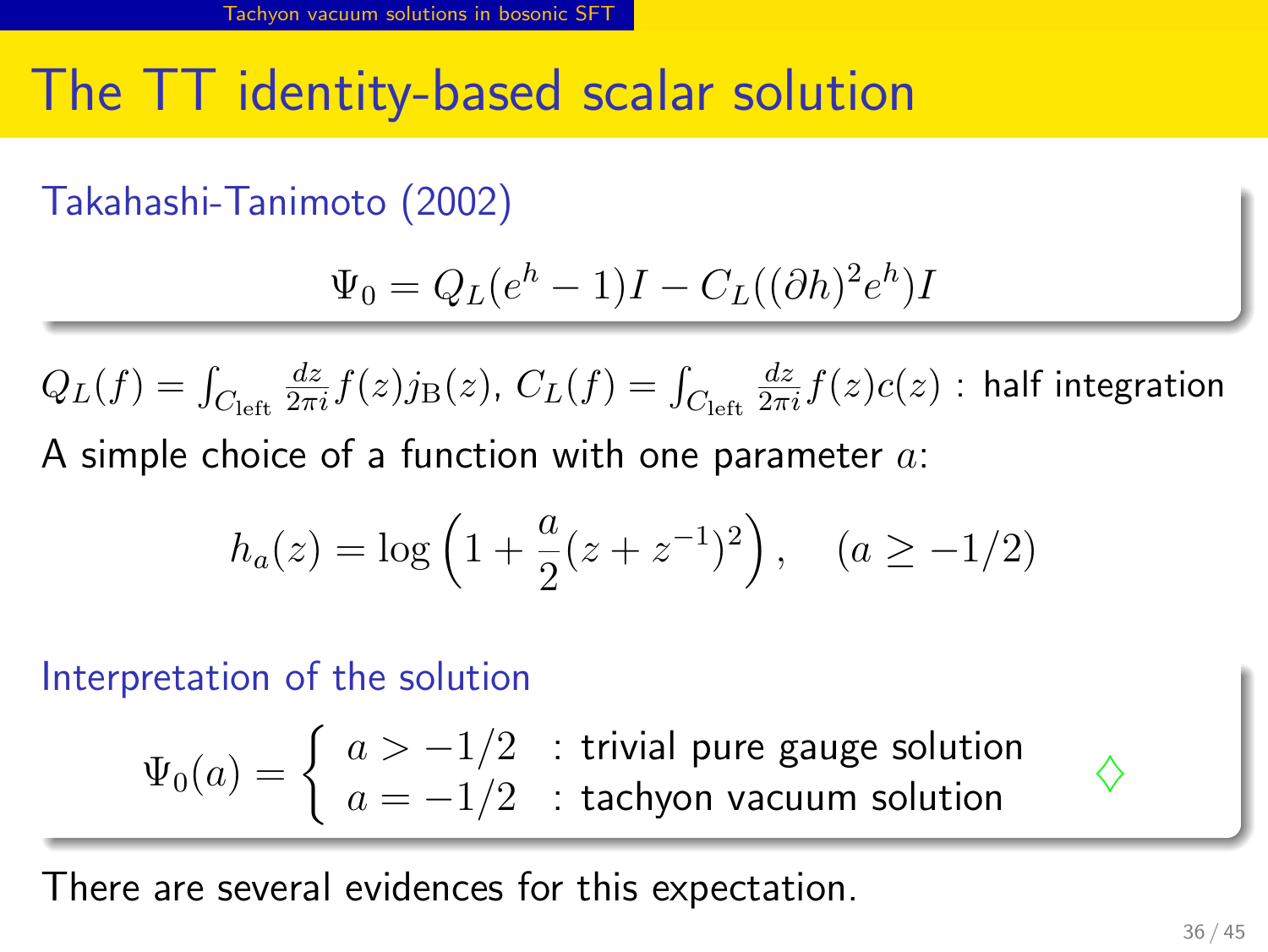#### *KBc* algebra and the ES simple solution

. *KBc* algebra [Schnabl(2005), Okawa(2006)] ..  $K = Q_B B$ ,  $Q_B K = 0$ ,  $Q_B c = c K c$ ,  $B^2 = 0$ ,  $c^2 = 0$ ,  $Bc + cB = 1$ .. .  $B=\frac{\pi}{2}$  $\frac{\pi}{2}(B_1)_L I$ ,  $c = \frac{1}{\pi}$  $\frac{1}{\pi}c(1)I, (B_1)_L = \int_{C_{\text{left}}}$  $\frac{dz}{2\pi i}(1+z^2)b(z)$ . The simple tachyon vacuum solution [Erler-Schnabl(2009)] .. .. .  $\Psi_0(K, B, c) = \frac{1}{\sqrt{1-\frac{c}{c}}}$  $1 + K$  $(c + cKBc)$ 1 *√*  $1 + K$ 

Gauge invariants for the ES simple solution can be evaluated:

$$
-S[\Psi_0(K,B,c),Q_{\rm B}]=-\frac{1}{2\pi^2},\quad \langle \Psi_0(K,B,c)\rangle_V=\frac{1}{\pi}\left\langle V(i\infty)c(\frac{\pi}{2})\right\rangle
$$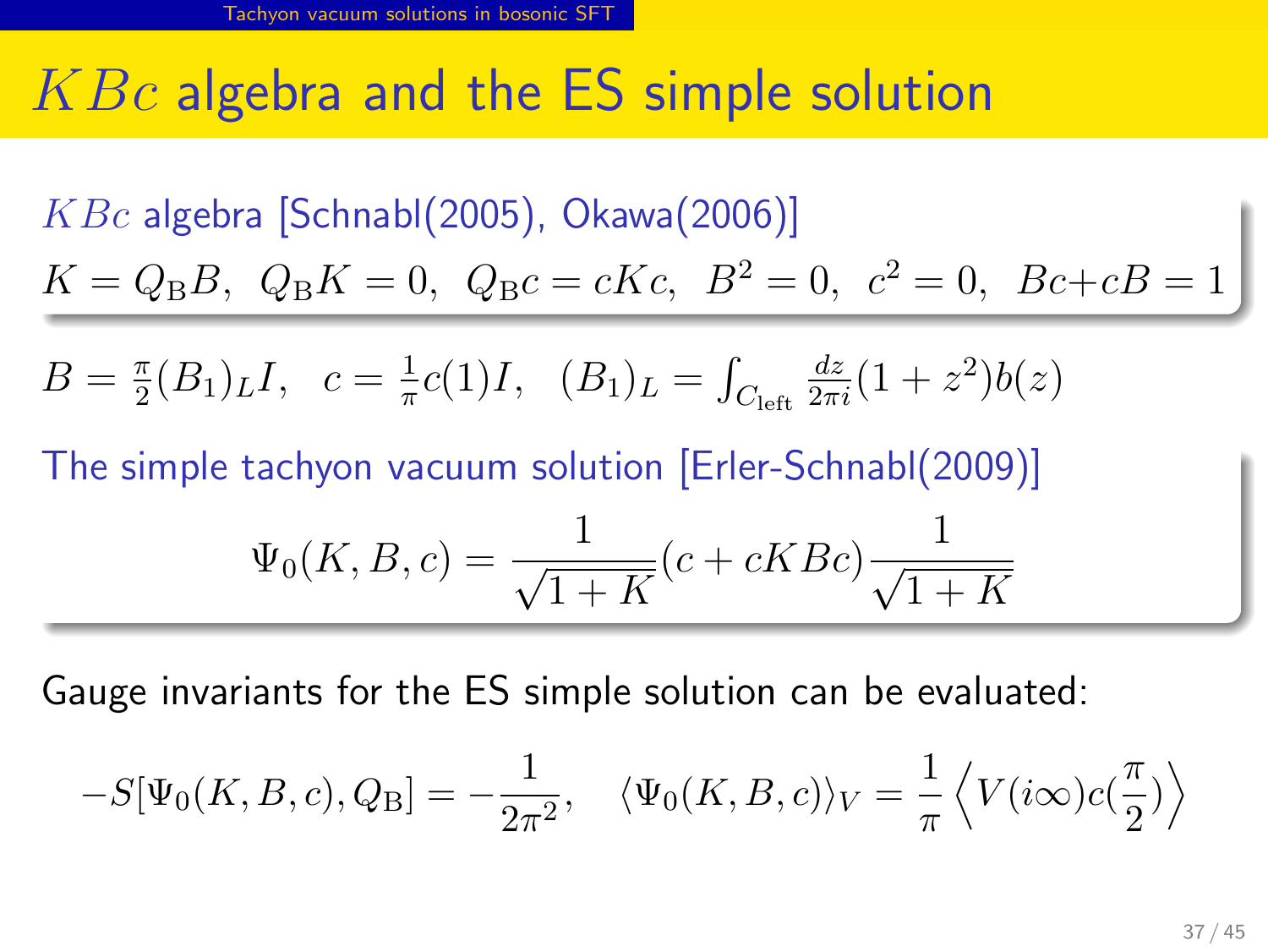#### The theory around the TT identity-based solution

Action expanding around the TT solution:  $\Psi = \Psi_0(a) + \Phi$ 

$$
S[\Psi; Q_{\rm B}] = S[\Psi_0(a); Q_{\rm B}] + S[\Phi; Q']
$$
  
where  $Q' = \oint \frac{dz}{2\pi i} (e^{h_a(z)}j_{\rm B}(z) - (\partial h_a(z))^2 e^{h_a(z)}c(z))$   
The BRST operator  $Q'$  around the solution  $\Psi_0(a)$   
 $a > -1/2$ :  $Q' = e^{\tilde{q}(h_a)}Q_{\rm B}e^{-\tilde{q}(h_a)}$ ,  $\tilde{q}(h_a) = \oint \frac{dz}{2\pi i}h_a(z) (j_{\rm gh}(z) - \frac{3}{2z})$   
 $a = -1/2$ :  $Q'$  has no cohomology  $[KT(2002), \text{ Inatomi-KT}(2011)]$ 

#### . EOM to the theory around  $\Psi_0(a)$

.

$$
Q'\Phi + \Phi * \Phi = 0
$$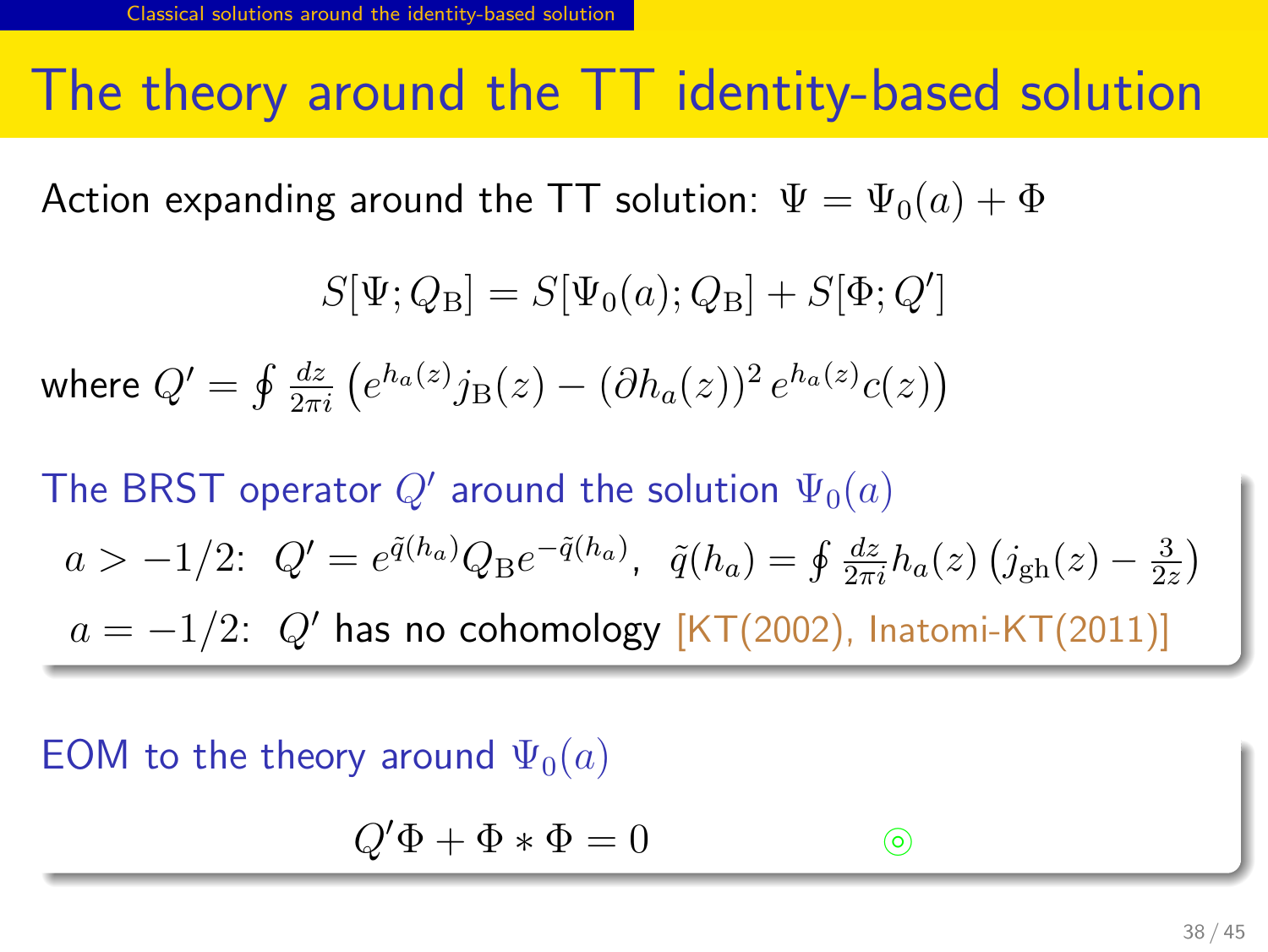## *K′Bc* algebra and the ES-like solution (*a > −*1*/*2)

. *K′Bc* algebra for *a > −***1***/***2** ..  $K' = Q'B$ ,  $Q'K' = 0$ ,  $Q'c = cK'c$ ,  $B^2 = 0$ ,  $c^2 = 0$ ,  $Bc + cB = 0$  $K' = Q'B$ ,  $Q'K' = 0$ ,  $Q'c = cK'c$ ,  $B^2 = 0$ ,  $c^2 = 0$ ,  $Bc + cB = 1$ 

. The ES-like wedge-based solution to the EOM  $\odot$ 

$$
\Phi_0(K', B, c) = \frac{1}{\sqrt{1 + K'}} (c + cK' Bc) \frac{1}{\sqrt{1 + K'}}
$$

In order to evaluate the gauge invariants, we find a relation:

$$
\Phi_0(K', B, c) = e^{\tilde{q}(h_a)} U_f^{-1} \Psi_0(K, B, c)
$$

where  $U_f = \exp\bigl(\sum v_n (L_n - (-1)^n L_{-n})\bigr)$  is given by a conformal *n* transformation determined by *ha*(*z*).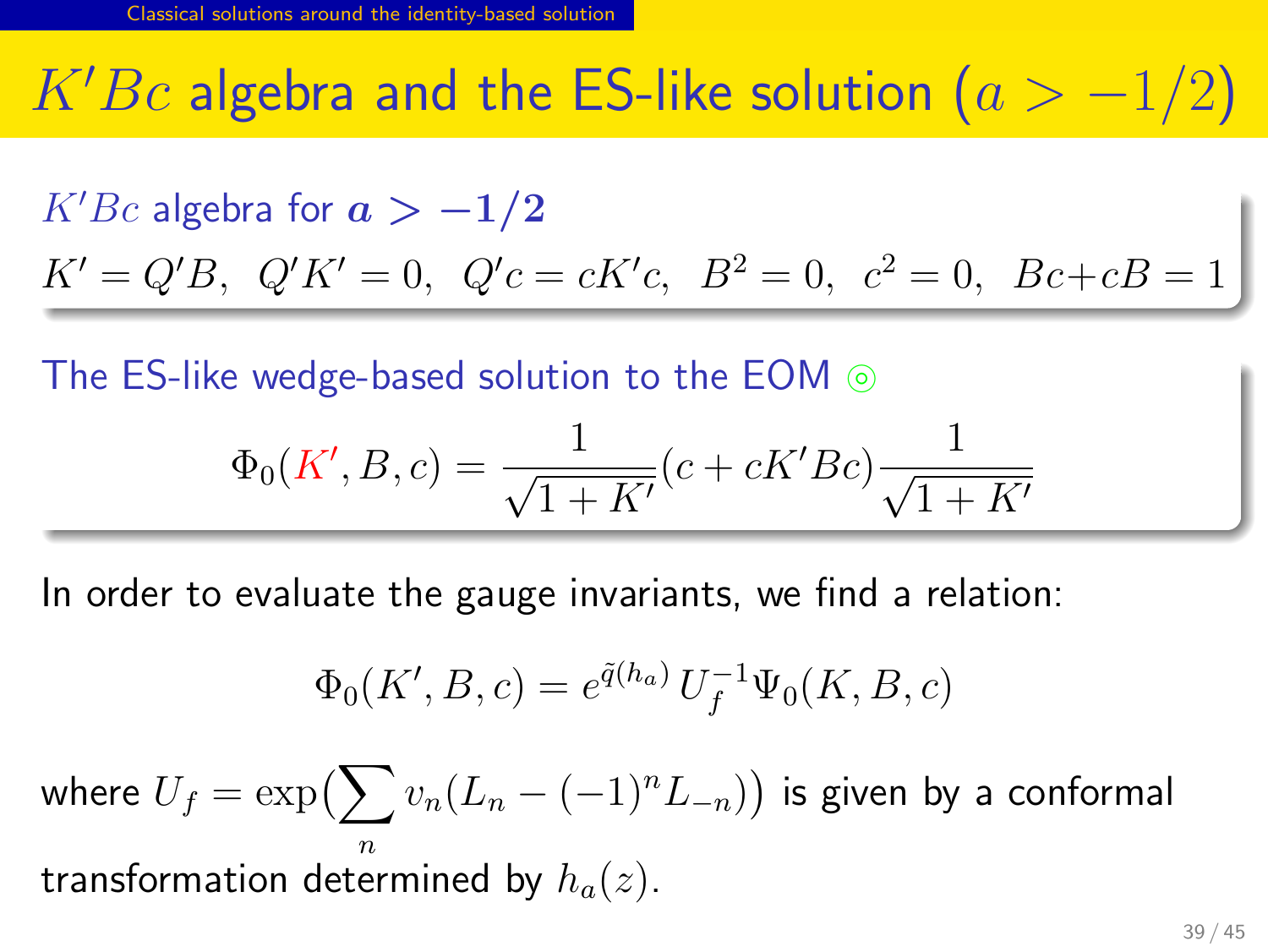Using the above relation, we have

$$
S[\Phi_0(K', B, c); Q'] = S[\Psi_0(K, B, c); U_f Q_B U_f^{-1}]
$$
  
= 
$$
S[\Psi_0(K, B, c); Q_B].
$$

We also note

$$
\langle I|V(i)\,\tilde{q}(h_a) = 0, \quad \langle I|V(i)\,(L_n - (-1)^n L_{-n}) = 0.
$$

 $\sqrt{2\pi}$ 

Gauge invariants for the ES-like solution:

$$
-S[\Phi_0(K',B,c),Q'] = -\frac{1}{2\pi^2}, \quad \langle \Phi_0(K',B,c) \rangle_V = \frac{1}{\pi} \left\langle V(i\infty)c(\frac{\pi}{2}) \right\rangle
$$

These are the **same** value for the ES simple solution for tachyon condensation in the original theory.

✒ ✑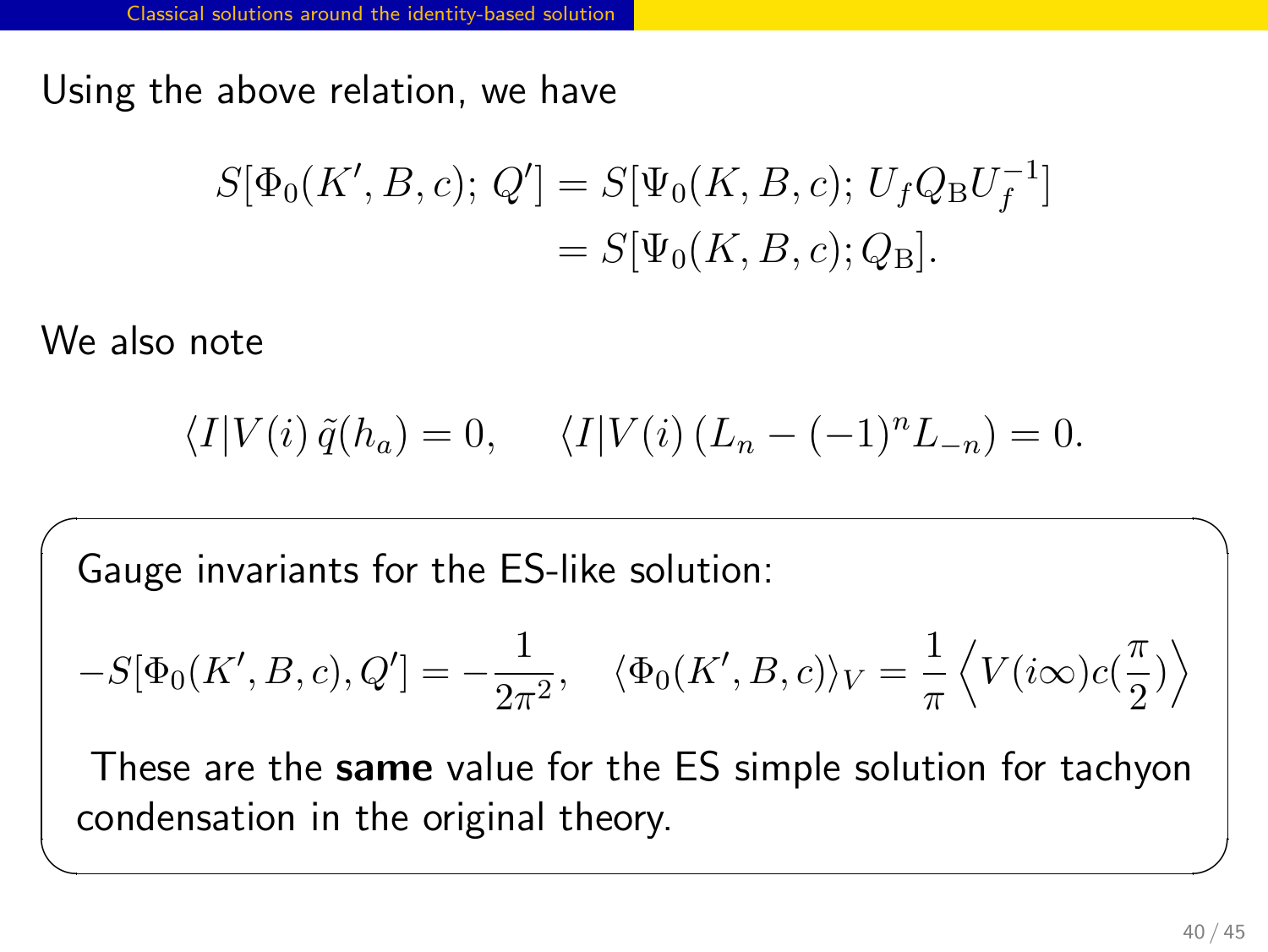## $K'Be$  algebra and the ES-like solution  $(a = -1/2)$

.  $K'Be$  algebra for  $a = -1/2$ ..  $K' = Q'B$ ,  $Q'K' = 0$ ,  $Q'c = 0$   $B^2 = 0$ ,  $c^2 = 0$ ,  $Bc + cB = 1$  $K' = Q'B$ ,  $Q'K' = 0$ ,  $Q'c = 0$   $B^2 = 0$ ,  $c^2 = 0$ ,  $Bc + cB = 1$ 

In particular, we have  $K^\prime c = c K^\prime$  in this case.

✒

. The ES-like solution to the EOM  $\circledcirc$  is reduced to a  $Q'$ -closed form

$$
\Phi_0(K', B, c) = \frac{1}{\sqrt{1 + K'}} (c + cK' Bc) \frac{1}{\sqrt{1 + K'}} = c
$$

Actually, this should also be exact because *Q′* has no cohomology.

Gauge invariants for the above solution become trivial:

$$
-S[\Phi_0(K', B, c), Q'] = 0, \quad \langle \Phi_0(K', B, c) \rangle_V = 0
$$

 $\sqrt{2\pi}$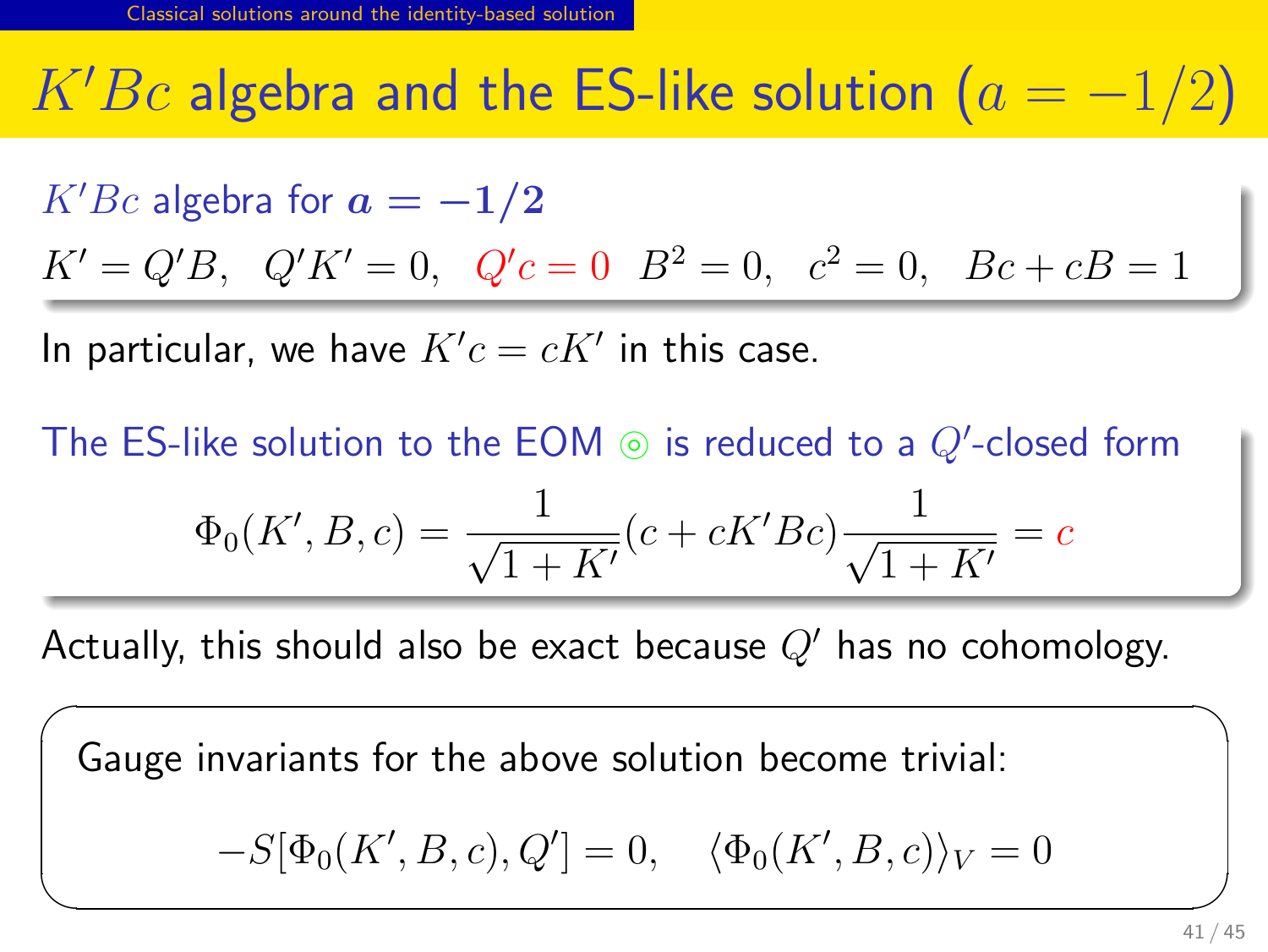## An interpolating string field Ψ*<sup>a</sup>*

 $\Psi_a \equiv \Psi_0(a) + \Phi_0(K', B, c)$  satisfies EOM:  $Q_B \Psi_a + \Psi_a * \Psi_a = 0$ . Note:  $\Psi_{a=0} = \Psi_0(K, B, c)$  (the ES simple solution)

Differentiating the EOM with respect to *a*, we have

$$
Q_{\Psi_a} \frac{d}{da} \Psi_a = 0; \quad Q_{\Psi_a} A = Q' A + \Phi_0(K', B, c) * A - (-1)^{|A|} A * \Phi_0(K', B, c).
$$

 $Q_{\Psi_a}$  has a homotopy state,  $\frac{B}{1+K'}$ , and therefore it has no cohomology.  $\Rightarrow$  ∃ $\Lambda_a$  s.t. *d*  $\frac{d}{da}\Psi_a = Q_{\Psi_a}\Lambda_a$ 

Integrating this expression, we obtain a gauge equivalence relation.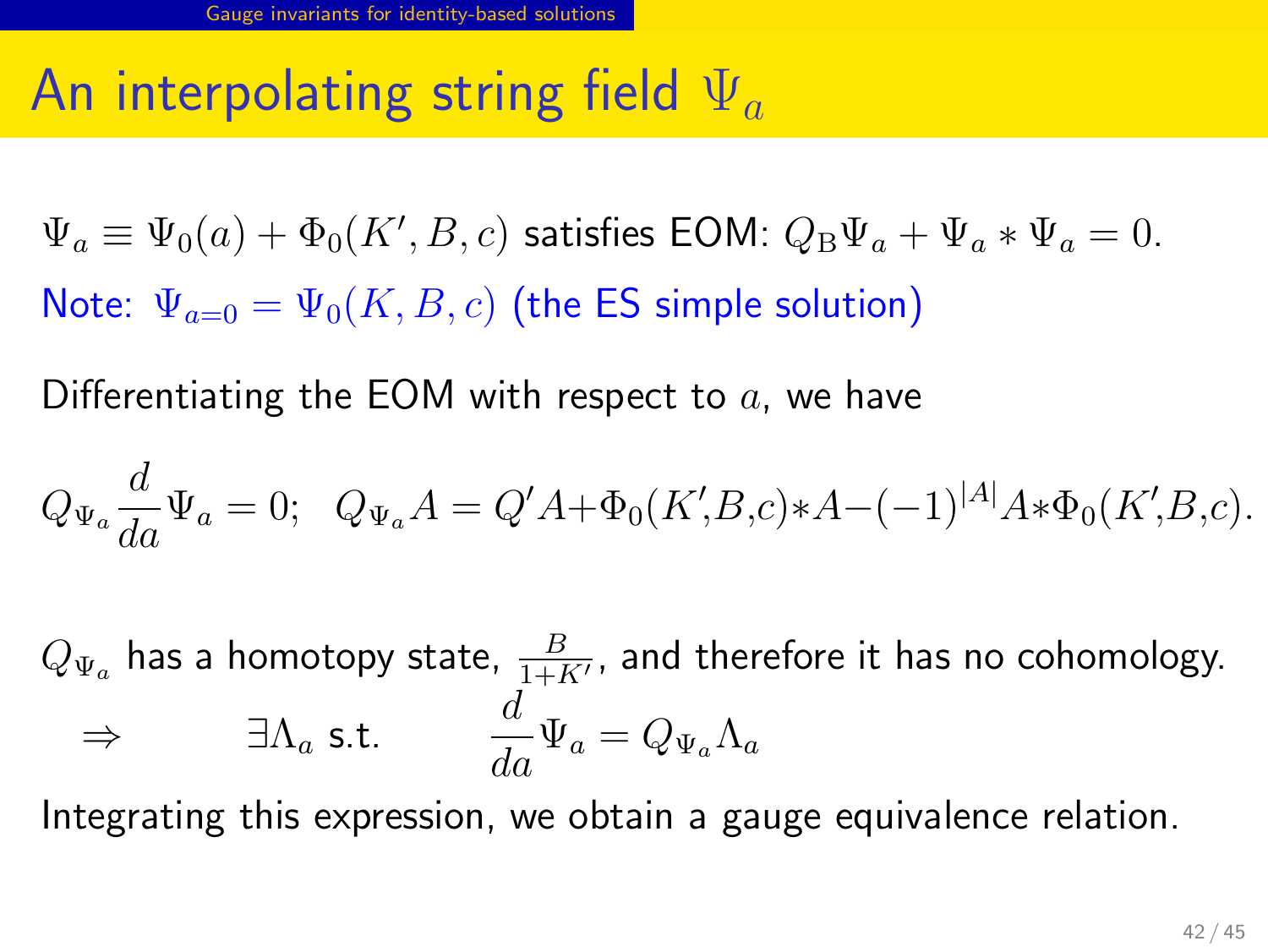Gauge equivalence relation

.  $\Psi_a \sim \Psi_0(K, B, c)$ 

$$
\Psi_0(a) + \Phi_0(K', B, c) = \Psi_0(K, B, c) + \int_0^a Q_{\Psi_a} \Lambda_a da
$$

Or equivaletly, this can be rewritten as

$$
\Psi_0(a) + \Phi_0(K', B, c) = g^{-1}Q_B g + g^{-1} \Psi_0(K, B, c) g,
$$
  
where  $g = \text{P} \exp \left( \int_0^a \Lambda_a da \right)$ .

The above implies following relations among gauge invariants:

$$
S[\Psi_0(a); Q_B] + S[\Phi_0(K', B, c); Q'] = S[\Psi_0(K, B, c); Q_B]
$$

$$
\langle \Psi_0(a) \rangle_V + \langle \Phi_0(K', B, c) \rangle_V = \langle \Psi_0(K, B, c) \rangle_V
$$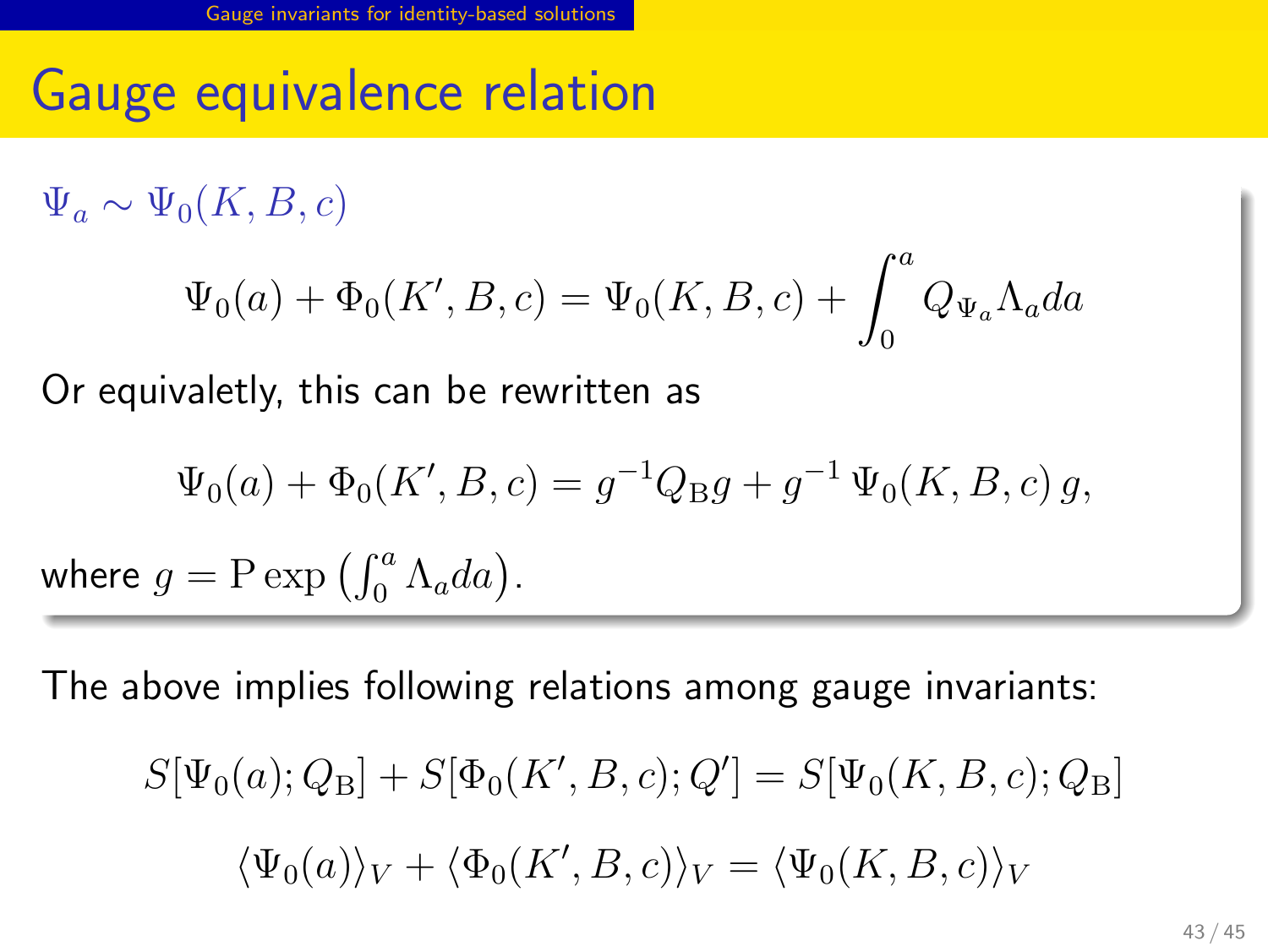#### Gauge invariants for the identity-based solution

Then, we immediately obtain:

. Energy for the *identity-based* solution ..

$$
-S[\Psi_0(a); Q_{\rm B}] = \begin{cases} 0 & (a > -1/2) \\ -\frac{1}{2\pi^2} & (a = -1/2) \end{cases}
$$

. GIO for the *identity-based* solution ..

$$
\langle \Psi_0(a) \rangle_V = \begin{cases} 0 & (a > -1/2) \\ \frac{1}{\pi} \langle V(i\infty)c(\frac{\pi}{2}) \rangle & (a = -1/2) \end{cases}
$$

These results strongly support our previous expectation *♢*.